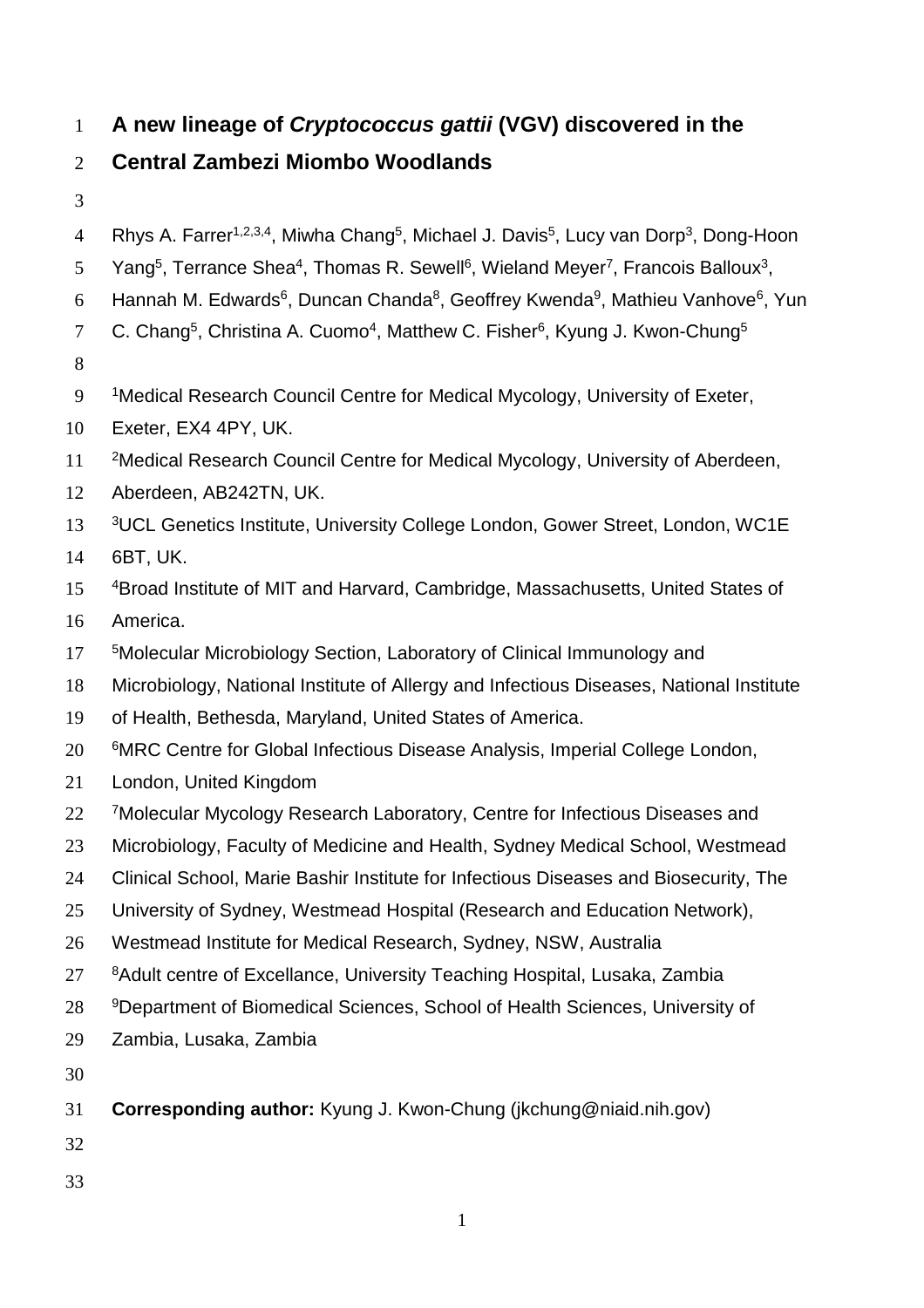**Abstract**

#### 

We discovered a new lineage of the globally important fungal pathogen

 *Cryptococcus gattii*, based on six isolates collected from three locations spanning the Central Miombo Woodlands of Zambia, Africa. All isolates were from environments (middens and tree holes) that are associated with a small mammal, the African hyrax. Phylogenetic and population genetic analyses confirmed that these isolates form a distinct, deeply divergent lineage, which we name VGV. VGV comprises two subclades (A and B) that are capable of causing mild lung infection with negligible neurotropism in mice. Comparing the VGV genome to previously identified lineages of *C. gattii* revealed a unique suite of genes together with gene loss and inversion events. However, standard *URA5* RFLP analysis could not distinguish between VGV and VGIV isolates. We therefore developed a new *URA5* RFLP method that can reliably distinguish the newly described lineage. Our work highlights how sampling understudied ecological regions alongside genomic and functional characterisation can broaden our understanding of the evolution and ecology of major global pathogens*.*

### **Importance**

 *Cryptococcus gattii* is an environmental pathogen that causes severe systemic infection in immunocompetent individuals more often than in immunocompromised humans. Over the past two decades, researchers have shown *C. gattii* falls within four genetically distinct major lineages. By combining field work from an understudied ecological region (the Central Miombo Woodlands of Zambia, Africa), genome sequencing and assemblies, phylogenetic and population genetic analyses, and phenotypic characterization (morphology, histopathological, drug-sensitivity, survival experiments) we discovered a hither to unknown lineage which we name VGV (variety *gattii* five). The discovery of a new lineage from an under studied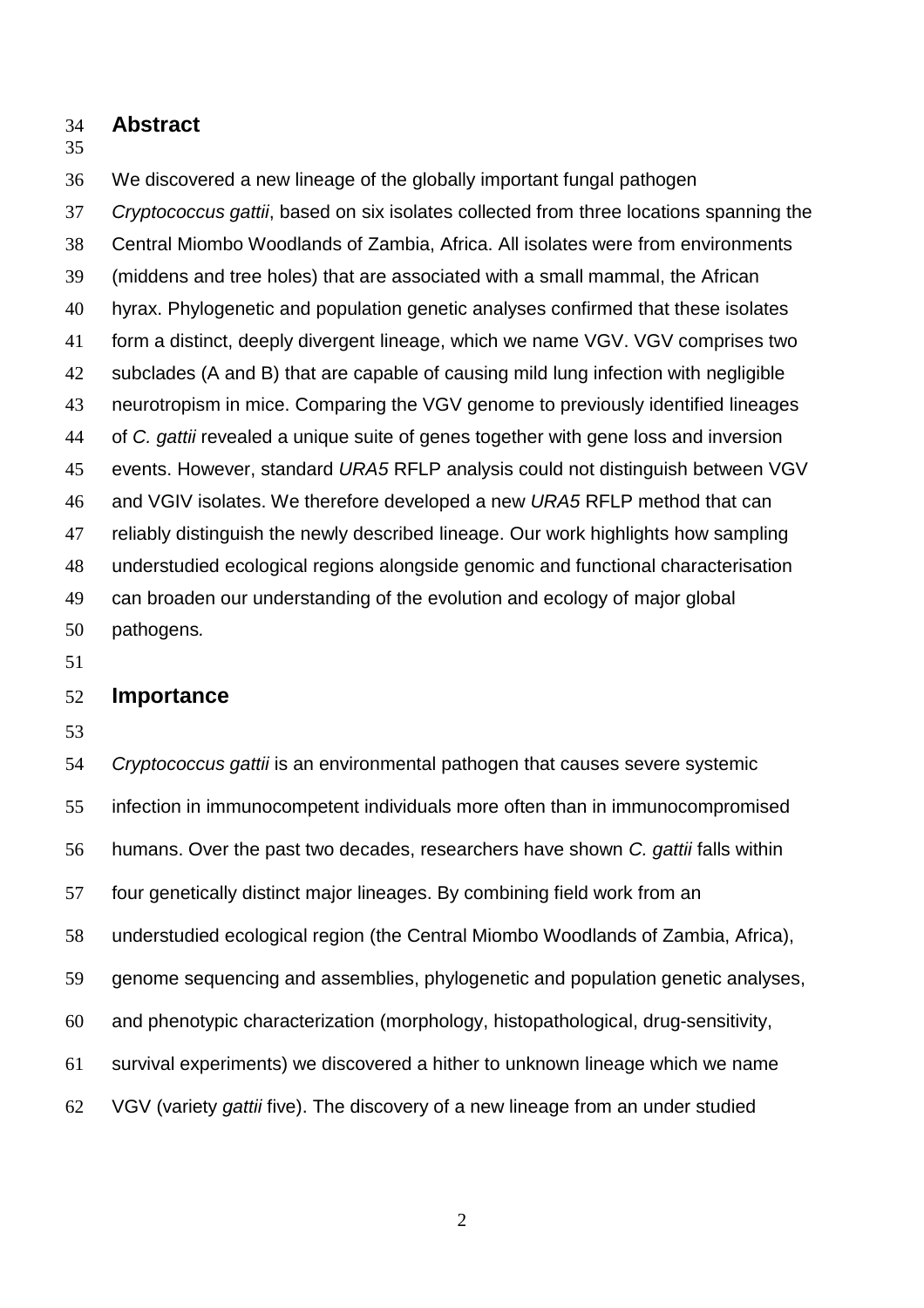- ecological region has far-reaching implications for the study and understanding of
- fungal pathogens and diseases they cause.

### **Introduction**

 Cryptococcosis is a severe fungal infection responsible for high levels of mortality and morbidity worldwide(1). The etiological agents are two species complexes of the genus *Cryptococcus*: *C. neoformans* and *C. gattii.* Whilst, the first described cases of clinical cryptococcosis due to these two distinct species complexes were reported in the mid-1890s under the names *Saccharomyces hominis*(2) and *S. subcutaneous tumefacience*(3) respectively, clinical *Cryptococcus* isolates have been taxonomically treated as a single species (*C. neoformans*) for more than 100 years(4). Heterogeneity among cryptococcosis-causing yeast isolates became increasingly apparent from the middle of the  $20<sup>th</sup>$  century onward, and led to the recognition of four serotypes (A, B, C, D) based on the antigenic determinant of capsular polysaccharide(5, 6). Subsequent discovery of two distinct sexual cycles produced by the isolates of A/D vs. B/C serotypes(7, 8) and phylogenetic analysis using various gene sequences(9–11) confirmed these complexes to be genetically divergent enough to be considered as separate species. Thus, in 2002, the isolates of serotype B/C were formally classified as *C. gattii*(12) while *C. neoformans* includes all serotype A/D strains(13). Over the past two decades, population structure analysis of the two species using molecular typing methods such as PCR fingerprinting(14), AFLP analysis(15) and multi-locus sequencing(16) has demonstrated that both species contain genetically diverse lineages that qualify them to be considered as two species complexes, which

- have been further subdivided into numerous molecular types(14, 17). To date, four
- major lineages are recognised for *C. gattii*, which are denoted VGI/AFLP4,
- VGII/AFLP6, VGIII/AFLP5, and VGIV/AFLP7. Recently a fifth genotype was
- described on the basis of a single strain but with several different designations
- including Clade B (based on MLST), VGIIIc/VGIV, and *C. decagattii*(17, 18). It has
- been proposed to elevate these five lineages to separate species(17). However,
- such taxonomic treatment is currently controversial mainly due to the lack of clear
- biological differences between the lineages and no clear consensus on the limits and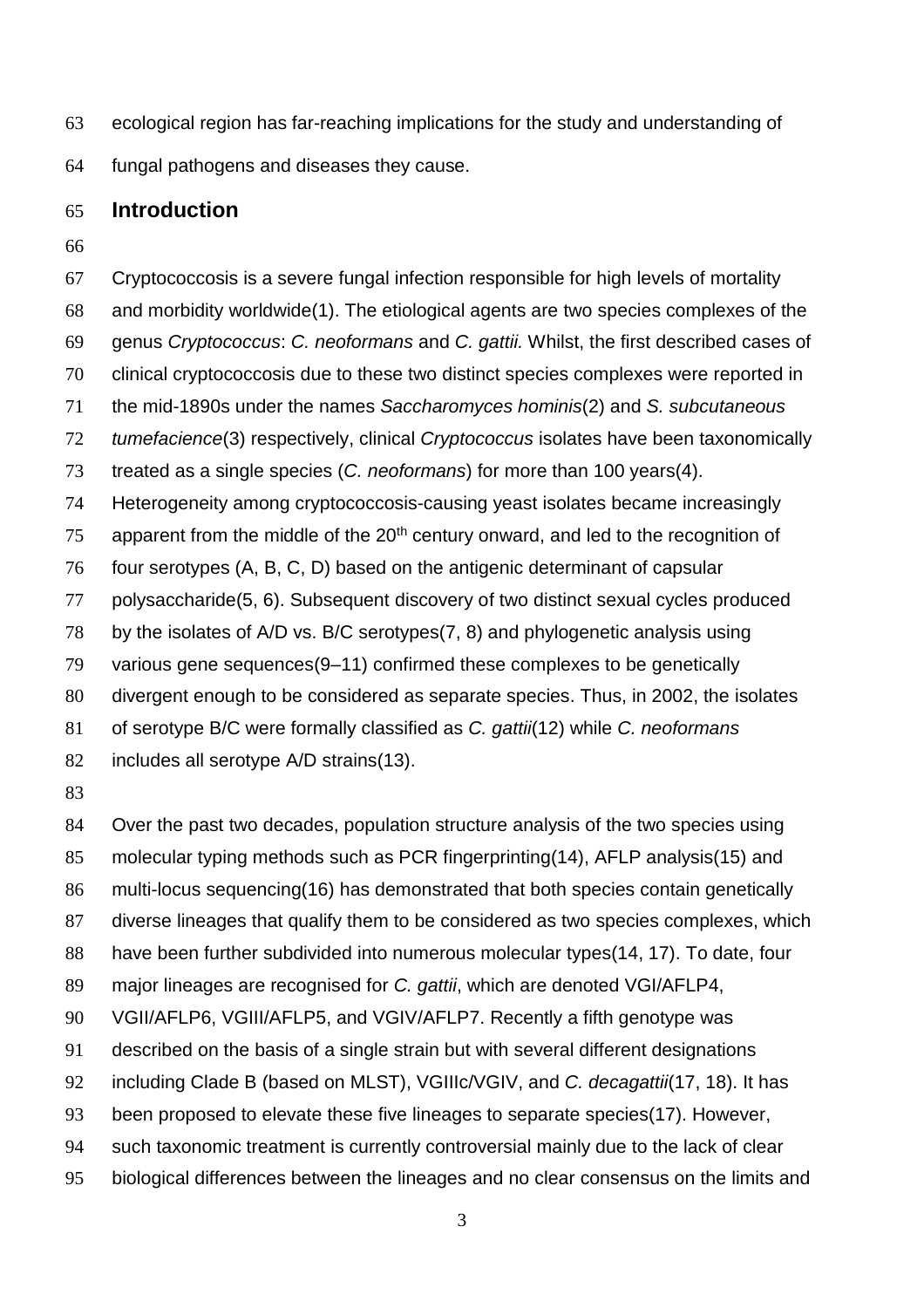- numbers of the putative species boundaries. As such, the various *C. gattii* lineages
- are collectively considered as the '*C. gattii* species complex' (18).
- 

In this paper, we describe the discovery of a new lineage/molecular type within the

- *C. gattii* species complex, which we designate as VGV. The six VGV isolates were
- identified among 32 *C. gattii* isolates recovered from soil, animal dung and tree bark
- samples collected in Zambia by Vanhove *et al* in 2013 (19). In this paper, we
- characterize genomic and phenotypic features of the VGV molecular type.
- Additionally, we present a new improved genome assembly and gene-sets for *C.*
- *decagattii* (17) which we confirmed for the first time to be a separate lineage and
- therefore name as VGVI for consistency with the other lineages.
- 

### **Results**

# **Comparative and population genomics for the six lineages of** *C. gattii*

 We discovered a new lineage of *Cryptococcus gattii* from a panel of 32 (out of 55) genome sequenced isolates recovered from Southern tree hyrax (*Dendrohyrax arboreus*) middens, midden soil or tree holes from the Central Zambezian Miombo Woodland ecoregion, a densely forested ecoregion that covers much of Central and East Africa (**Fig. 1, Table 1, Table S1**). Isolates from the new lineage, which we have named VGV, were collected from a 430 km span of northern Zambia including the Mupata Hills (Luanshya, Copperbelt Province), Mutinondo wilderness area and Kapishya (Mpika, Northern Province), suggesting that the lineage has a broad regional distribution across this ecoregion (**Fig. 1a**). All VGV isolates were identified as serotype B, which also encompasses strains from VGI, VGII, the VGIIIa subgroup, and rare isolates among VGIV. Phylogenetic analyses demonstrates that VGV, VGVI (*C. decagattii*), and the four previously described lineages, are genetically distinct from each other (**Fig. 2**). Indeed, none of the *C. gattii* lineages appear to be the result of hybridisation based on the distribution of private alleles (**Fig. 3a-b**), maximum likelihood phylogenetic

reconstruction (**Fig. 2a**), *FST* (**Fig. S4**) or NeighborNet Network (**Fig. 2b**). Additional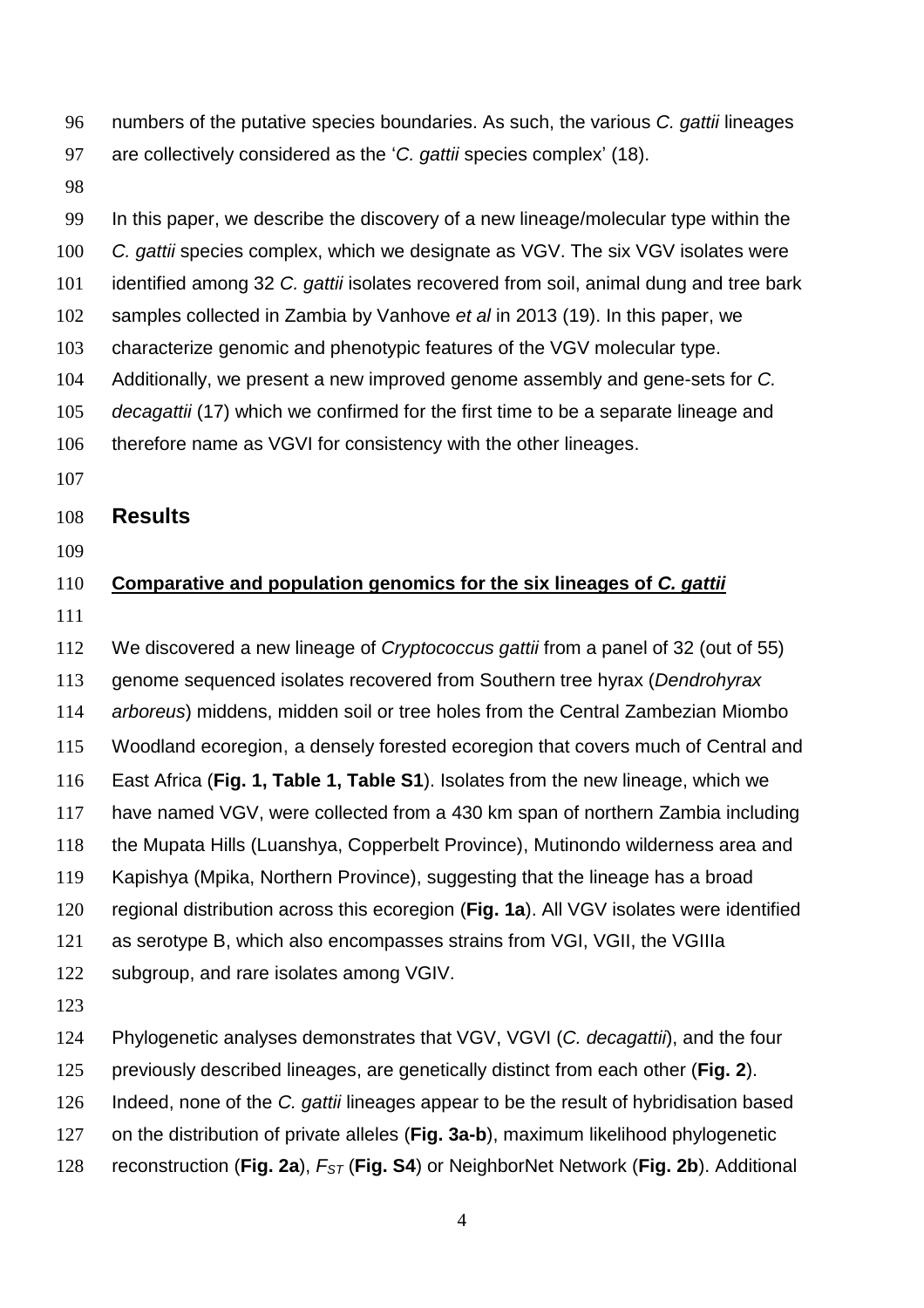- population genetics analyses confirmed low levels of genetic exchange between the
- six well resolved *C. gattii* lineages. For example, Principal Component Analysis
- (PCA) resolved distinct grouping for the lineages, with the first component (PC1)
- separating VGII from all other lineages, forming distinct clusters for VGIII and VGVI
- on PC2 (**Fig. 2c**). The projection of PC3 and PC4 further allows identication of
- distinct tight clusters for the VGI, VGIV and VGV lineages (**Fig. 2d**).
- 
- The new VGV lineage is represented by six isolates falling within two distinct subclades (A and B). Clade A comprises three VGV isolates (MF5, MF13, MF54) that were recovered from soil and animal dung sampled in hyrax middens, from which we also identified VGI and VGII isolates (**Fig. 1a**). Clade B comprises a further three VGV isolates: two that were recovered approximately 345 km away from Clade A (MF34 and MF51), and a third (MF56) that was recovered approximately 430 km away from the other Clade B isolates. Clade B isolates were recovered from both a tree hole and also hyrax middens, showing that the lineage can occupy both tree and dung, environments that are both associated with hyrax activity. The fact that Clade A and B were found in different geographic locations might reflect a degree of spatial genetic structure within VGV. All the VGV isolates were located in regions of granite
- and acidic kopjes/hills that are found occurring patchily across this ecoregion.
- 
- *C. gattii* VGV is highly diverged from all previously recognised *C. gattii* lineages. VGV isolates differ from VGII (reference isolate R265) by ~0.75 million SNPs on average (44 SNPs/Kb), and are thus similarly distant from VGII as the other lineages (**Table S1)**. The analysis of the relative proportion of shared private alleles for the *C. gattii* lineages (**Fig. 3a-b**), indicates VGII shared the fewest alleles with any of the other lineages, reflecting its greater divergence (<4.6 Kb total; <0.2 SNPs per Kb; **Fig. 2, Fig. 3a**). The newly discovered VGV shared fewer alleles with VGVI (0.24 per Kb) and VGIII (0.29 per Kb), than with VGI (1.18 per Kb) and VGIV (2.53 per Kb). The lineages that shared the most private alleles were VGVI and its closest relative VGIII (92 Kb total; 5.37 per Kb), which account for an average of 12% of all SNPs (based on alignments to VGII) found in isolates from those lineages.
- Nearly one in ten nucleotides in the *C. gattii* genome has an alternative allele across 162 the six lineages (1.55 x 10<sup>6</sup> sites; 9.01% of the *C. gattii* genome). Indeed, >180 Kb of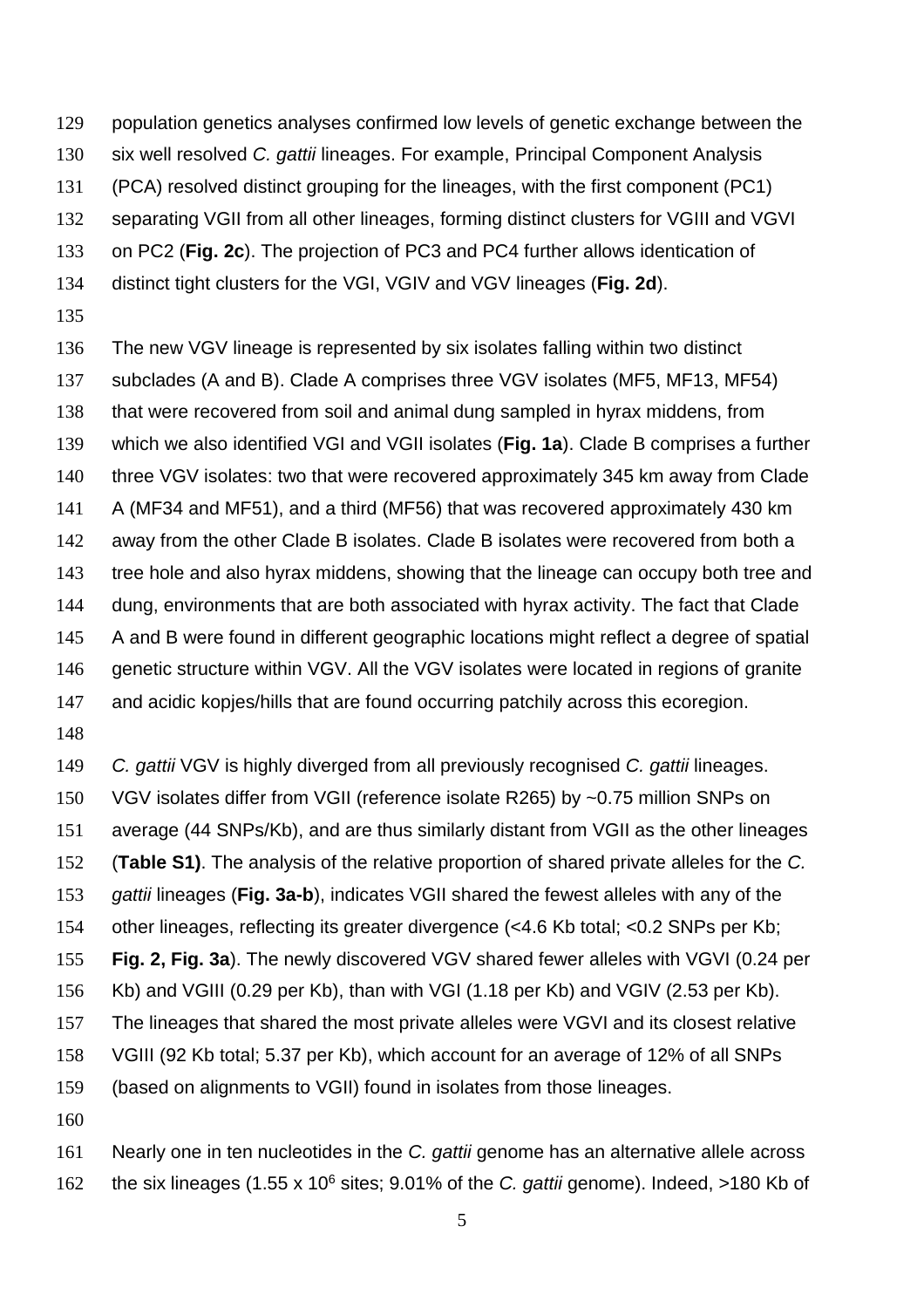these unique/private alleles were identified for each lineage, including for VGV which had 220 Kb private alleles (12.75 per Kb) (**Fig. 3b**). VGI is the most distinct in terms of both the highest count of private alleles (378 kb / 21.93 SNPs per Kb) and its nucleotide diversity (π) (**Fig. 3c**), which is reflected in the three distinct subclades of VGI isolates in the whole genome phylogeny (**Fig. 2a-b**). Conversely, the three VGVI isolates are thought to be derived from a single isolate recovered from a patient in Mexico and subsequently distributed to different labs where they have been renamed and sequenced(14, 17, 20, 21). Its few clonal differences are illustrated by its low nucleotide diversity (π) (**Fig. 3c**).

 Unsupervised model-based clustering identified highly structured ancestry components enriched in each of the lineages. The clustering solution with the lowest cross-validation error (K=9) grouped the VGV isolates into a single genetically homogenous group (**Fig3d-e, Fig. S1**) whilst identifying four unique components within the VGII lineage. Of these, subclades VGIIx and VGIIb share small proportions of ancestry with other defined VGII subclades. For example, VGIIb is inferred to share ancestry with other VGII subclades (isolates Ram5 and B8554) and other lineages (B7394 has alleles from VGIV, and B7735 has alleles from VGV). Conversely, none of the isolates in VGIIa and VGIIc have demonstrable admixture with other subclades or lineages, both being formed by single unique ancestry components. VGIII isolate B8212 (a clinical isolate from Oregon, USA in 2007(22)) is also modelled as sharing ancestry with VGVI.

 Finer-scale clustering was performed by considering patterns of genome-wide haplotype sharing in fineSTRUCTURE(23). Here, VGV isolates forming a separate cluster with greater haplotype similarity to isolates from VGI, VGIII and VGIV than VGII (**Fig. S2**). While haplotype sharing patterns were overwhelmingly in accordance with each lineage being genetically distinct, a notable exception was VGIII isolate B8212 that shares haplotypes with VGIV and VGVI (also in accordance with model- based clustering), perhaps owing to a small amount of genetic exchange with one or both of those lineages. As also observed using ADMIXTURE based clustering (**Fig. 3e**), two isolates from VGII, B7394 and B7735, were also genetically distinct and were assigned to their own cluster which was most closely related to isolates from subclade VGIIb.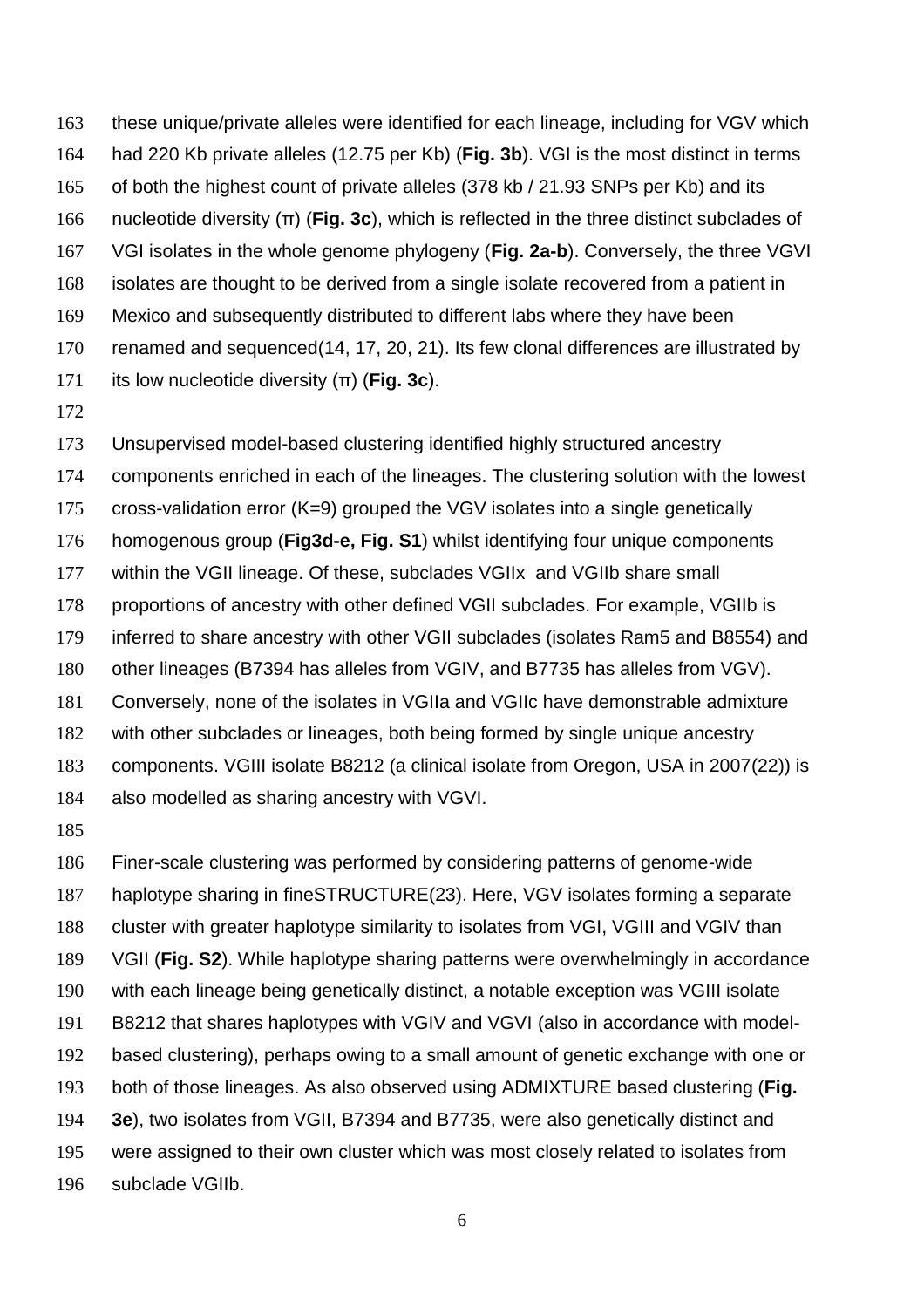All six VGV isolates were haploid with no evidence for aneuploidy based on allele- frequencies and depth of coverage (**Fig. S3**). However, we did observe copy number variation (CNV) between the three VGVI isolates derived from a single clinical isolate 201 from Mexico(14, 17, 20, 21). Specifically, isolate CBS11687 acquired a ~200Kb duplication of supercontig (sc) 5 (position 1,040,000 through the end of the supercontig). Separately, isolate WM1804 had a smaller 40kb duplication on sc21 (positions 150,000 – 190,000). Isolate WM1802 had neither CNV. In terms of base changes, the three VGVI isolates (WM1802, WM1804 and CBS11687) differed by only 419 SNPs, with the fewest found between WM1804 and CBS11687 (*n*=126) and the most found between WM1802 and CBS11687 (*n*=315). These genetic differences may have occurred as a result of micro-evolution during or following passaging or cryo-preserving, although large CNVs are common in *C. gattii*(24, 25). All of the newly isolated VGI (*n*=7) and VGVA (*n*=3) samples from Zambia had a small <10 kb duplication within supercontig 6 of the R265 genome (position 400 kb to 410 kb). This genomic region encodes a single 87aa protein that is conserved in *C. neoformans* and *C. gattii*, but has no functional annotation (PFAM, GO-terms, KEGG-EC, TMHMM or SigP4).

 The results from our phylogenetic and population genetic analyses are in line with previous work(26), indicating that lineages within the *C. gatti* species complex have remained largely genetically isolated since their divergence. Pairwise-lineage 219 calculations of θ, Weir's formulation of Wright's fixation index (F<sub>ST</sub>) suggest very low levels of genetic exchange between each of the lineages (**Fig. S4**) which is also reflected in analyses of genetic structure (**Fig. 2-3, Fig. S1-S2**). Both depth of coverage plots and *F*ST non-overlapping sliding 10 Kb window plots across the mating type locus (*MAT*) at the start of supercontig 18 demonstrate that all VGIV and 224 VGV isolates included in this study are  $MAT\alpha$  (the reference genome of R265 is *MAT* $\alpha$ ; high depth of coverage and  $\theta > 0.98$  across the *MAT* loci). In contrast, for VGI, VGII, VGIII and VGVI *MAT***a** isolates were included in our panel. 

## **Genome assembly and analysis of VGV reveals** *C. gattii* **lineage-specific differences**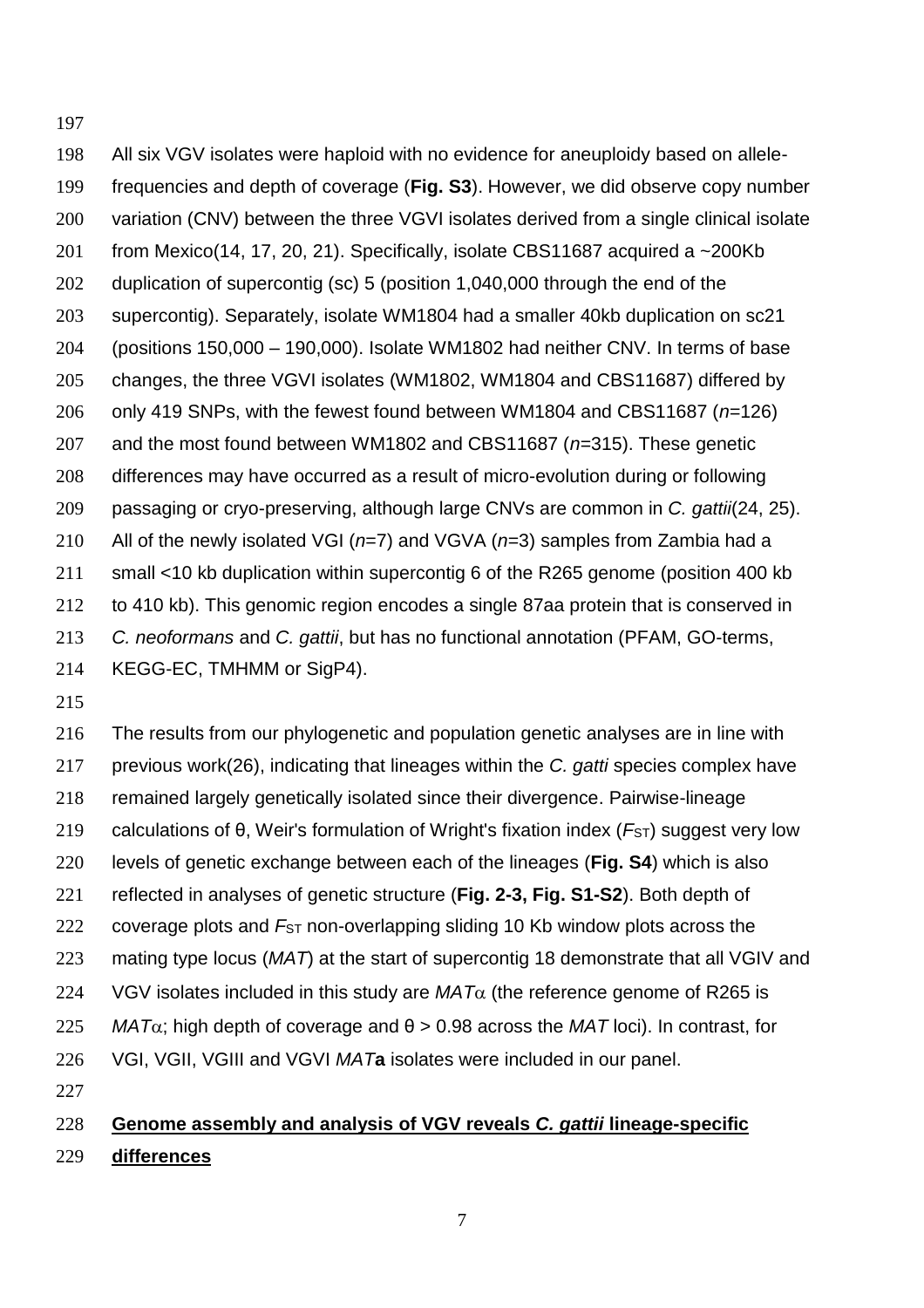We assembled and annotated a near complete genome for the newly discovered lineage *C. gattii* VGV (isolate MF34) using both Oxford Nanopore and Illumina sequencing reads. The resultant assembly consisted of 15 contigs corresponding to the 14 chromosomes; the single break in one chromosome corresponds to the ribosomal (rDNA) region. Other than under-representing rDNA genes, this assembly provides a complete representation of the genome, with telomeric repeats (TTAGGG) present at 28 contigs ends. Gene annotation revealed 6,322 predicted protein coding genes, which is similar to the seven other representative *C. gattii* isolates with publicly-available complete genomes(26, 27) representing the four previously known major lineages (ranging from 6,092 to 6,763), as well as *C. neoformans* H99(28) (*n*=6,962) (**Fig. S5-S6**).

 To establish the evolution of protein coding genes in *C. gattii*, we compared the gene content for two representative annotated genomes per lineage where possible (no second annotated reference genomes were available for VGIV, VGV and VGVI), identifying 4,565 single copy core orthologs that are shared amongst the five lineages of *C. gattii* and *C. neoformans* (~74% of *Cryptococcus* genes) (**Table 2**). For VGVI, we sequenced and assembled the WM1802 isolate obtaining a similar genome length (17.42 Mb) and protein coding gene count (*n*=6,092). For VGII, we included the updated VGII R265 PacBio assembly in our panel of genomes(29) (**Table 2**). Orthology detection between just the two R265 assemblies identified 91% of genes in 1:1 orthology (*n*=5,642), ~4% of genes unique to the new assembly (*n*=252) and ~6% of genes in paralogous clusters (*n*=364). The previous VGII R265 assembly had 635 genes that were not called in the new assembly, likely a difference in the annotation protocol. Analysis of Core Eukaryotic Genes (CEGs) and BUSCO revealed a high completeness of gene-sets, and an increased completeness in the new annotation (**Fig. S6**). Furthermore, all assemblies generated using long read sequencing technology assemble into 14 scaffolds/supercontigs, suggesting all *Cryptococcus* lineages/species have conserved numbers of chromosomes. 

 Ortholog amino acid differences within and between lineages were consistent with results from our phylogenetic and population genetic analyses. VGV MF34 had the highest amino acid sequence similarity to VGIV IND107 (53,000 amino-acid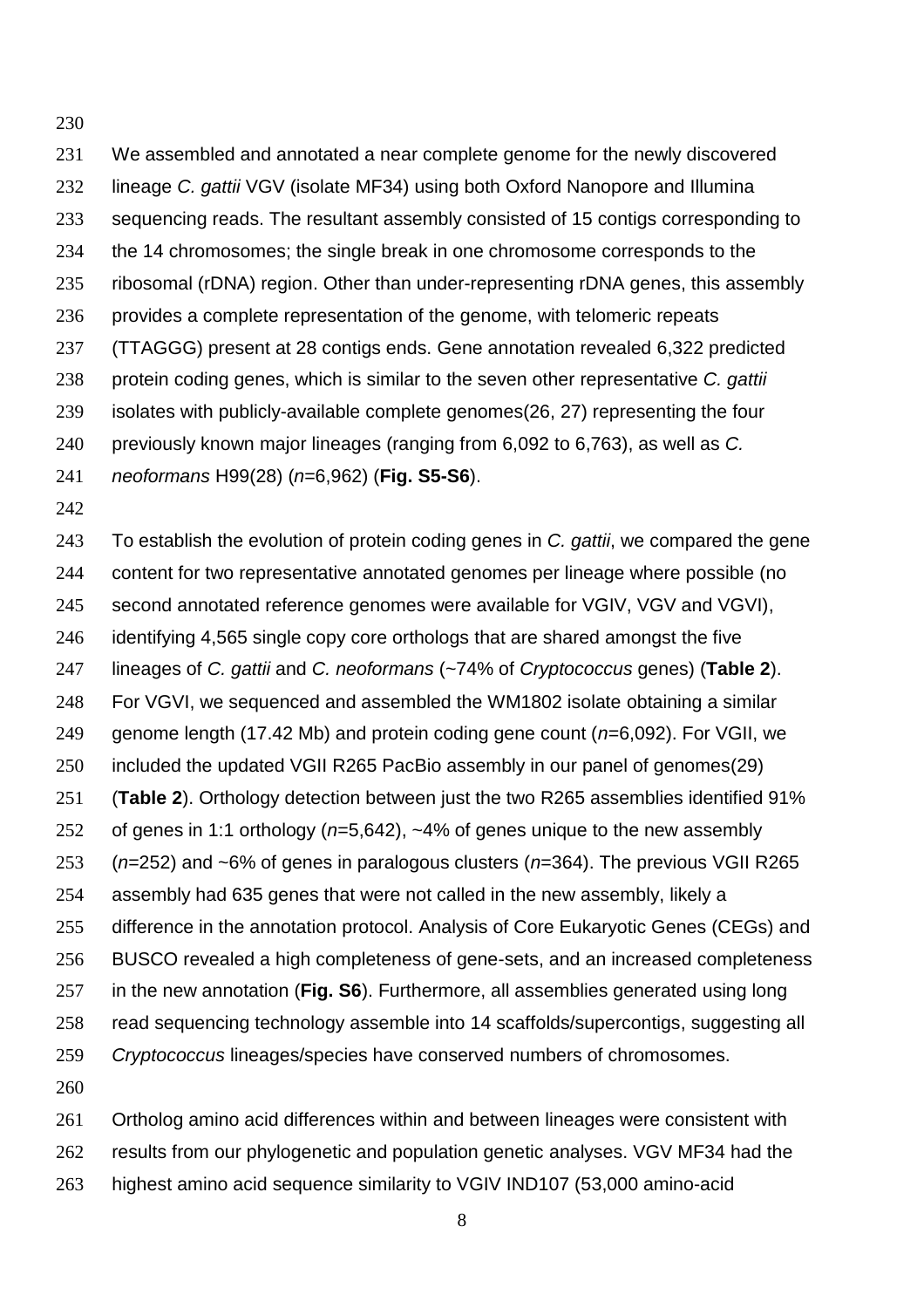differences = 97.55% similarity), which is observed in both alignment-based and ortholog-based phylogenies (**Fig. 2, Fig. 4**). The most similar inter-lineage orthologs were between VGIII and VGVI (49,500 predicted amino-acid differences = 97.71% similarity) (**Table S1**), while the most distinct pairwise comparisons were between *C. gattii* and *C. neoformans* (between 205,000 and 218,000 amino acid changes; ~90% protein similarity).

 Overall, synteny is conserved within *C. gattii*(26), though with notable differences between some lineages. For example, VGV has a single 171 Kb inversion on supercontig 7 (positions 544,906-716,249) compared with the middle of VGIV IND107 supercontig 7 and the middle of VGIII CA1280 supercontig 5 (**Fig. 4**). VGVI also has some syntenic differences between its closest relative VGIII (**Fig. 2, Fig. 3, Fig. 4**). For example, approximately half of VGVI supercontig 5 is syntenic for the 277 start of VGIII (CA1873) supercontig 16, while the second half of VGVI supercontig 5 is syntenic for a middle region of VGIII supercontig 1, indicative of a chromosomal translocation. Further improvements and additional genome assemblies should establish the full number and genetic impact of lineage-specific genomic rearrangements.

 Lineage specific genes and multi-lineage specific genes (found in two or more lineages) were identified in each of the lineages (**Fig. S7, Fig. 3f**). Many of these lineage-specific genes (223/605; 37%) were previously identified from a panel of genome assemblies without the addition of VGV and VGVI(26). A further 53/605 (9%) of newly detected lineage-specific genes were previously categorised as multi- lineage-specific genes. Lineage specific genes in newly sequenced lineages (VGV and VGVI) include 74 genes that were unique to VGV and 49 genes that were uniquely absent in VGV. Genes unique to VGV include two sugar transporters (D1P53\_002216, D1P53\_002944) an alcohol dehydrogenase (D1P53\_004471), and an aldehyde dehydrogenase (D1P53\_006242). Conversely, eight transmembrane proteins and a single uncharacterised secreted protein were uniquely missing in VGV. All of the genes involved in the ergosterol biosynthesis pathway were present in single-copy in VGV. The VGVI WM1802 genome encodes 80 genes that are unique and 127 genes that are uniquely absent. Among the unique genes in WM1802, 14 are predicted to be involved in transport and include three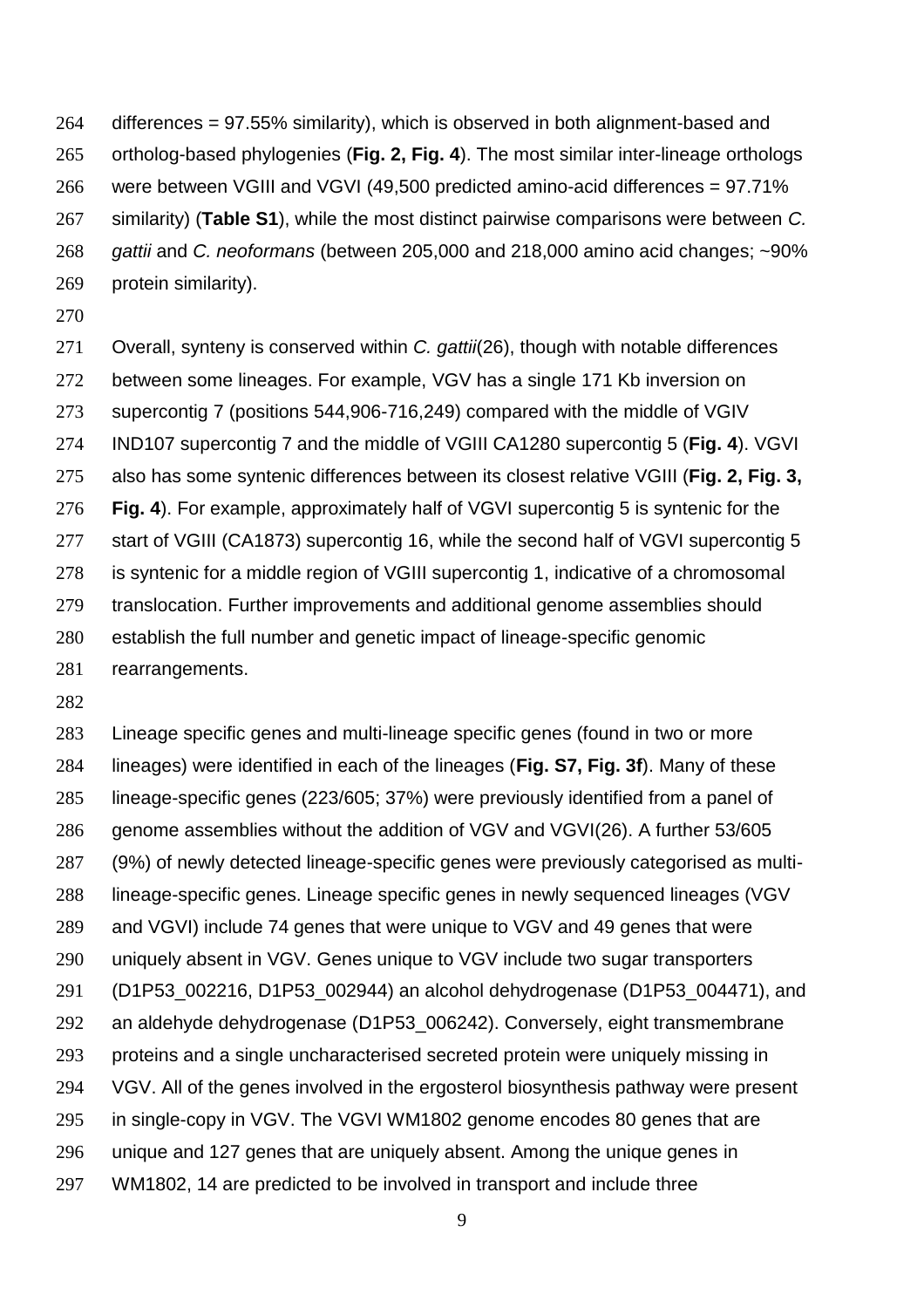monosaccharide transporters, one hexose transporter, one cadmium ion transporter and one monocarboxylic acid transporter.

Predictably, *C. neoformans* VNI H99 had the greatest number of lineage-

specific/absent genes, with 578 unique genes and 28 absent genes. These included

47 genes predicted to be transmembrane proteins (including four sugar transporters,

five MFS transporters, and a caffeine resistance transporter), and 34 secreted

proteins. Fewer genes were uniquely absent in *C. neoformans*, which included the

eukaryotic translation initiation factor 3 subunit B, an ACC oxidase, a copper amine,

an allantoate permease of the major facilitator, and a 3-hydroxyacyl-dehydrogenase

 with oxidoreductase activity. Full details of all lineage-specific genes are provided in **Table S1**.

### **Phenotypic characteristics of VGV**

 All six isolates that belonged to the new VGV lineage based on whole genome sequencing (**Table 1**) were first incorrectly identified as VGIV based on the *URA5* restriction fragment length polymorphism (RFLP) banding pattern. Unlike most of VGIV, all six VGV isolates were serotype B. These were further characterised as  $MAT\alpha$ , melanin and urease positive (**Fig. S8**) and grew well at 37<sup>o</sup>C (**Fig. 5A**). However, VGV strains grew slightly more slowly on CGB agar (**Fig. S8**) than the serotype C VGIV strain (MF46) isolated from the same environment in the Central Miombo Woodland (**Table 1**). Hence, the positive blue/green colour development on CGB agar took longer in VGV than the control strains (**Fig. S8**). Since VGV is genetically closest to VGIV (**Fig. 2a-b**, **Fig. S2**), two Serotype C VGIV strains were used as control isolates for further phenotypic comparisons (WM779 isolated from a cheetah in South Africa(16), and MF46 isolated from Miombo tree bark in Zambia near Hyrax middens) (**Table 1**).

The size and morphology of VGV yeast cells were typical for *Cryptococcus* and

indistinguishable from the control strains (**Fig. 5B**). Two distinct patterns of capsule

formation were found among the six VGV isolates grown in YEPD broth (**Fig. 5B**).

The isolates recovered from soil, Clade A (MF5, MF13, MF54), produced thinner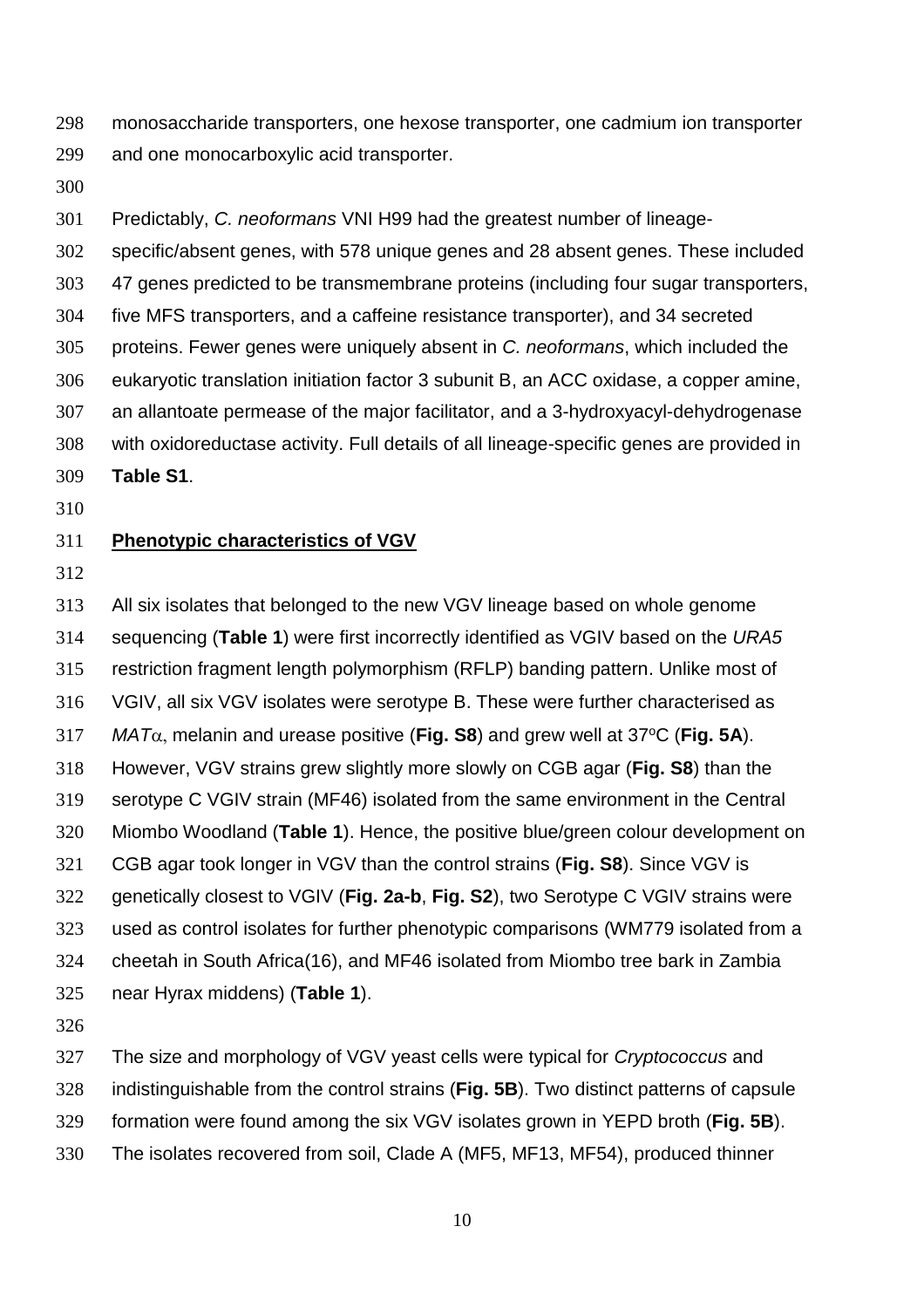- 331 capsule  $(< 1 \mu m)$  compared to those recovered from tree bark, Clade B (MF34, MF51, MF56), which produced thick (2-4  $\mu$ m) capsules similar to the VGIV control strains.
- 

 The VGV isolates and the control strains of VGIV manifested unusually high resistance toward fluconazole (FLC), particularly given they were sampled from an environmental niche. The three isolates of VGV clade A were more resistant to FLC, 338 with minimal inhibitory concentration (MIC)  $\geq$  128  $\mu$ g/ml than the three isolates in 339 clade B which showed MICs of 24-64  $\mu$ g/ml. All six VGV isolates showed MIC of 0.0625  $\mu$ g/ml for 5-fluorocytocine (5-FC) similar to WM779. The MIC of MF46 for 5- FC was unusually high,  $4\mu$ g/ml. The VGV MIC of amphotericin B ranged between  $0.5$  to 1 $\mu$ g/ml, higher than the control strains which had MIC below 0.5  $\mu$ g/ml (**Fig.**) **5C**).

 To explore the relative pathogenicity amongst VGV subclades we selected two isolates from Clade A (MF5, MF13) and two isolates from Clade B (MF34, MF51) for inoculation in mice models. Mice infected by all four isolates survived for 70 days while all the mice infected by WM779, a virulent serotype C control isolate, succumbed to infection within 30 days post infection (**Fig. 5D**). The VGIV environmental isolate MF46 (serotype C) caused no death in the mouse model. Fungal loads in the lungs of VGV infected mice were substantially lower than that of WM779 and slightly lower than those infected by MF46. Brain fungal loads of mice infected with the VGV strains were also low to negligible. The control isolates of VGIV showed little neurotropism (**Fig. 5E**). Histopathological analysis of the lungs demonstrated significant pathology in WM779 infected mice, with yeast found throughout the lung together with notable disruption of lung tissue. In many locations extensive leukocyte recruitment was evident in areas of concentrated infection (**Fig. 6**). 

Histopathological analysis of the VGV isolates displayed substantially lower

- pulmonary yeast levels. That said, mice infected by MF46, MF34 and MF51 had
- higher levels of yeast than those infected by MF5 and MF13 in both CFU (**Fig. 5E**)
- and histopathological analysis (**Fig. 6**) in which MF51 was shown to represent Clade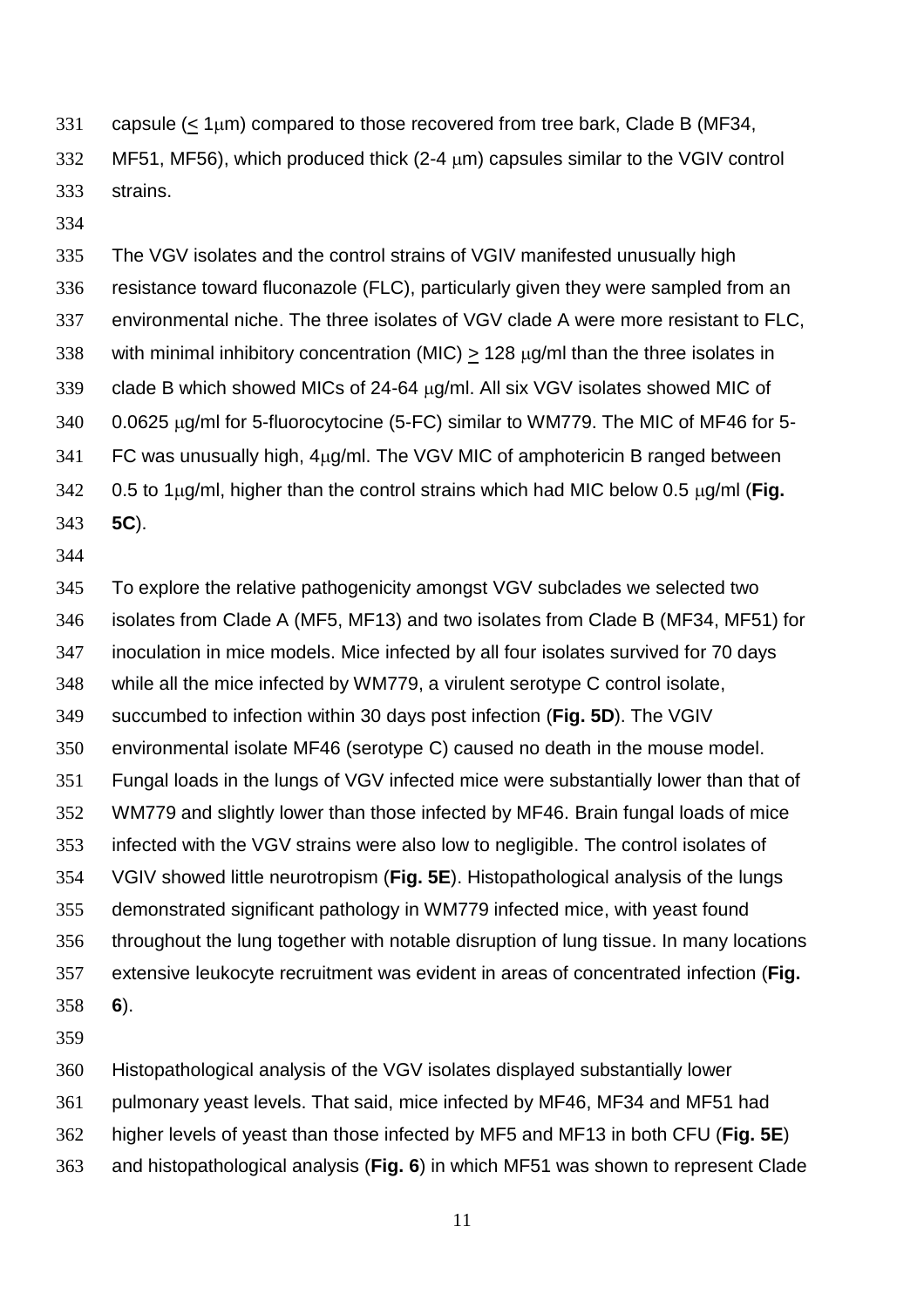B. The lung histopathology of the mice infected by MF34 was similar to that of MF51 (data not shown). Notable for its absence, leukocyte infiltration was mostly low or absent from sites of VGV infection. MF13 showed some leukocyte infiltration to a subset of infectious foci (**Fig. 6**).

### **Identification of VGV by** *URA5* **RFLP**

 The patterns of *URA5* RFLP, obtained by double digestion with *Sau*961 and *Hha*1, has been widely used to identify the lineage/molecular type in both *C. neoformans* and *C. gattii* species complexes(14). The *URA5* RFLP of Clade A isolates obtained by *Sau*96I/*Hha*I digest showed identical pattern with that of VGIV (**Fig. S9A**). Those of Clade B, however, produced an additional 1.3 kb amplicon which was absent from Clade A or any other VG molecular type reference isolates. This 1.3 kb amplicon was present even in uncut DNA of Clade B isolates (**Fig. S9A-B**), but its nature is not known at this juncture. Since the *URA5* RFLP patterns of both VGIV and VGV were not conclusively different, we compared the *URA5* gene sequence of the VGV isolate MF34 to that of the VGIV reference strain WM779 to identify possible restriction enzymes that can clearly distinguish the two lineages. This led to us identifying two highly discriminatory restriction enzymes; *Stu*I and *Ear*I. The expected sizes (bp) of the *URA5* gene fragment resulting from *Stu*I digestion are: 221 bp, 237 bp and 322 bp in VGIV and 237 bp and 543 bp in VGV. The *Ear*I digestions produced 247 and 501bp fragments in VGIV and 247 and 300 bp fragments in VGV. We compared the *URA5* RFLP of 17 VGIV isolates (**Table S1**) with the 6 VGV isolates by *Stu1* or *Ear*l digestion and the results are shown in **Fig. S9C-D**.

### **Type strain of VGV**

 We have designated MF34 (Clade B isolate) as the type strain of VGV which was isolated from a tree hole located in Mutinondo (latitude -12.45, longitude 31.29), Central Zambezian Miombo Woodlands (**Table 1**). Its genome has been assembled and annotated to near completion (15 scaffolds with N50=1.3Mb and telomeric 395 repeats at 28 contigs ends). MF34 is serotype B and  $MAT\alpha$  and causes mild pneumonia in C57BL/6 mice with neglible neurotropism. The genome assembly has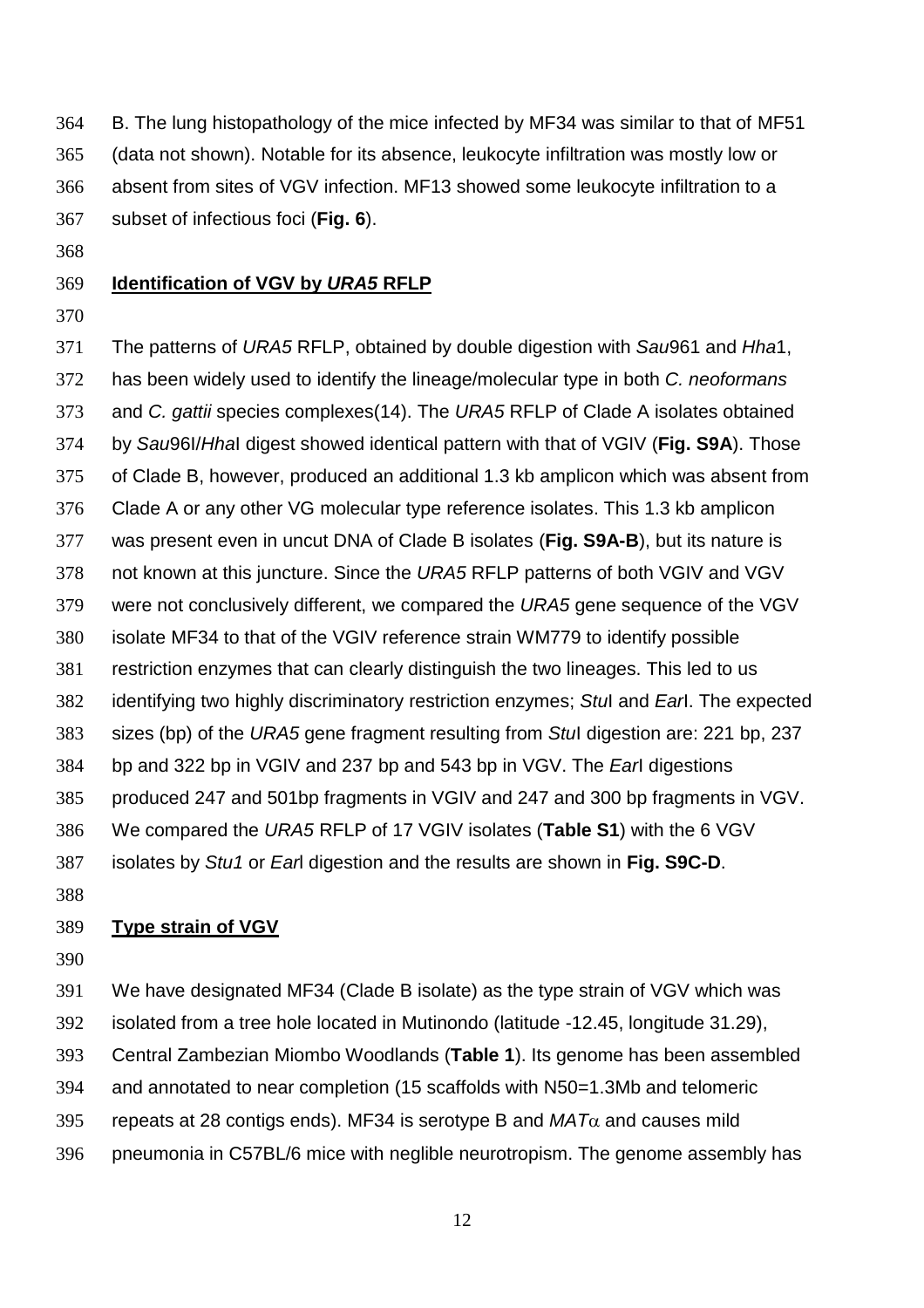been submitted to NCBI under the project accession PRJNA487802 and the culture has been deposited at the American Type Culture Collection (accession number pending).

### **Discussion**

 Over the past decade, increased sampling world-wide alongside whole-genome sequencing (WGS) methods have uncovered a greater genetic diversity of important pathogens including the *C. neoformans* and *C. gattii* species complexes. For example, sampling from Botswana revealed the existence of the *C. neoformans* VNB lineage (30), which itself has recently been shown to be deeply split into two genetically isolated lineages, VNBI and VNBII (31). Thus far, VGVI is the only lineage that exists as a single genotype since the three isolates previously designated as *C. decagattii* appear to have been isolated from the same patient (21). Each of the previously identified lineages of *Cryptococcus* have recently been designated as separate taxonomic species based on phylogenetic species recognition criteria (17). While we agree that *Cryptococcus* contains a number of genetically diverse and monophylectic clades that may be viewed as species under an Evolutionary Species Concept (32), we have previously argued that it is premature to give each clade a separate taxonomic name at this juncture (18, 33). One notable concern raised by Kwon-Chung *et al.* (18) was that the proposed seven- species taxonomy (33) was likely to be unstable due to incomplete knowledge of the true extent of *Cryptococcus* diversity worldwide. Our discovery of *C. gattii* VGV from the Miombo woodlands of Zambia clearly shows that we have not yet achieved a full understanding of the global biodiversity of *Cryptococcus*, and that further exploration 422 will likely yield more phylogenetic species. Until we have a more accurate consensus on the true numbers of *Cryptococcus* lineages, we propose that the names 'VN' and 'VG' serve as a practical 'zip-code' within *C. neoformans* and *C. gattii*, offering a convenient way to describe newly discovered lineages or recombinants without introducing unwanted nomenclatural instability and confusion. 

 Our discovery of *C. gattii* VGV from hyrax-associated environments suggests an association with these mammals. Hyrax are small herbivores that are most closely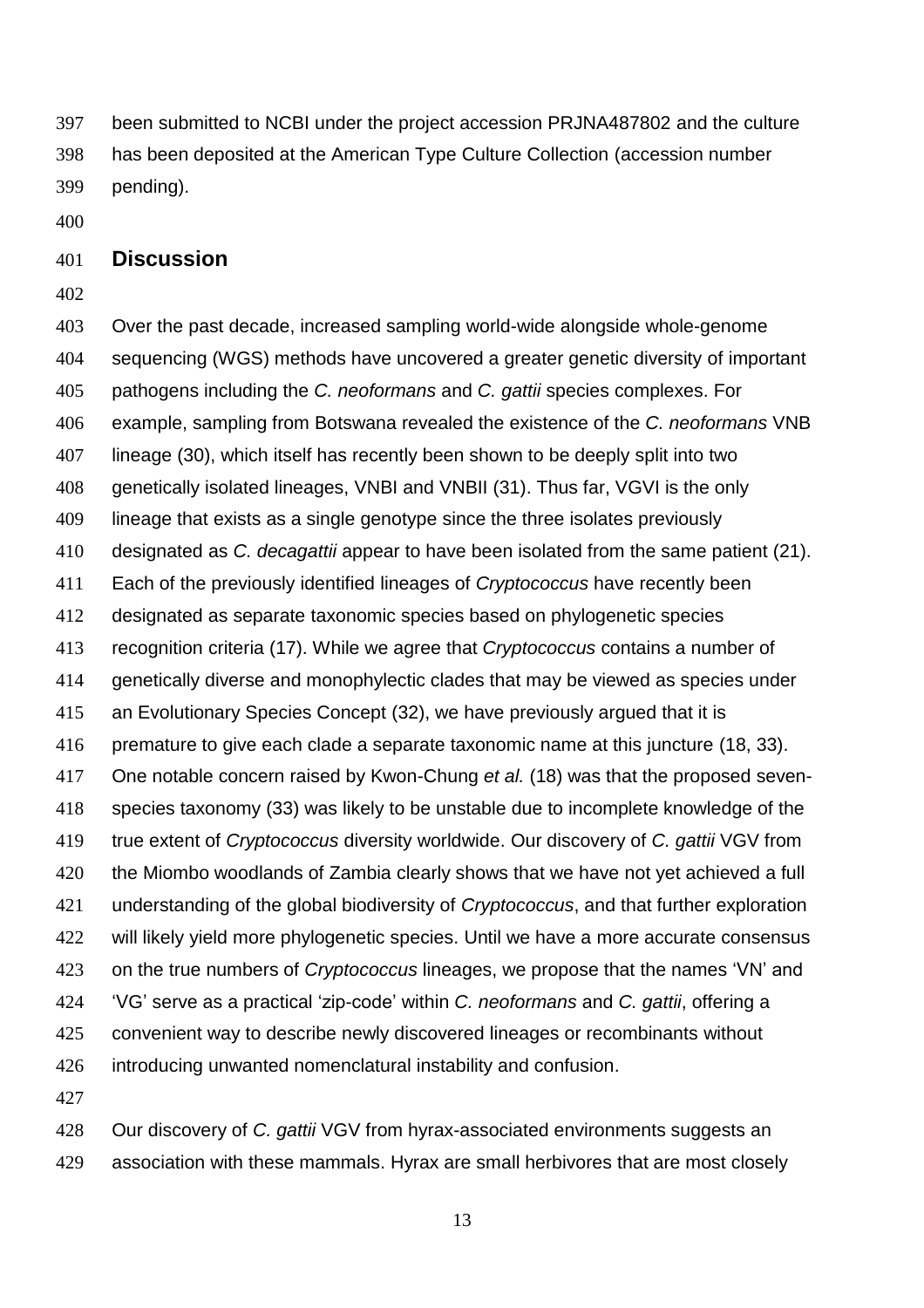related to elephants (Proboscidea) and sea cows (Sirenia), and are characterised by the behaviour of defecating in communal latrines, usually located in crevices in rocky kopjes, over many generations (34). These locations are often sheltered in rocky caves and droppings are likely to accumulate for upwards of 50,000 years, in some cases forming a stable paleoenvironmental hotspot of urea-rich nitrogenous material (35). *Cryptococcus* has a pronounced trophism for urea as a nutritive substrate, and pigeon guano is known to support prolific growth of *C. neoformans* and (to a lesser extent) *C. gattii* (36). Our finding that hyrax middens are hotspots of *Cryptococcus*  diversity suggests that their ecological stability in landscapes that are low in nitrogen availability may lead to them being important arenas for the evolution of *Cryptococcus*, and will likely be fertile ground for further discovery of diversity within this genus.

 Fungal association with small mammals may suggest adaptations that confer pathogenicity, known as the 'endozoan, small-mammal reservoir hypothesis' (37), and deserves to be explored further following our findings of an association of *Cryptococcus* with hyrax. Accordingly, alongside further study of potential mammalian reservoirs, the search for VGV clinical isolates is also needed in order to understand the true virulence potential of VGV and whether it can spillover into humans. Murine models have shown that environmental isolates are less virulent than clinical isolates of the same molecular type in both the *C. gattii* and *C. neoformans* species complexes suggesting that polymorphic virulence factors exist(38, 39). However, despite its large genetic distance from all other lineages, the new VGV lineage is not clearly distinguishable from others by existing methods such as serotyping or the routinely used *Sau*961 and *Hha*1 digested *URA5* RFLP analysis(14). Thus, it is possible that previous isolates belonging to VGV may have been misidentified using non-WGS methods. The most likely candidates for the search of clinical VGV are VGIV serotype B isolates recovered from patients. Geographically, the most likely place to find the VGV clinical isolates appear to be in sub-Saharan Africa since the current panel of isolates were found in the Zambian environment within an ecoregion that includes Tanzania, Burundi, Democratic Republic of the Congo, Angola and Malawi. 

- 
-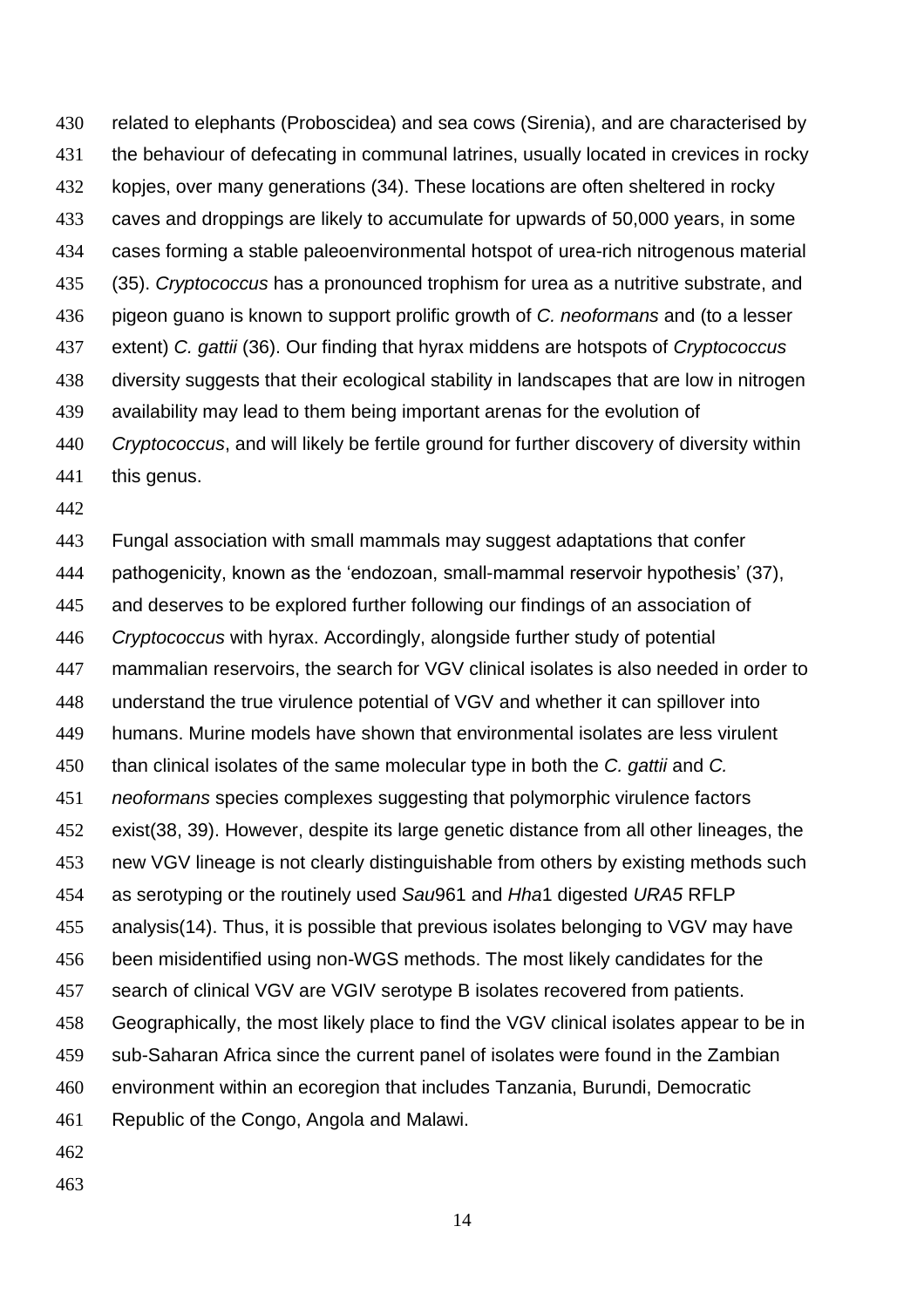Previous work has shown that most isolates of the *C. gattii* species complex generally cause pulmonary infection in a murine model with low neurotropism(20, 40, 41). The four VGV isolates tested here were less neurotropic than the VGIV isolate MF46 that was collected from the same Zambian environment, and all the examined Zambian environmental isolates were significantly less virulent than a VGIV control strain, WM779. It remains to be shown if the differences in neurotropism are due to lineage-specific genes, or alleles in VGV. As previous work has shown in *C. neoformans* (42), capsule size difference manifested by Clade A and B *in vitro* was unrelated to virulence in mice

 Although serotypes have not yet been conclusively linked to virulence in *Cryptococcus*, they remain important for strain identification. The majority of *C. gattii* tested to date are serotype B, except for a subset of VGIII and the majority of VGIV isolates which are serotype C. The six VGV isolates are also all serotype B - but due to the slower growth rate on CGB agar, the CGB reaction was weaker than other isolates of serotype B or serotype C. It took 24 hours longer for VGV compared to other VG isolates (VGI-VGIV) to turn the medium dark blue. As the six VGV isolates are all serotype B whilst the majority of VGIV isolates (their most closely related lineage) reported thus far have been serotype C, it is possible that VGV may also occur in serotype C. Additional environmental sampling of VGV is therefore necessary to establish the dominant serotype, since the current sample size of six is insufficient to make definitive conclusions.

 Surprisingly, five of the six VGV isolates and the two control VGIV isolates were 489 highly resistant to fluconazole (MIC of  $>64<sub>u</sub>q/ml$ ), a commonly used anti-fungal drug. The three isolates of the VGV Clade A were more resistant to FLC than those of the VGV Clade B. Although the *C. gattii* species complex was previously known to be on average more resistant to FLC than *C. neoformans*(43), such high resistance to FLC in environmental isolates is notable and has not yet been reported(44). All of the VGV isolates had identical nucleotide sequences for *ERG11* and *AFR1*, demonstrating the resistant isolates are not a result of genetic differences in the target or transporter of FLC. However, innate fungal resistance to FLC can be due to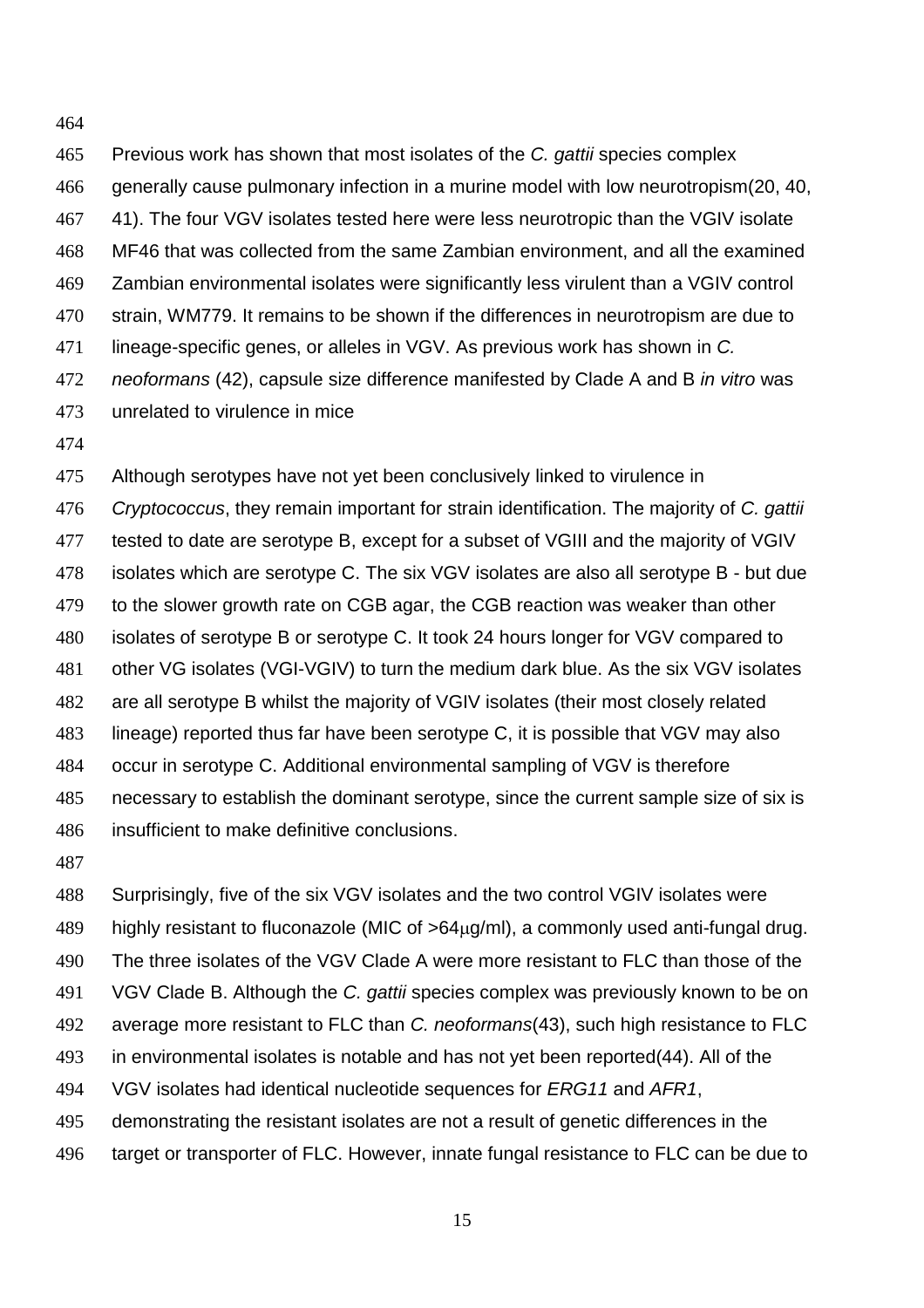multiple factors besides the *ERG11* gene or efflux pumps and the mechanism(s) of FLC resistance in VGV remain a subject for future investigation. Why environmental VGV isolates should have such high resistance to azoles is unclear as it is unlikely that they have come into contact with agrichemicals owing to the relatively pristine environments from which they were recovered. More likely, fluconazole resistance is a pleiotrophic effect that has evolved as a consequence of exposure by xenobiotics other than azoles. Further investigations into the evolution of FLC resistance in VGV may take on additional importance as clinical cases due to VGV are a distinct possibility in the Sub-Saharan regions where 12% of the Zambian population are living with the HIV virus(45).

 In this paper, we present a near complete genome assembly for the VGV type strain, MF34. The MF34 genome allowed us to conclusively establish that VGV is a separate and distinct lineage of *C. gattii* from any previously identified, and not the result of hybridisation, as has been seen for other divergent isolates(31). Indeed, while both *Cryptococcus* species complexes appear to have a conserved chromosome number of 14 based on the current panels of assembled and annotated genomes available, intra- and inter-chromosomal rearrangements as well as large CNV's appear to be common. This chromosomal variation may provide the genetic basis for phenotypic variation and may act as a genetic barrier to recombination between more divergent isolates such as those from separate lineages. At the within-lineage level, there are also a number of unique and uniquely lost "lineage- specific genes', which may contribute to phenotypic differences between lineages. However, it should be noted that many of the main phenotypes routinely measured, including virulence in animal models, growth rates, and ability to cause pulmonary versus CNS infections, appear to vary as much within as between lineages. 

 One line of future inquiry towards explaining this phenotypic diversity may come from the characterisation of further transcriptional differences. For example, VGII upregulates many of the ergosterol genes during co-incubation with bone-marrow derived macrophages(46) and it will be important to determine whether other traits exist which differentiate the lineages of *Cryptococcus*. Further, it will be important to examine whether similar lineage-specific differences underpin VGV's increased FLC resistance, and whether clinically-relevant traits such as drug resistance are linked to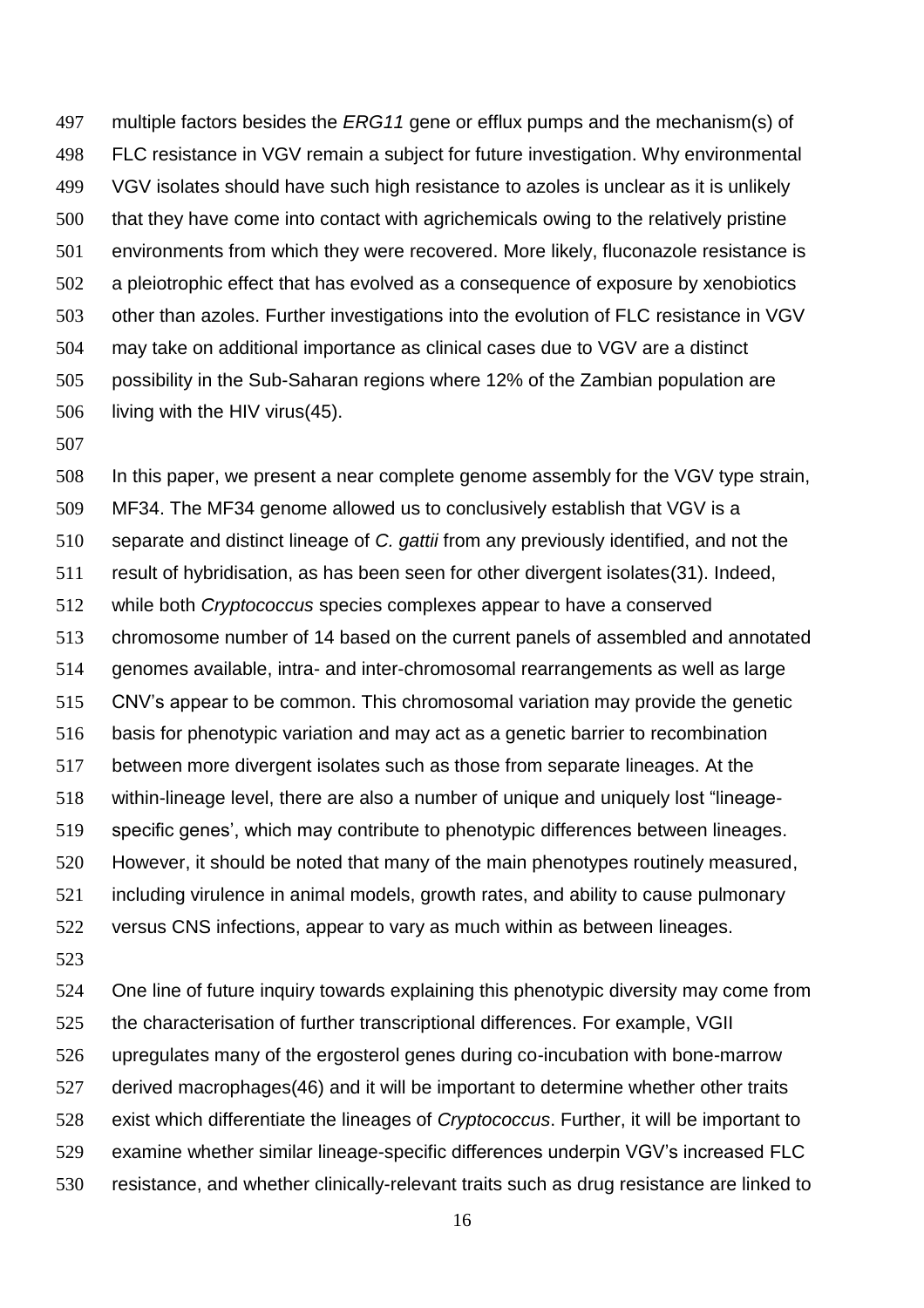- the environment within which these isolates have evolved. Ultimately, our study
- testifies to the deep reservoir of diversity that exists within *Cryptococcus* which,
- despite decades of research into this genus, still harbours abundant surprises.
- 

### **Acknowledgments**

- We thank Elizabeth Geigner and Scott Steelman for assistance with Oxford
- Nanopore sequencing of MF34 and José Muñoz for advice running SplitsTree.
- Michael Fisher, Mark and Mel Harvey, Jo and Charlie Harvey, Ian Bruce-Miller and
- Matthew Jones assisted with fieldwork. Shannon Moyer assisted with experimental
- animal work. MCF was supported by the UK MRC (MR/R015600/1) and a UK NERC
- studentship to MV. CAC was supported by NIAID Grant U19AI110818 to the Broad
- Institute. MCF and CAC are CIFAR fellow in the 'Fungal Kingdom' programme. MC,
- MJD, DHY, YCC and JK-C were supported by the Division of Intramural Research
- (DIR), NIAID, NIH. LvD and FB acknowledge financial support from the Newton Fund
- UK-China NSFC initiative (grants MR/P007597/1 and 8166113800).
- 

## **Data access**

- The raw sequence and genome assembly of VGV MF34 is available in NCBI under
- BioProject PRJNA487802.
- 

# **Author contributions**

- RAF, LvD, and TRS performed the genomic analyses.
- RAF, MC, CAC, MCF, JK-C, HE, LvD, and FB wrote the manuscript.
- MC, MJD, and DHY performed the phenotypic assays.
- JK-C, YCC, WM and CAC sequenced the isolates.
- TS and CAC assembled the VGV genome
- MV, DC, GK, and MCF conducted the field work.
- 

# **Figure and Table Legends**

- **Fig. 1. Environmental sampling of** *C. gattii* **VGV in Zambia. A**) Location of *C.*
- *gattii* VGV isolates across Central Zambian Miombo Woodlands. Isolates MF5, MF13
- and 54 (Mupata Hills, Copperbelt province) and MF56 (Kapishya, Northern Province)
- were found in or near to Hyrax middens created by Southern tree hyrax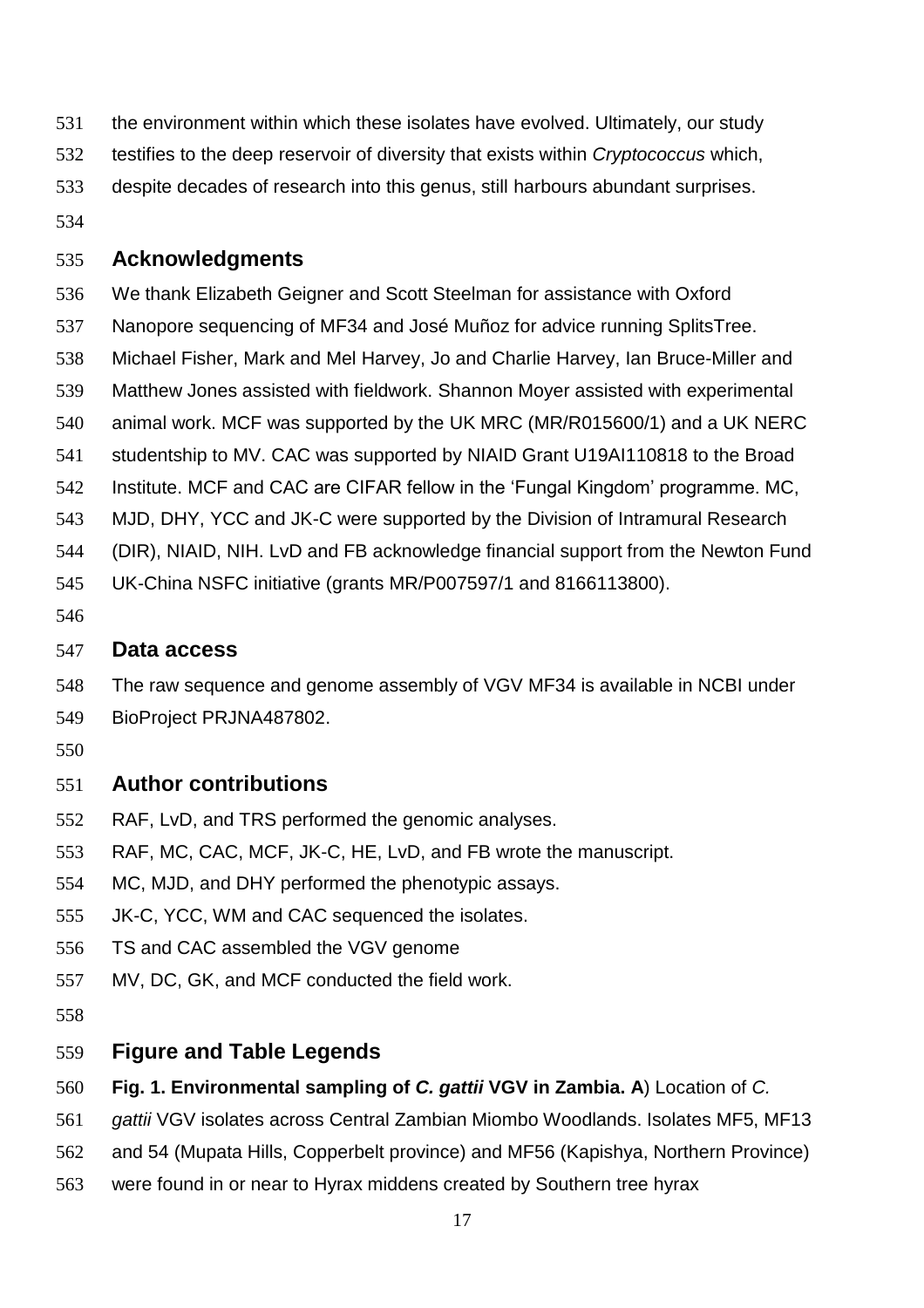(*Dendrohyrax arboreus*). MF34 and MF51 were found from sampling Miombo tree holes in the Mutinondo wilderness area, Northern Province. **B)** A tree hyrax feeding on leaves. **C)** Sampling from hyrax middens at Kapishya from which MF56 was isolated.

# **Fig. 2. Whole genome analysis supports VGV as a distinct lineage. a)** Maximum likelihood (RAxML) phylogeny of 101 *C. gattii* genomes generated over all non-571 ambiguous sites with at least a SNP in  $\geq$ 1 isolate (1,518,323 sites, or 8.7% of the total genome). Isolate names are coloured according to lineage (dark blue = VGI, 573 green = VGII, purple = VGIII, light blue = VGIV, orange = VGV, and red = VGVI). Asterisks indicate 100% bootstrap support at each node after 1,000 tree-building replicates. **b)** SplitsTree NeighborNet Network**. c-d)** Principal Component Analysis (PCA) of genomic variant sites, showing separation of isolates into lineages (isolates plotted with 2% random noise (jitter) for clarity of individual points). The first four Principal Components (PCs) account for 71.26% of the total genetic variation.

**Fig. 3. Population genetic analyses for each of the** *C. gattii* **lineages (based on** 

 **101 genomes). a)** Shared alleles (SNPs per Kb) between each of the *C. gattii* lineages. **b)** Private alleles (SNPs per Kb) between each of the *C. gattii* lineages. **c)**  583 Nucleotide diversity  $(π)$  within each lineage against the number of isolates representing each lineage. **d)** Admixture K optimisation based on Cross Validation Error. **e)** Unsupervised ADMIXTURE clustering analysis of all isolates at K=9. **f)**  Lineage specific gene and lineage specific gene-loss counts. The tree topology is based on the core-ortholog RAxML tree setting equal branch lengths, and the number of multi-lineage-specific gene gains and losses are shown above internal nodes.

# **Fig. 4. A phylogenetic tree for ten** *Cryptococcus* **genomes belonging to the six**  *C. gattii* **lineages and one** *C. neoformans* **lineage outgroup alongside their genome synteny.** The phylogenetic tree was constructed in RAxML with branch lengths indicating the mean number of nucleotide substitutions per site. To the right is a synteny plot, visualizing regions that span three or more orthologs between any

two species as a connected grey line. Supercontig numbers are shown above each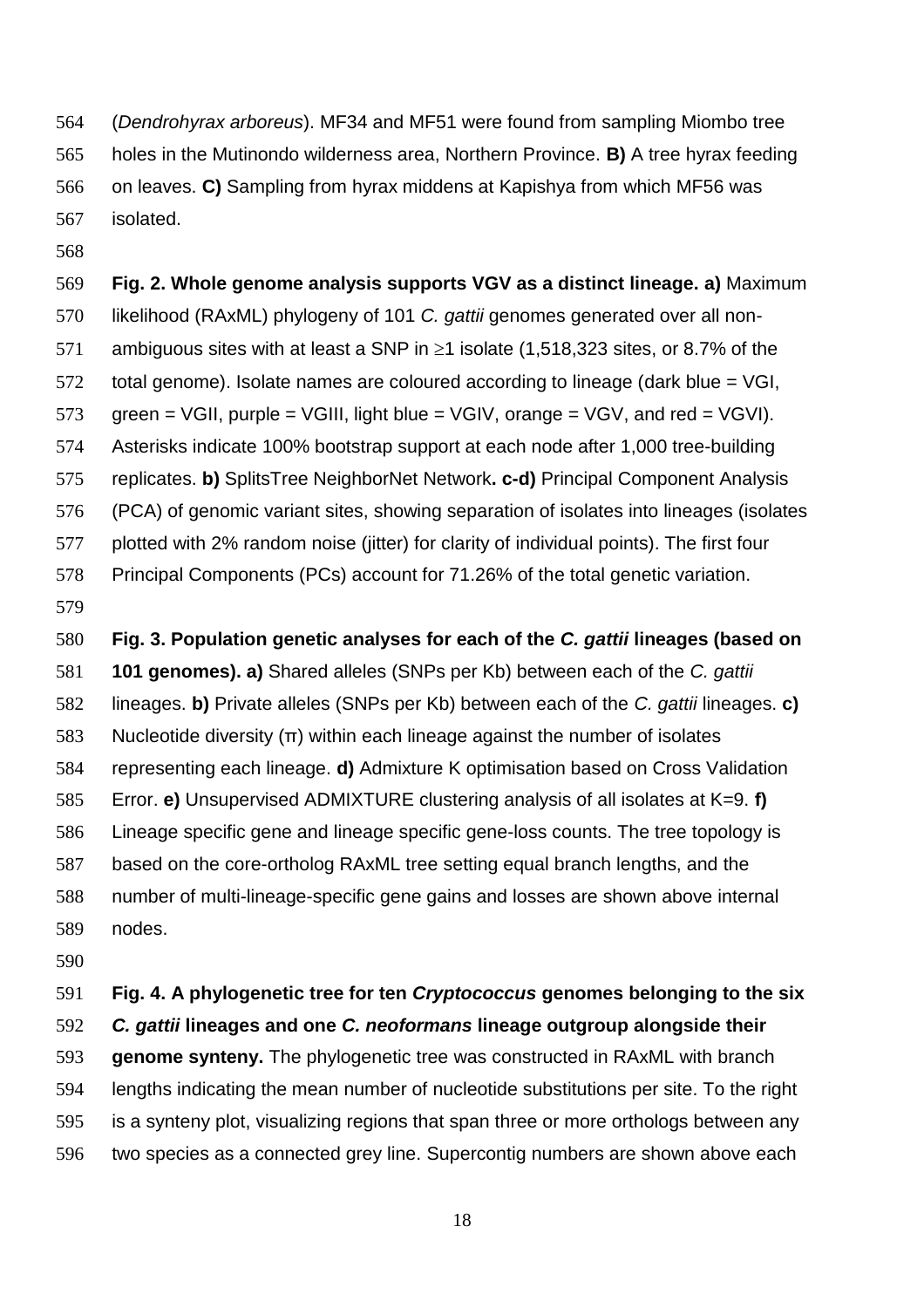597 genome axis if longer than 400 kb, where + represents the forward orientation and – represents the negative orientation.

 **Fig.5. Phenotypic characteristics. a)** Growth of six VGV isolates and two VGIV 601 control isolates at 30°C and 37°C on YEPD agar. **b)** India ink staining of VGV cells 602 grown in YEPD broth for 24 hours at  $30^{\circ}$ C. The isolates of Clade A (MF5, 13, 53) produce thinner capsules than the isolates of Clade B cells which produce a similar size capsule compared to the two VGIV control isolates. Bar = 5m. **c)** MIC of VGV isolates for FLC, 5-FC and amphotericin B. All tested isolates had high MIC for FLC ranging from 20 to 256 µg/ml. The MIC for 5-FC was low except for MF46, an 607 environmental isolate of VGIV which showed average  $4\mu$ g/ml. All VGV isolates showed higher MIC for amphotericin B than VGIV controls. **d)** Survival curve of mice infected by four VGV isolates (intrapharyngeal aspiration of 5,000 cell/mouse) and two VGIV control isolates. Only the mice infected with VGIV isolate WM779 succumbed to infection. **e)** Lung and brain fungal loads. VGV isolates grew moderately in lungs but the CFU in the brains were negligible.

 **Fig. 6. Histopathology of the lung infected by VGV isolates.** Sections of the mouse lungs infected by three different VGV isolates and two VGIV control strains stained by Alcian blue, Periodic acid-Schiff stain and counterstained with haematoxylin (left and middle columns) or with standard haematoxylin (right column). Note that Alcian blue stains cryptococcal cells blue. Images in the left columns were acquired using a 2.5X objective. Images in the middle and right columns are higher magnification (10X) images of the area indicated by the yellow boxes in the 2.5X images.

 **Table 1.** Environmental isolates of VGIV and VGV from the Central Zambezian Miombo Woodlands.

 **Table 2.** The genome assemblies used for phylogenetic analysis and orthology detection. \*indicates newly described genome assemblies for this paper. All others have been described previously(26).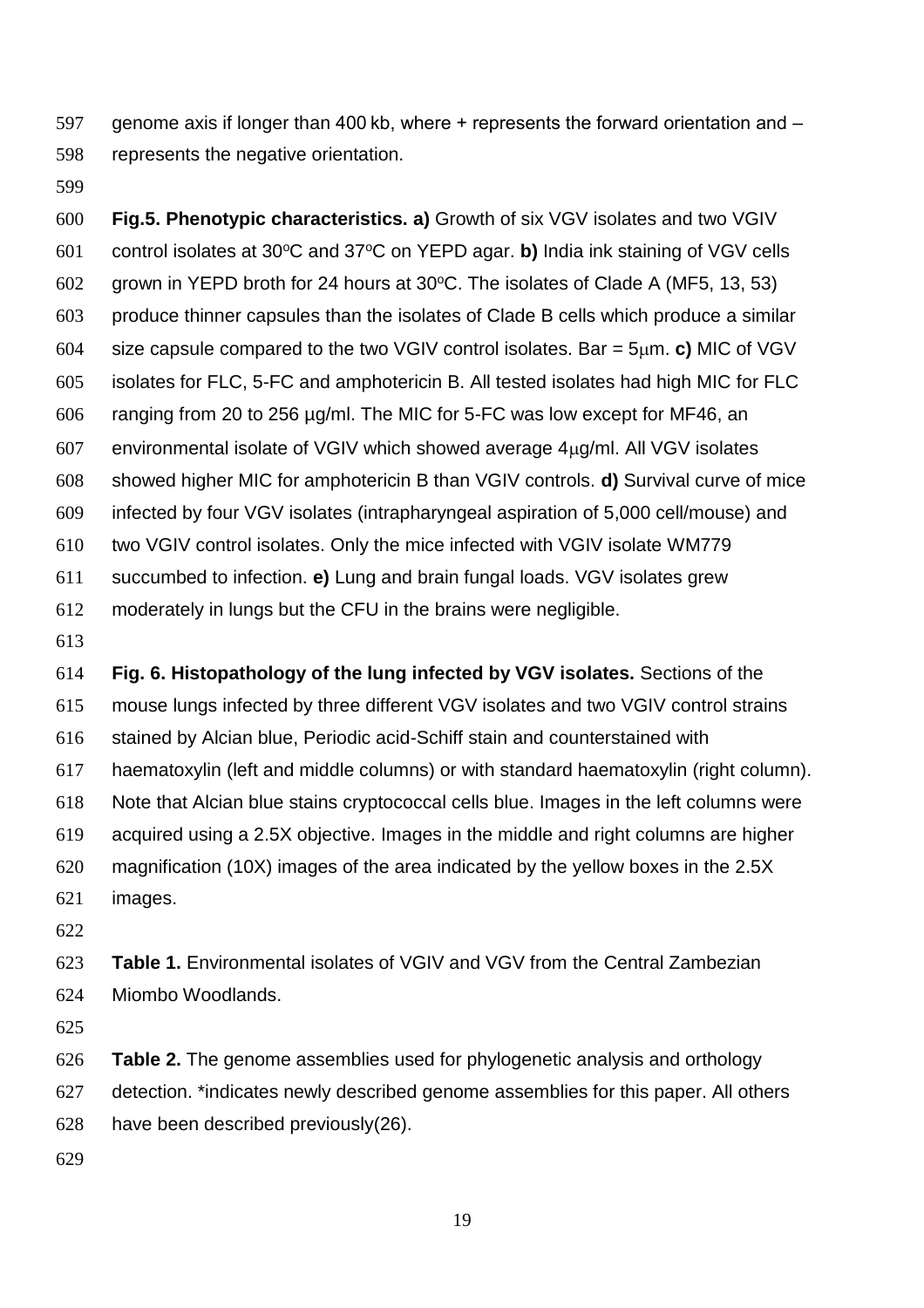- **Supplemental Figure and Table Legends**
- 

**Fig S1** Admixture analysis of 101 isolates based on K=2 through to K=15. The

lowest Cross Validation Error was found at K=9.

 **Fig. S2** Chromopainter's inferred proportion of genome-wide DNA that each strain shares with every other based on pairwise haplotype matching profiles. The tree at the top provides fineSTRUCTURE's inferred hierarchical merging of clusters based on these profiles. Tick marks at the bottom are coloured according to lineage. VGV form their own cluster, tending to match more haplotypes genome-wide with isolates from VGI, VGIII and VGIV compared to VGII.

 **Fig. S3** Normalised read depth across 10 kb sliding windows along each supercontig relative to the R265 reference sequence. Aneuploid regions were only identified in two of the three *C. decagattii* (VGVI) isolates, which are highlighted by red circles. The lower depth of coverage across the start of supercontig 18 indicates a *MAT***a** 646 isolate, compared with the R265 *.* 

 **Fig. S4.** Genome-wide variation in θ, Weir's formulation of Wright's fixation index (FST), on pairwise comparisons in each lineage. For comparison of isolates between each VG group, θ was calculated across window lengths of 10 kb. The lower *F*ST at the start of supercontig 18 shows the location of the *MAT*α locus. Below the non- overlapping windows, mean pairwise *F*ST values from all nuclear supercontigs are shown.

**Fig. S5.** The numbers of protein coding genes, rRNA, tRNA, genes with PFAMs,

KEGG-ECs, GO-terms, predicted secreted genes (SignalP4) and transmembrane

- genes (TMHMM) for each assembly described in this paper.
- 

 **Fig. S6.** Coverage of the 248 Core Eukaryotic Genes (CEGs) by the *C. gattii* and *C. neoformans* gene-sets described in this paper.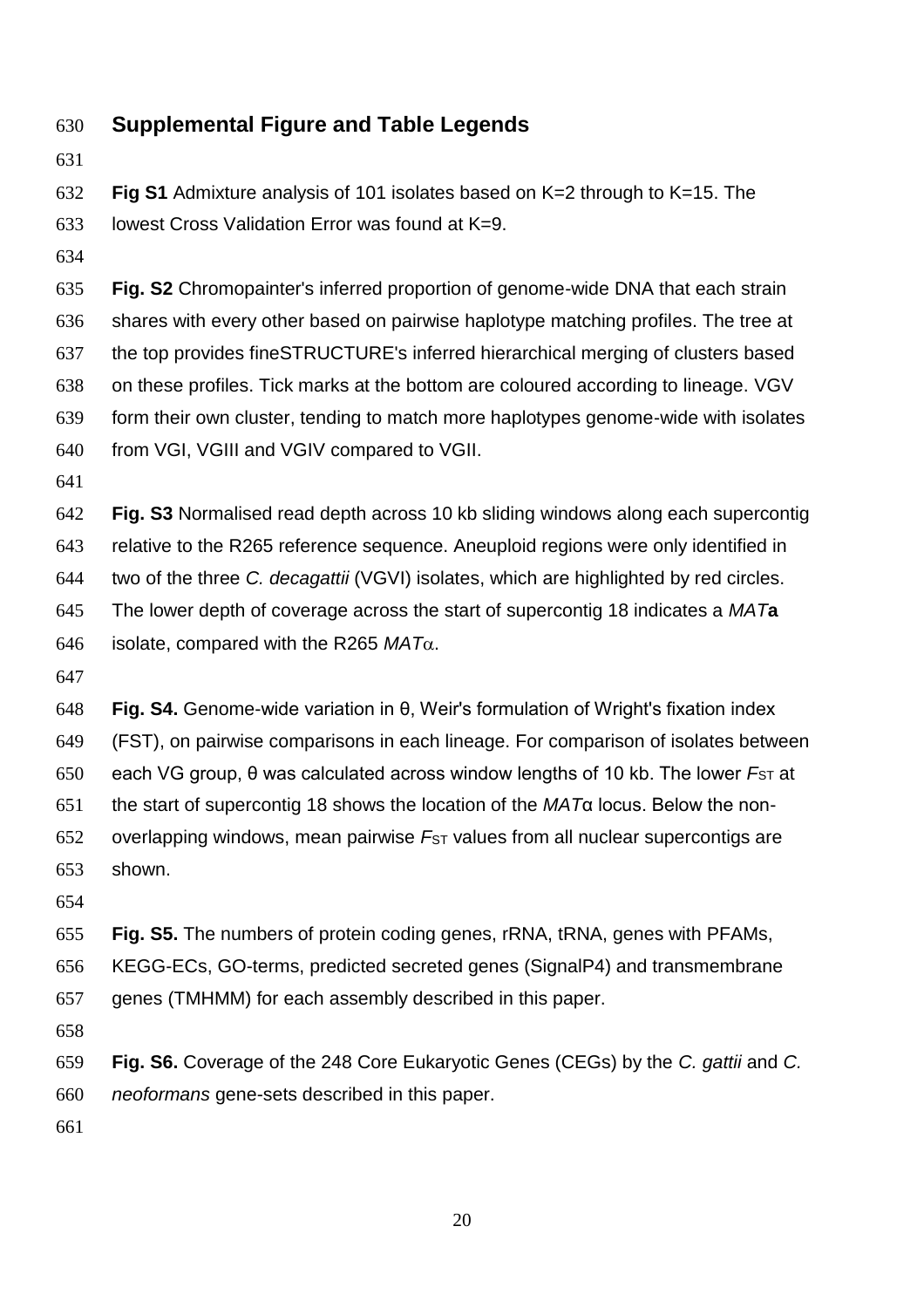# **Fig. S7. Synima/Orthofinder identified orthogroups (a)** All orthogroups (representing every gene in each lineage) were grouped into a variety of categories including Orthologs 1:1 and Orthologs 1:>1 – which are orthogroups with 1:1 orthology in all isolates except for within a single isolate of the lineage that includes paralogs. "Orthologs divergent" and "Paralogs divergent" are genes that were previously lineage or isolate specific, but BLASTn revealed them to be unique orthogroups that, when joined to the database search genes, would make a 1:1 ortholog or Paralog conserved, respectively. Paralogs Lineage-specific (L.S.) and Paralogs Strain-specific (S.S.) are those genes that are represented by a single gene in all the other isolates in the category Orthologs 1:1 divergent. Paralogs miscellaneous (misc.) are all other Orthogroups including paralogous clusters. Genes absent in one lineage and lineage specific genes are broken down into further categories in **panel b**. Absent in one strain and present in one strain are self- explanatory, while Miscellaneous (Misc.) contains all remaining Orthogroups (such as genes found in multiple gene-sets but not lineage-specific or an ortholog. **b)** Details the number of genes in each lineage that are either absent in another lineage or specific to just that lineage.

 **Fig. S8.** CGB reaction, melanin and urease production by VGV isolates. The melanin and urease production by VGV isolates were similar to the other VG type isolates but the CGB reaction took a longer time due to the slower growth on CGB agar.

 **Fig. S9.** Patterns of *URA5* RFLP of VGIV and VGV isolates. **A)** The banding patterns of *URA5* uncut or *Sau*96I/*Hha*I digests are identical between VGIV and VGV Clade A isolates. However, Clade B isolates of VGV show 1.3 kb amplicon (red arrow) both in uncut as well as in *Sau*96I/*Hha*I digested DNA. This 1.3 kb amplicon is also absent in other molecular types. **B)** The uncut as well as *Stu*I and *Ear*I digests all show the 1.3 kb amplicon only in the Clade B isolates. **C)** The RFLP patterns of the 6 VGV isolates and 17 VGIV isolates digested by *Stu*I and **D)** *Ear*I showing clear difference between the two molecular types.

 **Table S1. (Tab 1)** Details of all isolates used in this study. Isolates include those newly sequenced, and those presented in previous papers (with select citations included). Details of the alignments to R265 are given, along with the variants called.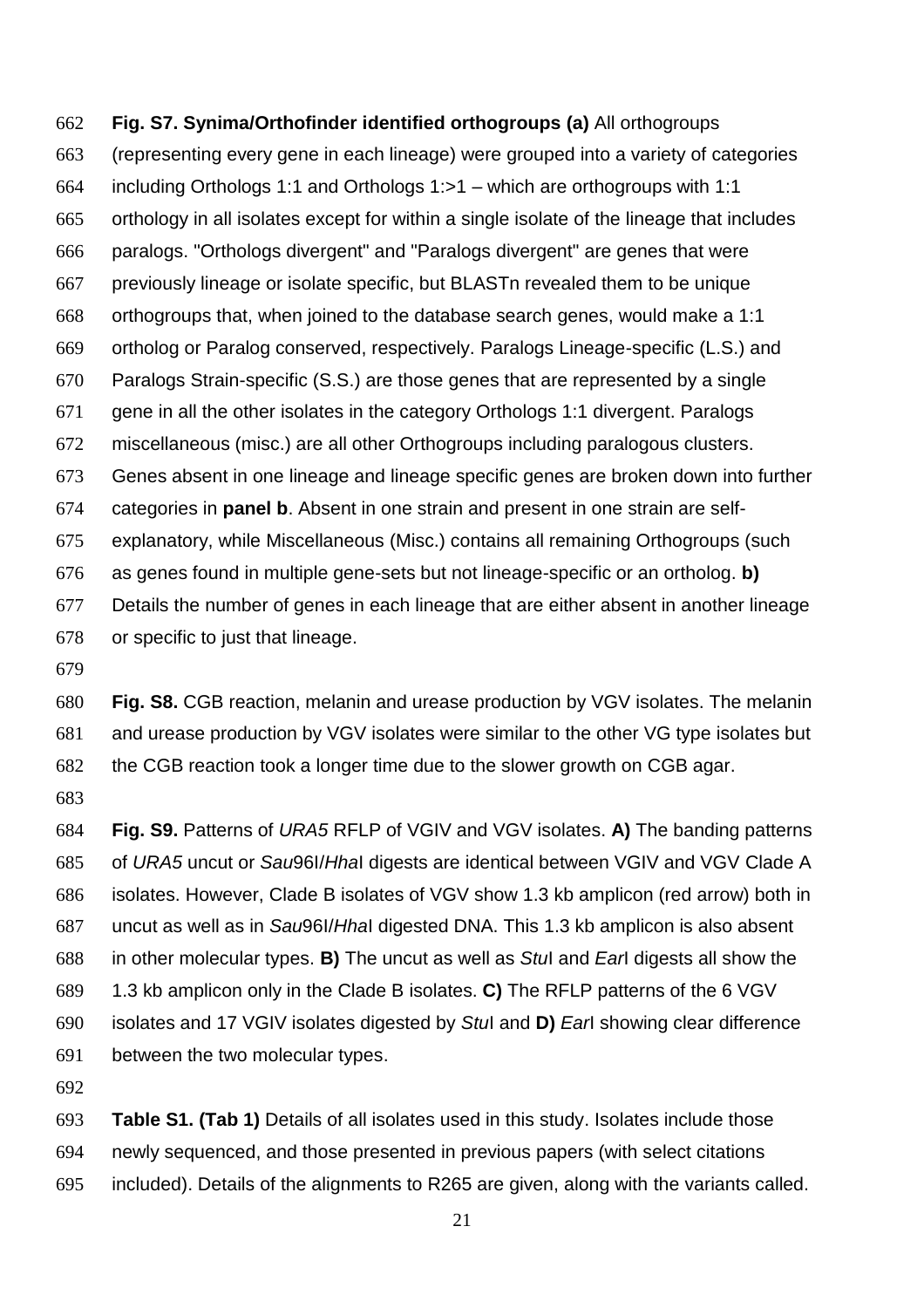**(Tab 2) Pairwise comparisons of amino acid differences found among 1:1 core orthologs between all lineages of** *C. gattii* **and** *C. neoformans* **VNI H99**. Each ortholog orthogroup has been aligned using MUSCLE and concatenated into a contiguous sequence used for phylogenetic reconstruction. **(Tab 3) Lineage specific genes for VGV, VGVI and VNI.** Details of all lineage-specific genes and genes uniquely absent in each of the lineages. Columns include unique orthogroup number, gene ID, GO-term annotation, length of gene, PFAMs, GO-terms, SigP4 predictions and TMHMM predictions. Genes that are uniquely absent in a lineage are represented by a separate lineage (VNI absent represented by VGV genes, VGVI (Cd) absent represented by VNI genes, VGV absent represented by VNI genes).

### **(Tab 4) Isolates of VGIV used to distinguish from VGV by** *URA5* **RFLP.**

### **Methods**

## **Library preparation and sequencing of Zambian isolates**

 Environmental sampling took place in January and September of 2013. Samples were collected using "Transwab" Amies swabs (MWETM – MW170) and sterilized 30-mL screw- capped glass bottles. Amies liquid transport swabs were taken from tree bark (*n*=20), soil (*n*=19) and cracks in granite kopjes or droppings from rock Hyrax middens (*n*=16). Samples were collected and processed according to 716 previously established protocols(47, 48), and the samples were kept at  $4^{\circ}$ C before

being processed on niger seed agar. All samples were collected under license from

- 718 the Zambian Wildlife Authority (ZAWA).
- 

Single colonies purified from the original isolation media were maintained

cryopreserved at -80°C at Imperial College in London since 2013. The isolates were

revived on YPD agar (Yeast extract 1%, Peptone 1%, glucose 2%) and incubated at

- 30°C before use. Genomic DNA was isolated with CTAB extraction method as
- described previously with modification(49). Paired-end libraries (150 bp) were
- prepared and sequenced using the Illumina HiSeq 4000 platform by Novogene
- (Davis, CA). Two Oxford Nanopore libraries of isolate MF34 were constructed from
- 727 genomic DNA using the 1D library construction kit (SQK-LSK109). A total of 243,660
- reads with an N50 of 9,827 were generated on a FLO-MIN106 flow cell using a
- Minion. Reads were base called using Albacore v2.3.1. This resulted in 923,997,900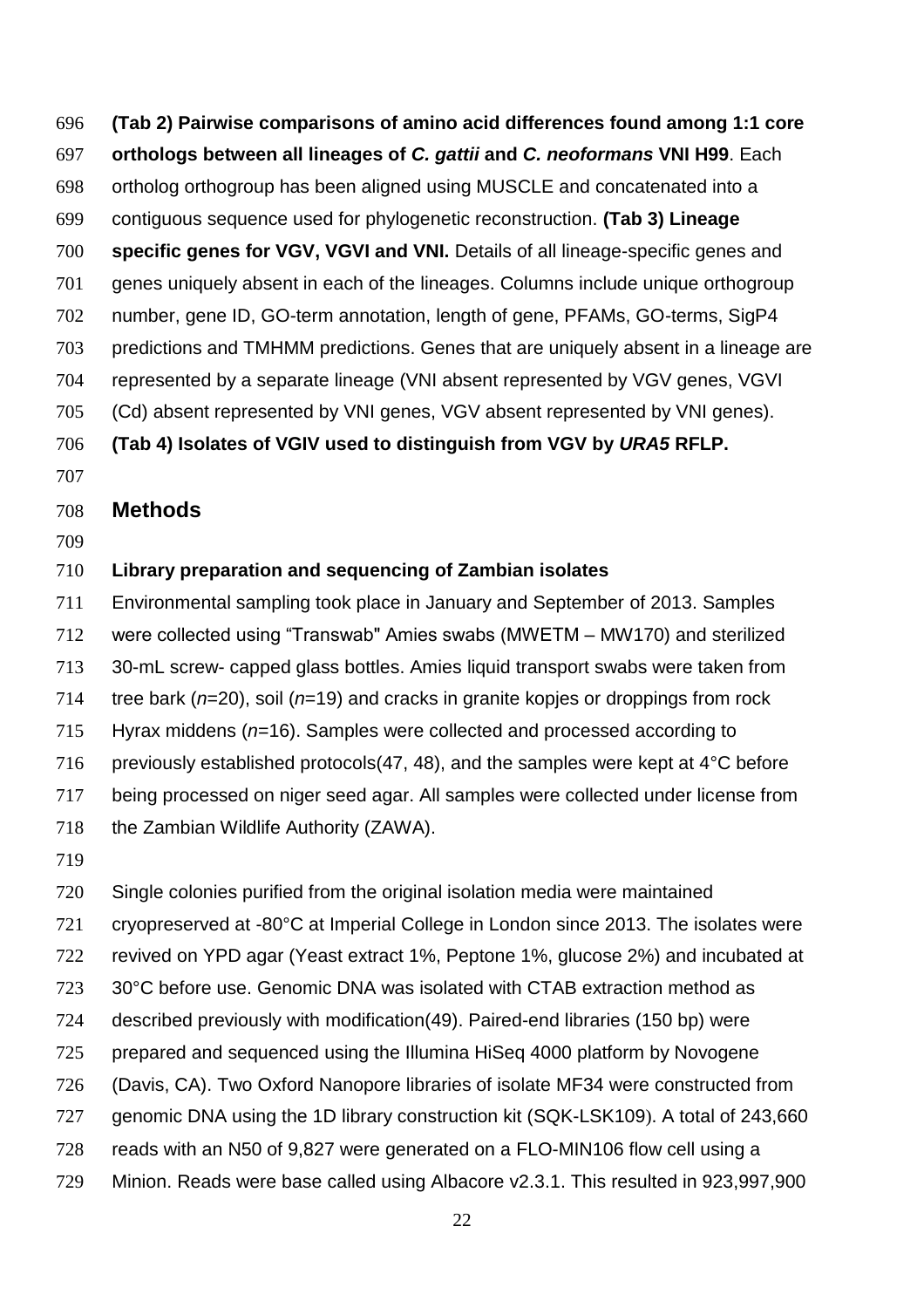total bases (~46X coverage). Raw sequence data was submitted to the NCBI

Sequence Read Archive under BioProject ID PRJNA476154 (all *C. gattii* non-VGV

isolates) and PRJNA480403 (all *C. gattii* VGV isolates).

### **Genome assembly and annotation**

 For Isolate MF34, a hybrid assembly of Oxford Nanopore long-reads and Illumina short reads was generated. An initial assembly of the Oxford reads was generated 737 using Canu v1.5(50) with parameter genomeSize=20,000,000. The assembly was inspected for the presence of telomeric repeat (TTAGGG) at contig ends; for two contig ends missing telomeric repeat, contigs were extended by aligning unassembled Canu contigs to these ends using NUCmer v3.1(51). Base called reads were then aligned to the contigs with BWA mem(52) with flag "-x ont2d", and the alignments used for polishing with Nanopolish(53). Two rounds of Pilon v1.13(54) correction were performed using Illumina BWA read alignments(52). Paired Illumina sequences of *C. decagattii* (VGVI) were assembled and scaffolded using SPAdes v3.1.1(55) with *k*-mer lengths (21, 33, 55 and 77). An assembly statistics summary for the assembly is provided in **Table 2**. Reads were aligned back to the assembly with BWA v0.7.4-r385 mem(52), and Pilon v1.12(54) was further used to improve the assembly. Scaffolds smaller than 1Kb were removed. The genome assembly has been submitted to NCBI under the project accession PRJNA487802.

 The *C. gattii* VGV MF34 and VGVI WM1802 genomes were annotated using Genemark(56), BLASTx against SwissProt(57) and KEGG(58), and HMMER hmmscan(59) against PFAM(60). We ran tRNAscan(61) and RNAmmer(62) to identify non-protein coding genes. Gene predictions were checked for a variety of issues, including overlap with non-coding genes, overlap with coding genes, and the presence of in-frame stops. Genes were named according to evidence from BLASTx and HMMER following order of precedence: (1) SwissProt(57), (2) TIGRfam(63), and (3) KEGG(58), where BLASTx hits must meet the 70% identity and 70% overlap criteria to be considered a good hit and for the name to be applied. Otherwise, genes were named as hypothetical proteins.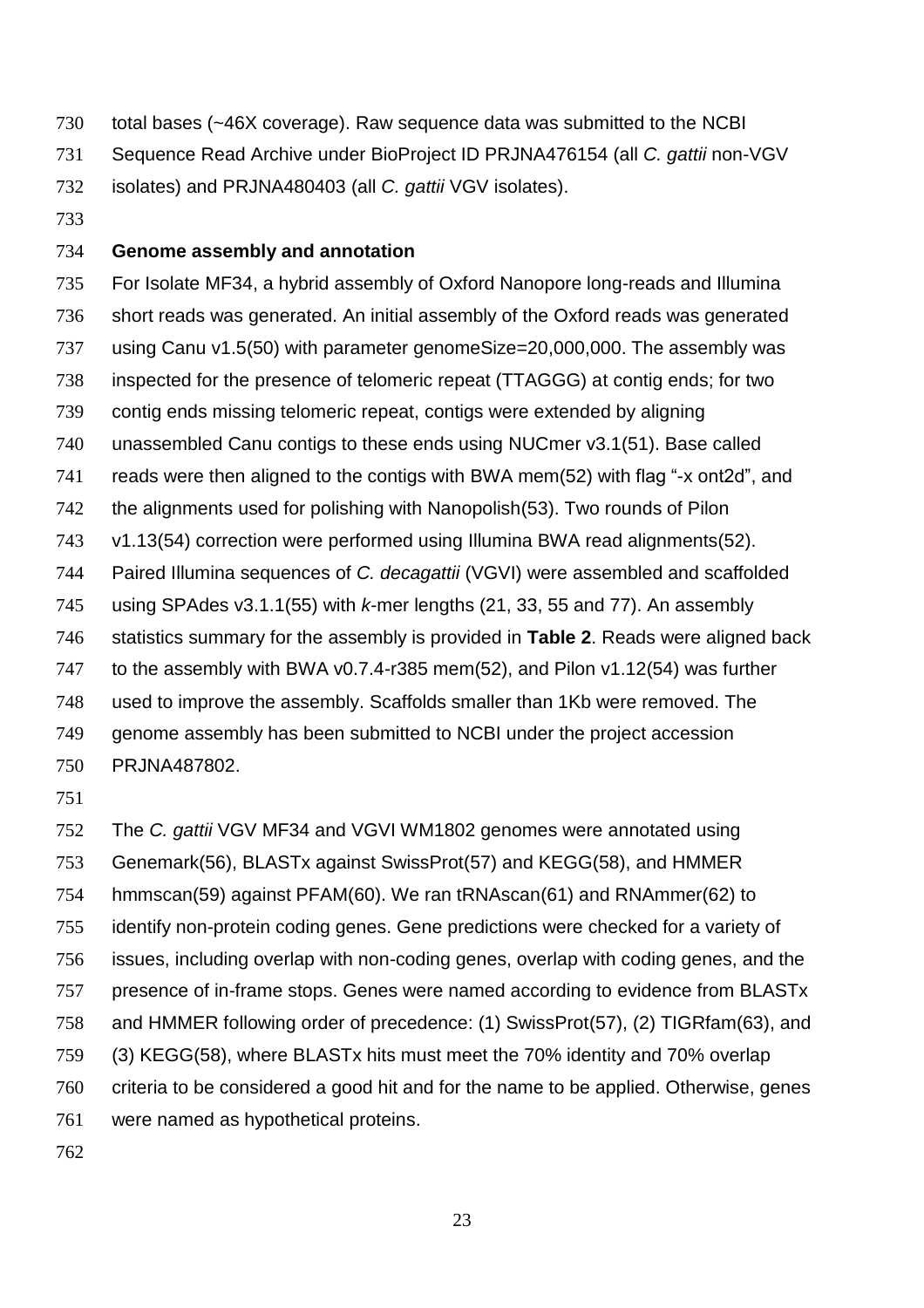- Genes were functionally annotated by assigning PFAM domains(60), GO terms,
- KEGG assignment and ortholog mapping to genes of known function. HMMER3(59)
- was used to identify PFAM (release 27) domains, and BLASTx used against the
- 766 KEGG v65 database(58) (e-value<1 x 10<sup>-10</sup>). GO terms were assigned using
- Blast2GO version 2.3.5(64), with a minimum e-value of 1  $\times$  10<sup>-10</sup>. Signal P4.0(65)
- and TMHMM(66) were used to identify secreted proteins and trans-membrane
- proteins respectively (**Fig. S5**). Gene sets were aligned to the 248 Core Eukaryotic
- Genes (CEGs) and BUSCO basidiomycota\_odb9 set to evaluate completeness (**Fig.**
- **S6**).
- **Read alignment and variant identification**
- The 36 newly sequenced isolates from this study were compared to an additional 65
- isolates that were sequenced and described in previous studies(20, 26, 38, 67, 68).
- These additional isolates were obtained from the NCBI Sequence read archive
- (SRA) and converted from SRA format to FASTQ using SRAtoolkit version 2.3.3–4.
- Illumina reads were aligned to the *C. gattii* VGII R265 reference genome assembly
- using Burrows-Wheeler Aligner (BWA) v0.7.4-r385 mem(52) with default parameters
- and converted to sorted BAM format using SAMtools v0.1.9 (r783)(69).
- 
- Genome Analysis Toolkit (GATK) v2.7-4-g6f46d11(70) was used to call both variant
- and reference nucleotides from the 101 alignments (as previously described(24)).
- Briefly, the Picard tools AddOrReplaceReadGroups, MarkDuplicates,
- CreateSequenceDictionary, and ReorderSam were used to preprocess the
- alignments (http://broadinstitute.github.io/picard/). GATK RealignerTarget-Creator
- and IndelRealigner were then used to resolve misaligned reads close to indels. Next,
- GATK Unified Genotyper (with the haploid Genotyper ploidy setting) was run with
- both SNP and indel genotype likelihood models (GLM). We also ran Base
- Recalibrator and PrintReads for base quality score recalibration on those initial sites
- for GLM SNP. We then recalled variants with Unified Genotyper with the parameter
- 792 "—output mode EMIT ALL SITES." We merged and sorted all of the calls and then
- ran Variant Filtration with the parameters "QD < 2.0, FS > 60.0, MQ < 40.0." Next,
- we removed any base that had less than a minimum genotype quality of 50, a
- minimum percent alternate allele (AD) of 80%, or a minimum depth of 10. Finally, we
- removed any positions that were called by both GLMs (i.e., incompatible indels and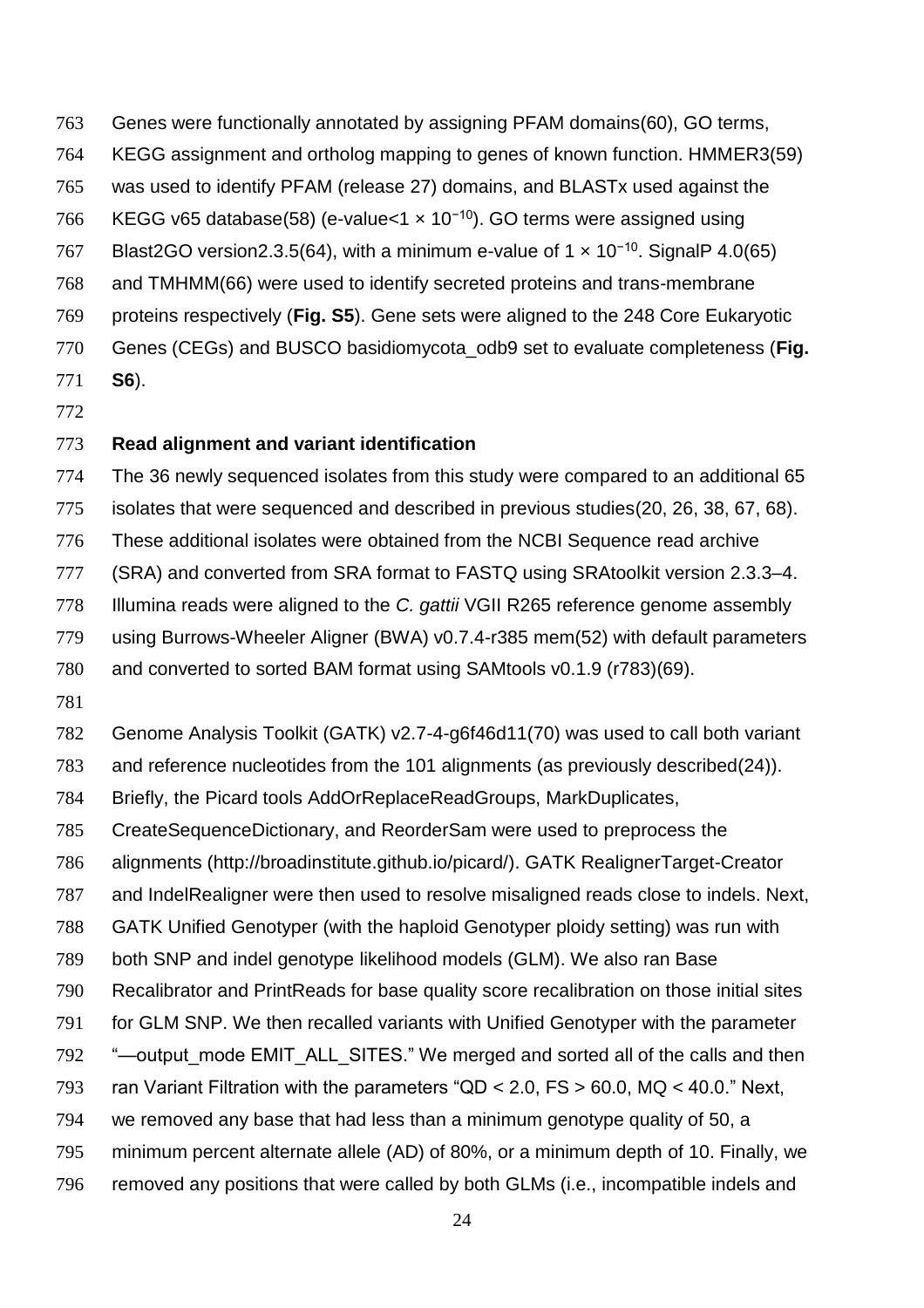SNPs), any marked as "LowQual" by GATK, any nested indels, and any sites that did not include a PASS flag.

### **Phylogenetic and population genetic analysis**

 The variants identified from the 101 alignments were filtered for positions that were homozygous (reference or SNP) and polymorphic in one or more isolate (**Fig. 2**), resulting in an alignment of 1,517,353 nuclear sites and 970 mitochondrial sites. A FASTA file of these positions was created and converted into PHYLIP format, and a phylogenetic tree was generated using RAxML v7.7.8(71) with 1,000 bootstrap replications. RAxML was run with the generalized time-reversible (GTR) and category (CAT) rate approximation with final evaluation of the tree using GTR plus gamma-distributed rates. The same sites were analysed using the NeighborNet Network of SplitsTree v4.14.6(72).

A multi sample VCF of all 101 genomes was made with VCFtools(73) and converted

to ped and map file formats for use in PLINK v1.90(74). Unsupervised

ADMIXTURE(75) was run on a moderately Linkage Disequilibrium (LD) pruned

alignment for values of K between 1-15. A value of K=9 provided the lowest cross-

validation error (**Fig3d-e, Fig. S1**). To explore finer-patterns of population structure

amongst our sampled lineages we applied a technique designed to characterise

patterns of haplotype sharing between a panel of "donor" and "recipient" haplotypes

within a recombining population. We ran Chromopainter v2(23) to infer, at each

position in a recipient isolate's genome, which donor they are most closely related to

ancestrally relative to all others in the dataset. To do this, we assumed a uniform

recombination rate of 1.5 morgans/megabase based on the genome wide

recombination rate previously estimated in *C. neoformans*(76) and with

Chromopainter's switch and mutation rate parameters estimated using 10 runs of

Expectation-Maximisation (-n 190.29, -M 0.0011). We then ran Chromopainter in

linked mode using the haploid switch (-j) under an "all-versus-all" framework, painting

826 all samples using all others to produce a pair-wise coancestry matrix describing the

amount of DNA each isolate matches to every other under the copying model.

 Haplotype based clustering was then implemented in fineSTRUCTURE(23) with an estimated normalization parameter of *c=0.51*, sampling cluster assignments every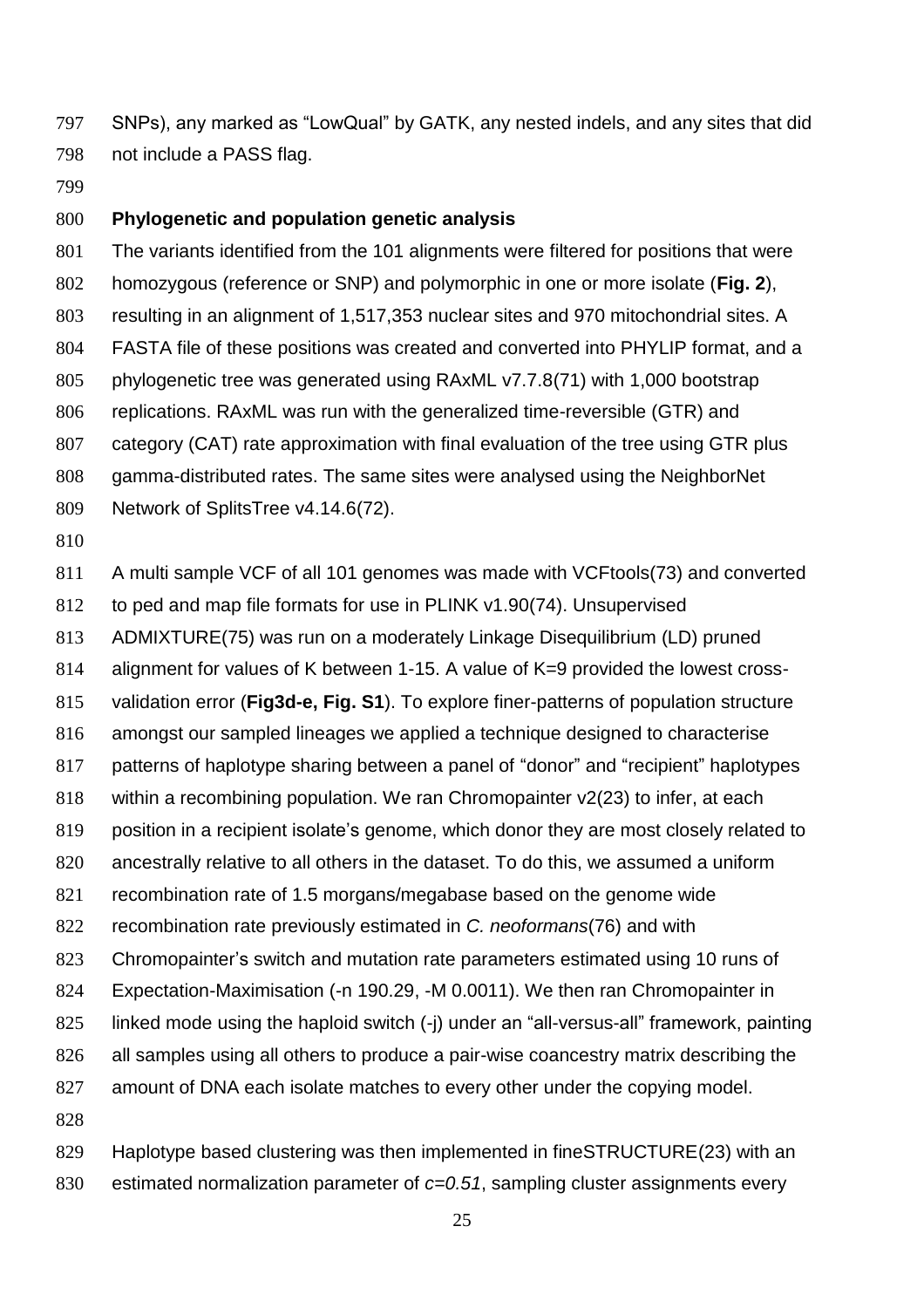831 10,000 iterations for  $1x10^6$  MCMC iterations after  $1x10^6$  initial burn-in steps. We then 832 performed an additional  $1x10<sup>5</sup>$  hill-climbing iterations beginning with the MCMC sample with the highest posterior probability. This classified our data into 34 clusters (**Fig. S2**).

 For the *C. neoformans* VNI H99 rooted *C. gattii* tree, we identified 1:1 orthologs among each of the nine isolates with Orthofinder v2.1.2(77) using the Synima pipeline(78). We aligned orthologs with MUSCLE v3.8.31(79), extracted the CDS sequences in a codon context, and trimmed to the smallest contiguous sequence, and then concatenated alignments. In total, we aligned 2.16 Mb of transcripts for each genome. Prottest v3.4(80) was used to determine the best-fitting amino acid transition model (JTT) according to Bayesian information criterion. The final tree was produced using RAxML v7.7.8(71) using the CAT rate approximation and WAG amino acid replacement matrix with 1,000 bootstrap replicates. Synima(78) was used to visualise synteny between each of the genomes. The same pipeline was used to compare the previous and updated R265 genomes.

#### **Phenotypic analysis**

 To determine the growth rate of *C. gattii* VGV, cells of all six VGV isolates were inoculated in YEPD broth and incubated at 30°C on a shaker (200rpm) for 18h. Cells 851 were washed with sterile PBS and  $2X10<sup>5</sup>$  cells/ml were resuspended in PBS. Three microliter aliquots of 10-fold serial dilutions were spotted onto YEPD agar and incubated at 30°C and 37°C. For biological confirmation of the species, isolates were inoculated on Canavanine glycine bromothymol blue (CGB) agar(81) for species specific CGB reaction and Christensen's urea agar (Sigma) and norepinephrine 856 agar(82) for urease and melanin production respectively and incubated at 30 $\degree$ C for  $\,$  48 hours. India ink mount of the cells grown on YEPD broth for 24h at 30 $\,^{\circ}$ C were used for microscopic observation of the cell and polysaccharide capsule size. The reference strains used were WM148 or H99 (serotype A, VNI), WM626 (serotype A, VNII), WM179 (serotype B, VGI), WM178, R265 and R272 (serotype B, VGII), WM161 (serotype B, VGIII), and WM779 (serotype C, VGIV)(14). Mating type of each isolate was determined by PCR using primers specific to the *STE12*α and *STE20*a(83).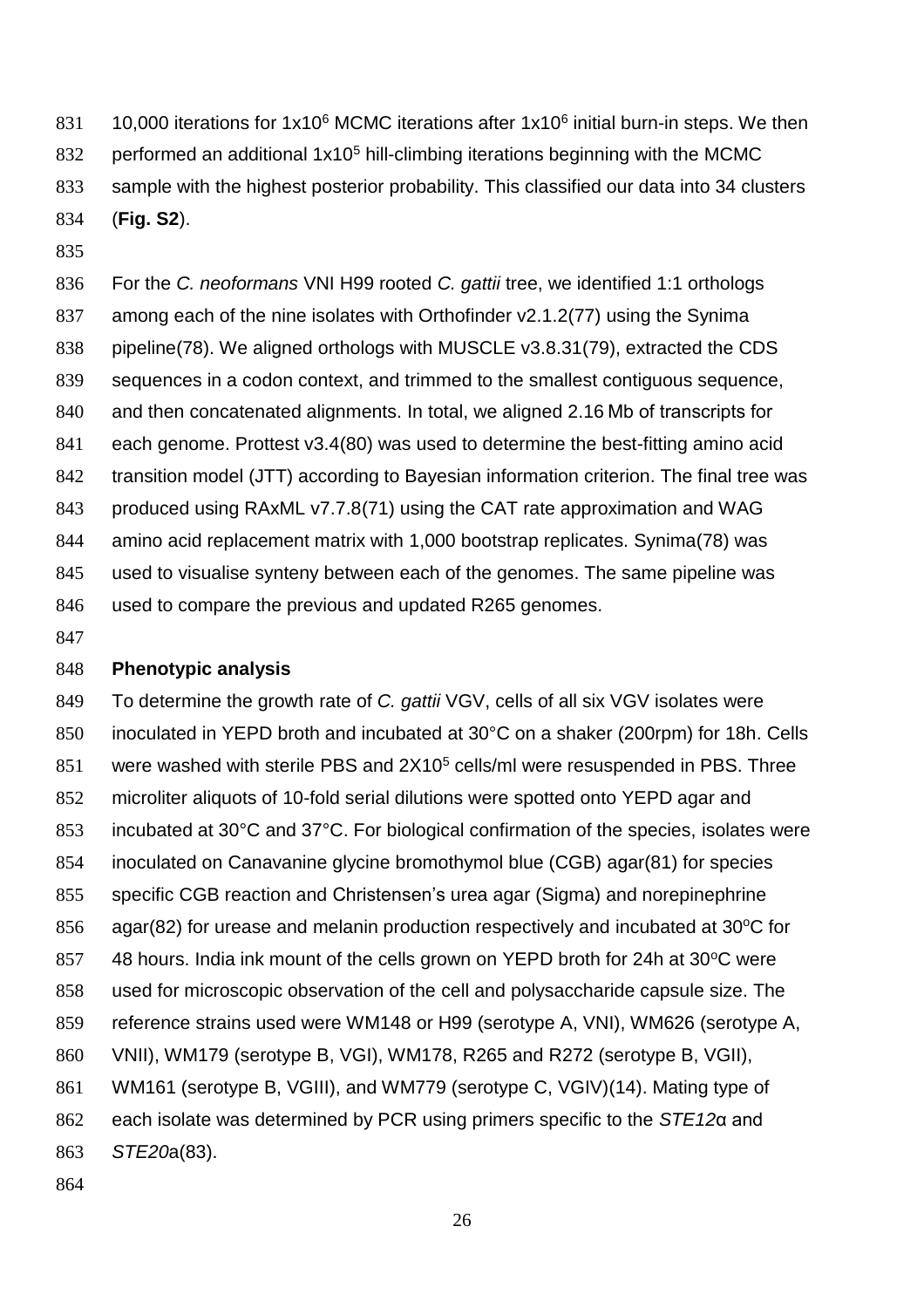### **Determination of MIC for antifungal antibiotics**

- MICs for fluconazole (FLC), 5-fluorocytosine (5FC), and Amphotericin B were determined using Etest strips according to the Etest technical guide (AB Biodisk, Solna, Sweden), with slight modification. Fungal cells were grown in 5 ml of YEPD at 869 30°C for 18 hours. Harvested cells were diluted in sterile saline to an optical density of 0.05 at 600 nm (OD600) and plated on yeast nitrogen base (YNB) agar plates. 871 Etest strips were placed at the center of the plates and incubated at 30°C for 72 hours. The susceptibility endpoint was read at the first growth inhibition ellipse. The
- concentration ranges tested were: FLC, 0.016 to 256 μg/ml; both 5-FC and
- Amphotericin B, 0.002 to 32 μg/ml.
- 

## *URA5* **gene RFLP**

- The *URA5* gene of each isolate was amplified from genomic DNA by PCR to identify the molecular type using 50 ng of two primers: URA5 (5′-
- ATGTCCTCCCAAGCCCTCGACTCCG-3′) and SJ01 (5′-TTAAG
- ACCTCTGAACACCGTACTC-3′). Reactions were carried out in a total volume of 50
- μL as previously described(14). PCR was performed for 40 cycles at 94°C for 2 min
- initial denaturation, 30 s of denaturation at 94°C, 30 s annealing at 55°C, and 2 min
- extension at 72°C. The reactions were completed by a final extension step for 10
- min at 72°C. PCR products were analysed by 1% agarose gel electrophoresis and 5
- μL of PCR products were double digested with *Sau*96I (10 U/μL) and *Hha*I (20 U/μL)
- for 3 h at 37°C. Then, digested samples were separated by 3% agarose gel
- electrophoresis at 80V for 5 h. The RFLP patterns of *URA5* gene were analysed
- using well-defined bands in the gel images by comparing them with the patterns
- obtained from the standard reference strains.
- 

### **Restriction enzyme analysis of the** *URA5* **gene to distinguish VGV from VGIV**

- We found the *URA5* RFLP banding patterns(14) of VGV and VGIV are not clearly
- distinguishable although *Sau*96I and *Hha*I (**Fig. S9A**). We compared the DNA
- sequences of the *URA5* gene from MF34 (VGV) and WM779 (VGIV) and found two
- restriction enzymes, *Stu*I and *Ear*I that can be used to distinguish the two molecular
- types based on *URA5* RFLP. Three microliters of *URA5* PCR products were
- 897 digested with *Stul* (10 U/µl) or *Earl* (20 U/µl) (New England BioLabs Inc) at 37<sup>o</sup>C for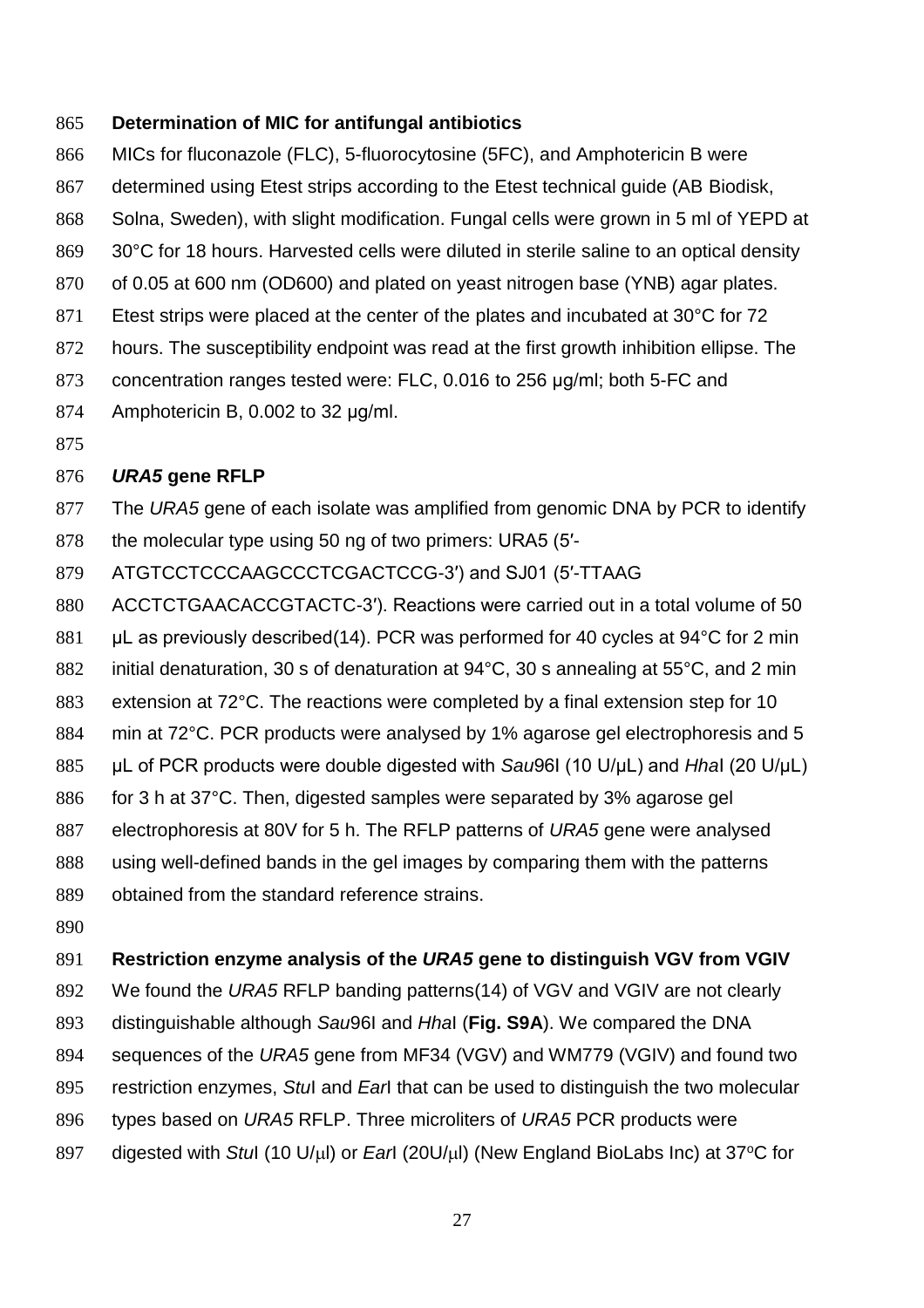4h and restriction fragments were separated by electrophoresis in 3% agarose Tris- acetate-EDTA (TAE) gels at 80V for 5h. Standard reference strains for molecular typing were used as controls.

### **Virulence in mice**

 The virulence of four VGV isolates, two from Clade A and two from Clade B, was assessed using seven to eight weeks old female C57BL/6 mice (Taconic Farms). Isolates to be tested in mice were inoculated in YEPD broth and incubated overnight, 906 washed twice and diluted to  $2.5X10<sup>5</sup>$  cells/ml in PBS. Mice (14 mice per isolate) were 907 inoculated with  $20\mu$  of cell suspension (5x10<sup>3</sup>/mouse) by pharyngeal aspiration. Eight mice for each isolate were used for the survival rate and six mice each were used for the analysis of fungal burden and histopathology at the indicated time points. Mice were monitored twice per day and differences in survival were determined using GraphPad Prism, version 7 (GraphPad Software, San Diego, CA). 

 To assess the organ fungal burden, lungs and brains of four mice from each infected group were inspected. The mice infected with WM779 started to die on day 25 post infection and the lungs and brains were harvested immediately from the dead mice on day 25. Mice infected with other isolates were euthanized on day 60 and organs were harvested. Harvested lungs and brains were homogenized in 7ml and 2ml 918 sterile water respectively and 5 μl aliquots of 10-fold serial dilutions were plated on YEPD agar and incubated at 30 $^{\circ}$ C for 48h. Fungal colonies were counted and the tissue fungal burden was analysed using GraphPad Prism, version 7 (GraphPad Software, San Diego, CA).

#### **Histopathological analysis**

 For histopathological analysis, organs of infected mice from each group were harvested at 10 and 20 days post inoculation and fixed in 3.7% buffered formalin and embedded in paraffin. Sections were stained with hematoxylin and eosine (H&E) or Alcian blue/periodic acid-Schiff (AB/PAS) at the Histoserv Inc.

### **Ethics statement**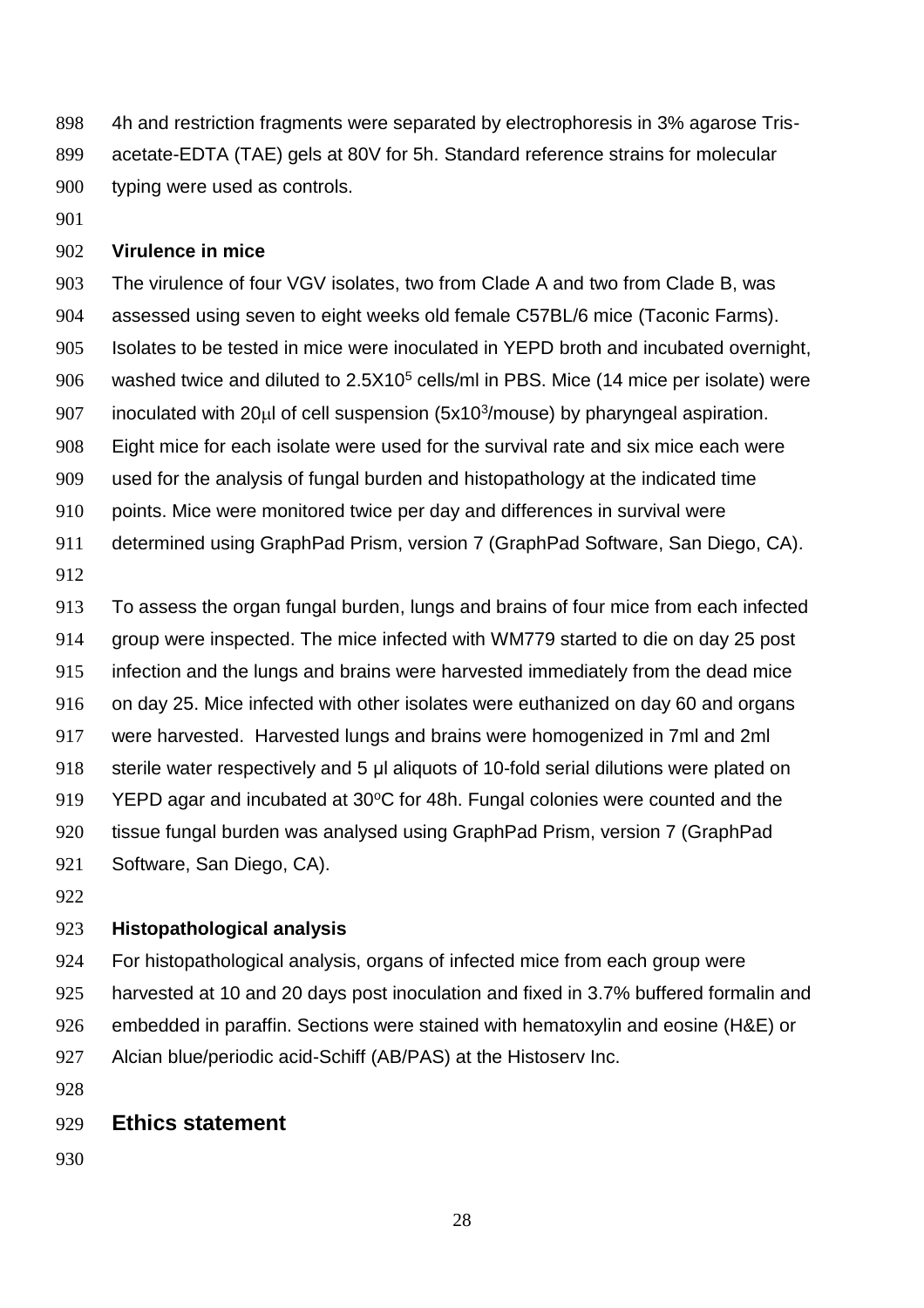- The Institutional Animal Care and Use Committee of the National Institute of Allergy
- and Infectious Diseases approved all animal studies (#LCIM-5E). Studies were
- performed in accordance with recommendations of the Guide for the Care and Use
- of Laboratory Animals of the National Institutes of Health.
- 

### **References**

- 
- 938 1. Rajasingham R, Smith RM, Park BJ, Jarvis JN, Govender NP, Chiller TM, Denning DW, Loyse A, Boulware DR. 2017. Global burden of disease of HIV-associated cryptococcal
- meningitis: an updated analysis. Lancet Infect Dis 17:873–881.
- 2. Busse O. 1894. Uber parasitare Zelleinschlusse und ihre Zuchtung. Cent Bakt Parasit 16.
- 3. Barnett JA. 2010. A history of research on yeasts 14: medical yeasts part 2, *Cryptococcus neoformans*. Yeast Chichester Engl 27:875–904.
- 4. Kwon-Chung KJ, Fraser JA, Doering TL, Wang Z, Janbon G, Idnurm A, Bahn Y-S.
- 2014. *Cryptococcus neoformans* and *Cryptococcus gattii*, the etiologic agents of
- cryptococcosis. Cold Spring Harb Perspect Med 4:a019760.
- 5. Evans EE. 1950. The Antigenic composition of *Cryptococcus neoformans*: I. A serologic classification by means of the capsular and agglutination reactions. J Immunol 64:423– 430.
- 6. Wilson DE, Bennett JE, Bailey JW. 1968. Serologic grouping of *Cryptococcus neoformans*. Proc Soc Exp Biol Med 127:820–823.
- 7. Kwon-Chung KJ. 1975. A new genus, filobasidiella, the perfect state of *Cryptococcus neoformans*. Mycologia 67:1197–1200.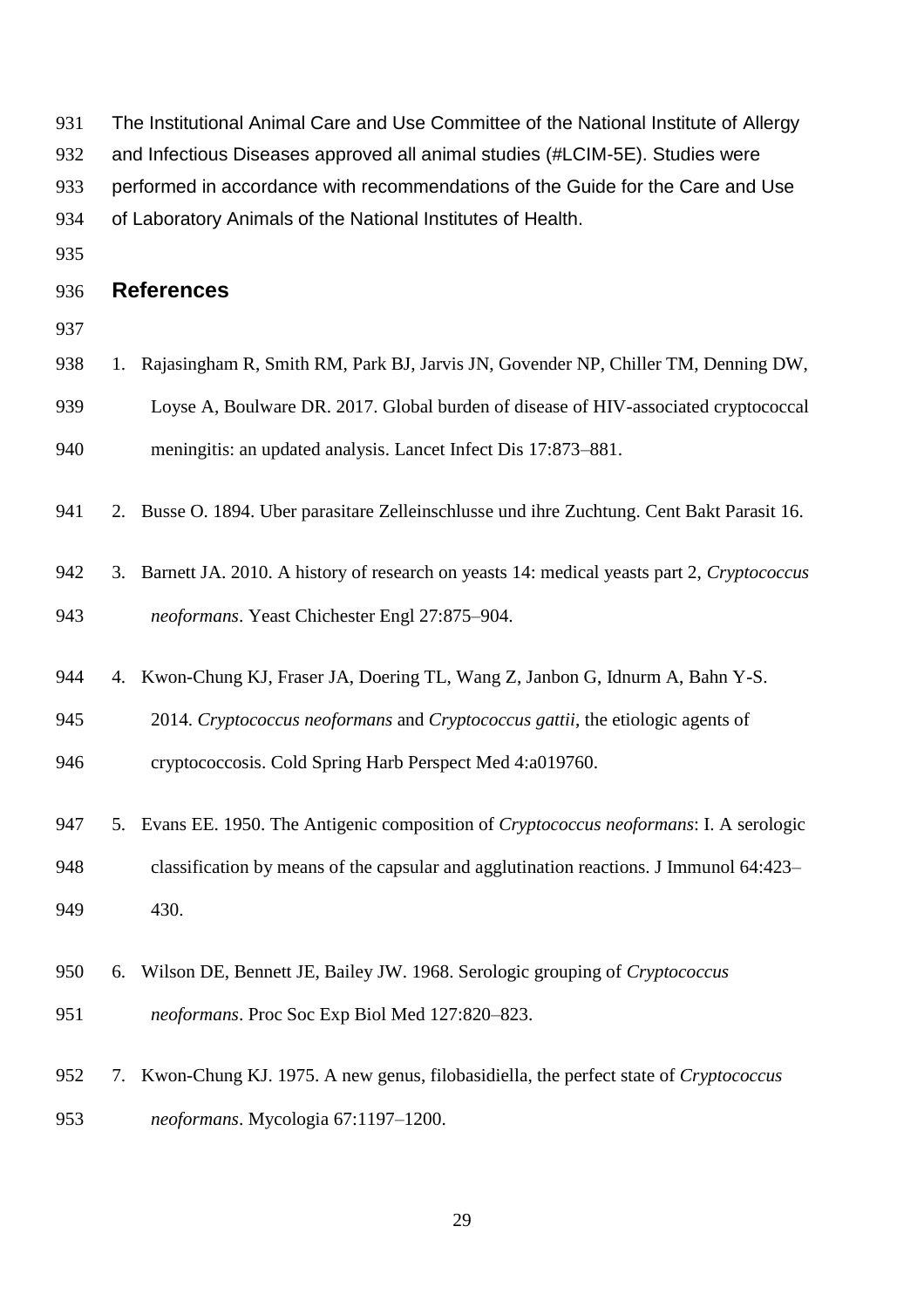| 954 | 8. Kwon-Chung KJ, 1976. A new species of Filobasidiella, the sexual state of <i>Cryptococcus</i> |
|-----|--------------------------------------------------------------------------------------------------|
| 955 | <i>neoformans</i> B and C serotypes. Mycologia 68:943–946.                                       |
|     |                                                                                                  |

 separate varietal status for *Cryptococcus neoformans* serotype A isolates. J Clin Microbiol 37:838–840.

9. Franzot SP, Salkin IF, Casadevall A. 1999. *Cryptococcus neoformans var. grubii*:

- 10. Xu J, Vilgalys R, Mitchell TG. 2000. Multiple gene genealogies reveal recent dispersion and hybridization in the human pathogenic fungus *Cryptococcus neoformans*. Mol Ecol 9:1471–1481.
- 11. Diaz MR, Boekhout T, Kiesling T, Fell JW. 2005. Comparative analysis of the intergenic spacer regions and population structure of the species complex of the pathogenic yeast *Cryptococcus neoformans*. FEMS Yeast Res 5:1129–1140.
- 12. Kwon-Chung KJ, Boekhout T, Fell JW, Diaz M. 2002. (1557) Proposal to Conserve the
- Name *Cryptococcus gattii* against *C. hondurianus* and *C. bacillisporus* (Basidiomycota,
- Hymenomycetes, Tremellomycetidae). Taxon 51:804–806.
- 13. Kwon-Chung KJ, Varma A. 2006. Do major species concepts support one, two or more species within *Cryptococcus neoformans*? FEMS Yeast Res 6:574–587.
- 14. Meyer W, Castañeda A, Jackson S, Huynh M, Castañeda E, IberoAmerican Cryptococcal
- Study Group. 2003. Molecular typing of IberoAmerican *Cryptococcus neoformans*
- isolates. Emerg Infect Dis 9:189–195.
- 15. Boekhout T, Theelen B, Diaz M, Fell JW, Hop WC, Abeln EC, Dromer F, Meyer W.
- 2001. Hybrid genotypes in the pathogenic yeast *Cryptococcus neoformans*. Microbiol
- Read Engl 147:891–907.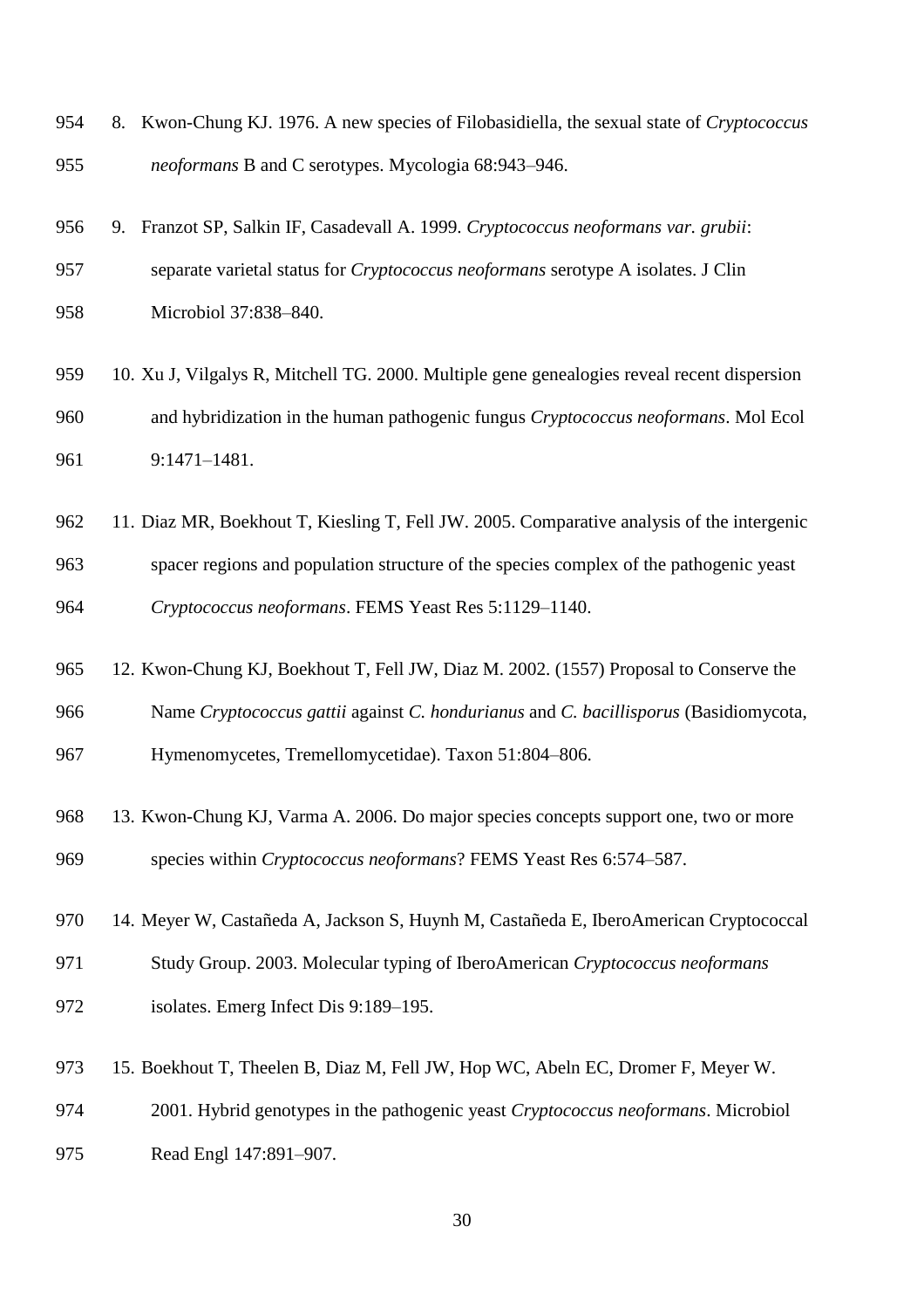| 976 | 16. Meyer W, Aanensen DM, Boekhout T, Cogliati M, Diaz MR, Esposto MC, Fisher M,        |
|-----|-----------------------------------------------------------------------------------------|
| 977 | Gilgado F, Hagen F, Kaocharoen S, Litvintseva AP, Mitchell TG, Simwami SP, Trilles      |
| 978 | L, Viviani MA, Kwon-Chung J. 2009. Consensus multi-locus sequence typing scheme         |
| 979 | for Cryptococcus neoformans and Cryptococcus gattii. Med Mycol 47:561-570.              |
| 980 | 17. Hagen F, Khayhan K, Theelen B, Kolecka A, Polacheck I, Sionov E, Falk R, Parnmen S, |
| 981 | Lumbsch HT, Boekhout T. 2015. Recognition of seven species in the Cryptococcus          |
| 982 | gattii/Cryptococcus neoformans species complex. Fungal Genet Biol FG B 78:16-48.        |
| 983 | 18. Kwon-Chung KJ, Bennett JE, Wickes BL, Meyer W, Cuomo CA, Wollenburg KR,             |
| 984 | Bicanic TA, Castañeda E, Chang YC, Chen J, Cogliati M, Dromer F, Ellis D, Filler SG,    |
| 985 | Fisher MC, Harrison TS, Holland SM, Kohno S, Kronstad JW, Lazera M, Levitz SM,          |
| 986 | Lionakis MS, May RC, Ngamskulrongroj P, Pappas PG, Perfect JR, Rickerts V, Sorrell      |
| 987 | TC, Walsh TJ, Williamson PR, Xu J, Zelazny AM, Casadevall A. 2017. The case for         |
| 988 | adopting the "Species Complex" nomenclature for the etiologic agents of                 |
| 989 | cryptococcosis. mSphere 2.                                                              |
| 990 | 19. Vanhove M, Beale MA, Rhodes J, Chanda D, Lakhi S, Kwenda G, Molloy S,               |
| 991 | Karunaharan N, Stone N, Harrison TS, Bicanic T, Fisher MC. 2017. Genomic                |
| 992 | epidemiology of Cryptococcus yeasts identifies adaptation to environmental niches       |
| 993 | underpinning infection across an African HIV/AIDS cohort. Mol Ecol 26:1991-2005.        |
| 994 | 20. Firacative C, Roe CC, Malik R, Ferreira-Paim K, Escandón P, Sykes JE, Castañón-     |
| 995 | Olivares LR, Contreras-Peres C, Samayoa B, Sorrell TC, Castañeda E, Lockhart SR,        |
| 996 | Engelthaler DM, Meyer W. 2016. MLST and whole-genome-based population analysis          |
| 997 | of Cryptococcus gattii VGIII links clinical, veterinary and environmental strains, and  |
| 998 | reveals divergent serotype specific sub-populations and distant ancestors. PLoS Negl    |
| 999 | Trop Dis 10:e0004861.                                                                   |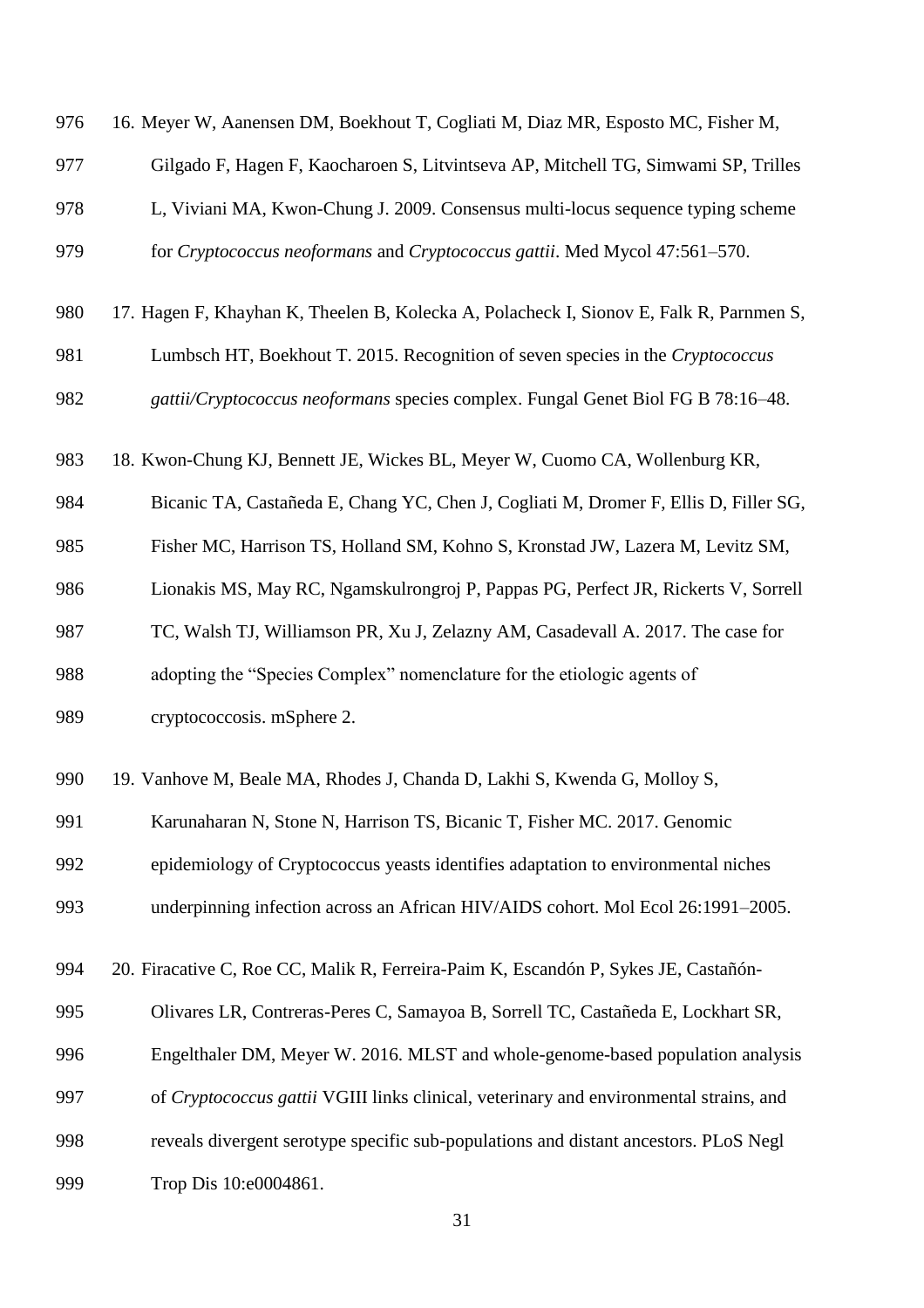| 1000 | 21. Hagen F, Illnait-Zaragozí M-T, Meis JF, Chew WHM, Curfs-Breuker I, Mouton JW,         |
|------|-------------------------------------------------------------------------------------------|
| 1001 | Hoepelman AIM, Spanjaard L, Verweij PE, Kampinga GA, Kuijper EJ, Boekhout T,              |
| 1002 | Klaassen CHW. 2012. Extensive genetic diversity within the dutch clinical                 |
| 1003 | Cryptococcus neoformans population. J Clin Microbiol 50:1918-1926.                        |
| 1004 | 22. Gillece JD, Schupp JM, Balajee SA, Harris J, Pearson T, Yan Y, Keim P, DeBess E,      |
| 1005 | Marsden-Haug N, Wohrle R, Engelthaler DM, Lockhart SR. 2011. Whole genome                 |
| 1006 | sequence analysis of Cryptococcus gattii from the Pacific Northwest reveals unexpected    |
| 1007 | diversity. PloS One 6:e28550.                                                             |
| 1008 | 23. Lawson DJ, Hellenthal G, Myers S, Falush D. 2012. Inference of population structure   |
| 1009 | using dense haplotype data. PLOS Genet 8:e1002453.                                        |
| 1010 | 24. Chen Y, Farrer RA, Giamberardino C, Sakthikumar S, Jones A, Yang T, Tenor JL,         |
| 1011 | Wagih O, Wyk MV, Govender NP, Mitchell TG, Litvintseva AP, Cuomo CA, Perfect              |
| 1012 | JR. 2017. Microevolution of serial clinical isolates of Cryptococcus neoformans var.      |
| 1013 | grubii and C. gattii. mBio 8:e00166-17.                                                   |
| 1014 | 25. Steenwyk JL, Soghigian JS, Perfect JR, Gibbons JG. 2016. Copy number variation        |
| 1015 | contributes to cryptic genetic variation in outbreak lineages of Cryptococcus gattii from |
| 1016 | the North American Pacific Northwest. BMC Genomics 17:700.                                |
| 1017 | 26. Farrer RA, Desjardins CA, Sakthikumar S, Gujja S, Saif S, Zeng Q, Chen Y, Voelz K,    |
| 1018 | Heitman J, May RC, Fisher MC, Cuomo CA. 2015. Genome evolution and innovation             |
| 1019 | across the four major lineages of <i>Cryptococcus gattii</i> . mBio 6:e00868-00815.       |
| 1020 | 27. D'Souza CA, Kronstad JW, Taylor G, Warren R, Yuen M, Hu G, Jung WH, Sham A,           |
| 1021 | Kidd SE, Tangen K, Lee N, Zeilmaker T, Sawkins J, McVicker G, Shah S, Gnerre S,           |

Griggs A, Zeng Q, Bartlett K, Li W, Wang X, Heitman J, Stajich JE, Fraser JA, Meyer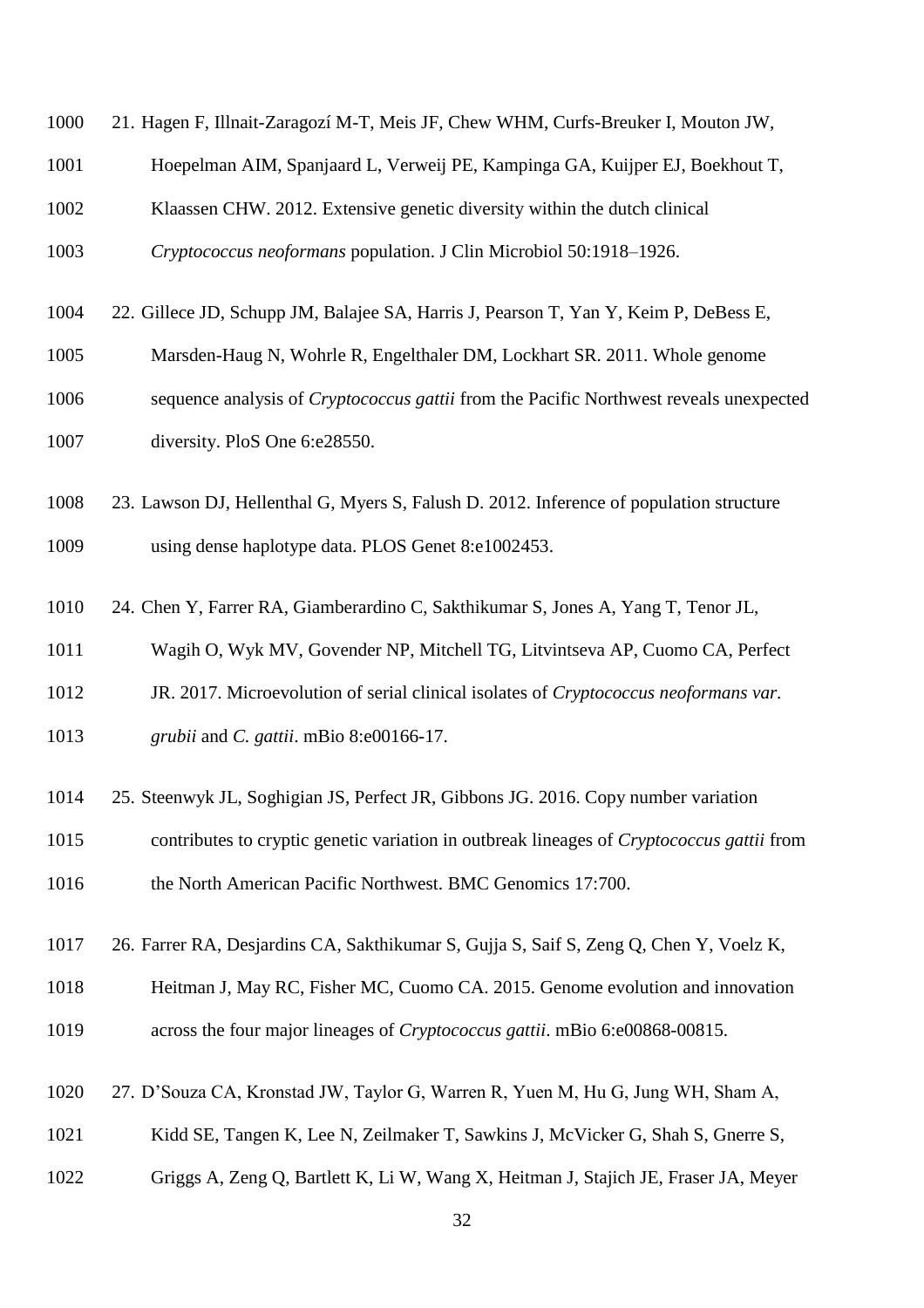- W, Carter D, Schein J, Krzywinski M, Kwon-Chung KJ, Varma A, Wang J, Brunham
- R, Fyfe M, Ouellette BFF, Siddiqui A, Marra M, Jones S, Holt R, Birren BW, Galagan
- JE, Cuomo CA. 2011. Genome variation in *Cryptococcus gattii*, an emerging pathogen
- of immunocompetent hosts. mBio 2:e00342-00310.
- 28. Janbon G, Ormerod KL, Paulet D, Iii EJB, Yadav V, Chatterjee G, Mullapudi N, Hon C-
- C, Billmyre RB, Brunel F, Bahn Y-S, Chen W, Chen Y, Chow EWL, Coppée J-Y,
- Floyd-Averette A, Gaillardin C, Gerik KJ, Goldberg J, Gonzalez-Hilarion S, Gujja S,
- Hamlin JL, Hsueh Y-P, Ianiri G, Jones S, Kodira CD, Kozubowski L, Lam W, Marra
- M, Mesner LD, Mieczkowski PA, Moyrand F, Nielsen K, Proux C, Rossignol T, Schein
- JE, Sun S, Wollschlaeger C, Wood IA, Zeng Q, Neuvéglise C, Newlon CS, Perfect JR,
- Lodge JK, Idnurm A, Stajich JE, Kronstad JW, Sanyal K, Heitman J, Fraser JA, Cuomo
- CA, Dietrich FS. 2014. Analysis of the genome and transcriptome of *Cryptococcus*
- *neoformans var. grubii* reveals complex RNA expression and microevolution leading to
- virulence attenuation. PLOS Genet 10:e1004261.
- 29. Yadav V, Sun S, Billmyre RB, Thimmappa BC, Shea T, Lintner R, Bakkeren G, Cuomo
- CA, Heitman J, Sanyal K. 2018. RNAi is a critical determinant of centromere evolution in closely related fungi. Proc Natl Acad Sci U S A 115:3108–3113.
- 30. Litvintseva AP, Thakur R, Vilgalys R, Mitchell TG. 2006. Multilocus sequence typing
- reveals three genetic subpopulations of *Cryptococcus neoformans var. grubii* (serotype
- A), including a unique population in Botswana. Genetics 172:2223–2238.
- 31. Desjardins CA, Giamberardino C, Sykes SM, Yu C-H, Tenor JL, Chen Y, Yang T, Jones
- AM, Sun S, Haverkamp MR, Heitman J, Litvintseva AP, Perfect JR, Cuomo CA. 2017.
- Population genomics and the evolution of virulence in the fungal pathogen
- *Cryptococcus neoformans*. Genome Res 27:1207–1219.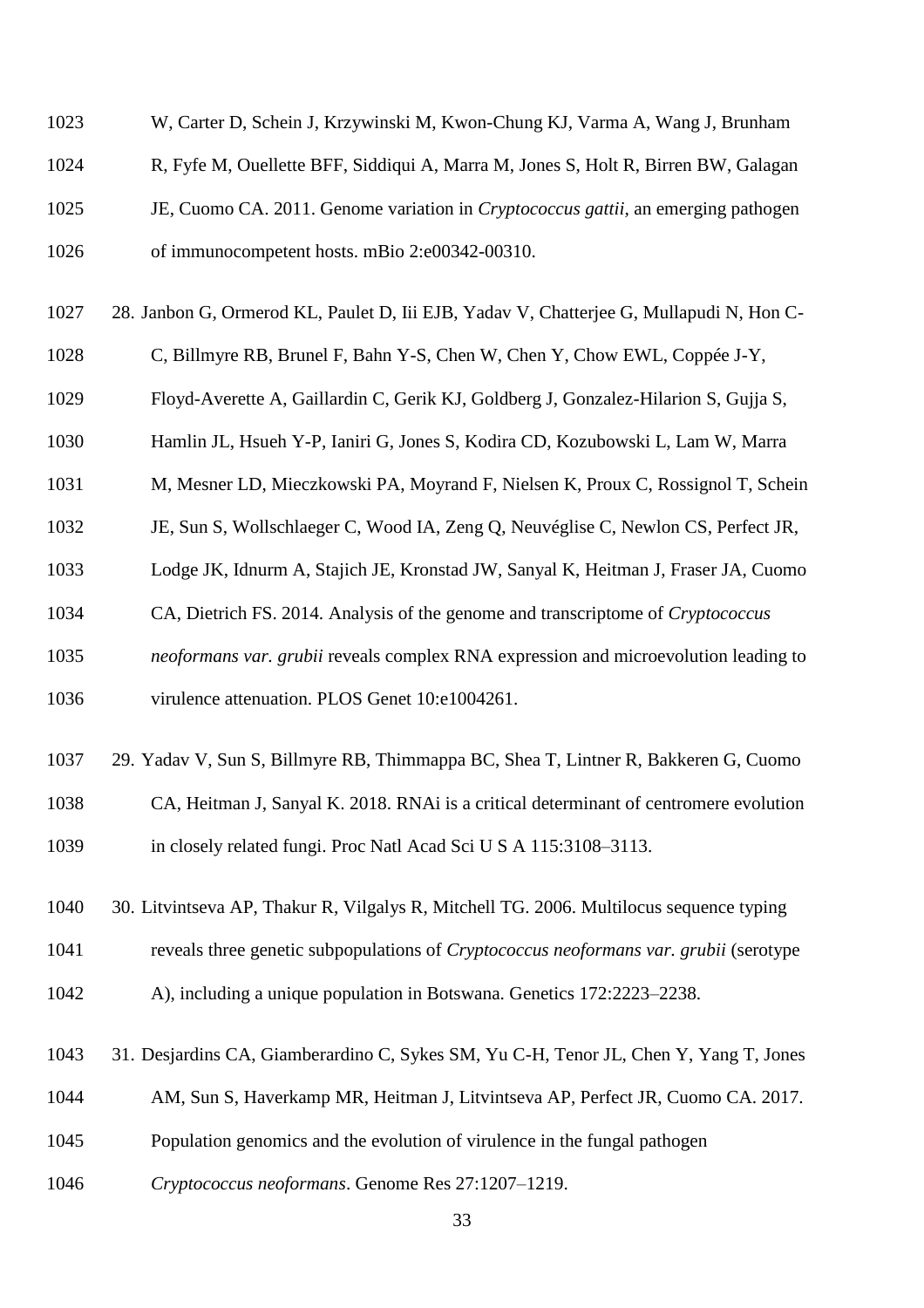32. Wiley EO. 1978. The evolutionary species concept reconsidered. Syst Zool 27:17–26.

- 33. Hagen F, Lumbsch HT, Arsenijevic VA, Badali H, Bertout S, Billmyre RB, Bragulat
- MR, Cabañes FJ, Carbia M, Chakrabarti A, Chaturvedi S, Chaturvedi V, Chen M,
- Chowdhary A, Colom M-F, Cornely OA, Crous PW, Cuétara MS, Diaz MR, Espinel-
- Ingroff A, Fakhim H, Falk R, Fang W, Herkert PF, Rodríguez CF, Fraser JA, Gené J,
- Guarro J, Idnurm A, Illnait-Zaragozi M-T, Khan Z, Khayhan K, Kolecka A, Kurtzman
- CP, Lagrou K, Liao W, Linares C, Meis JF, Nielsen K, Nyazika TK, Pan W,
- Pekmezovic M, Polacheck I, Posteraro B, Telles F de Q, Romeo O, Sánchez M,
- Sampaio A, Sanguinetti M, Sriburee P, Sugita T, Taj-Aldeen SJ, Takashima M, Taylor
- JW, Theelen B, Tomazin R, Verweij PE, Wahyuningsih R, Wang P, Boekhout T. 2017.
- Importance of resolving fungal nomenclature: the case of multiple pathogenic species in
- the *Cryptococcus* genus. mSphere 2:e00238-17.
- 34. Scott L. 1990. Hyrax (Procaviidae) and dassie rat (Petromuridae) middens in
- palaeoenvironmental studies in Africa, p. 408–427. *In* Packrat Middens: The Last
- 40,000 Years of Biotic Change. University of Arizona Press, Tucson.
- 35. Chase BM, Scott L, Meadows ME, Gil-Romera G, Boom A, Carr AS, Reimer PJ, Truc L,
- Valsecchi V, Quick LJ. 2012. Rock hyrax middens: A palaeoenvironmental archive for southern African drylands. Quat Sci Rev 56:107–125.
- 36. Nielsen K, Obaldia ALD, Heitman J. 2007. *Cryptococcus neoformans* mates on Pigeon guano: Implications for the realized ecological niche and globalization. Eukaryot Cell 6:949–959.
- 37. Taylor JW, Barker BM. 2019. The endozoan, small-mammal reservoir hypothesis and the life cycle of Coccidioides species. Med Mycol 57:S16–S20.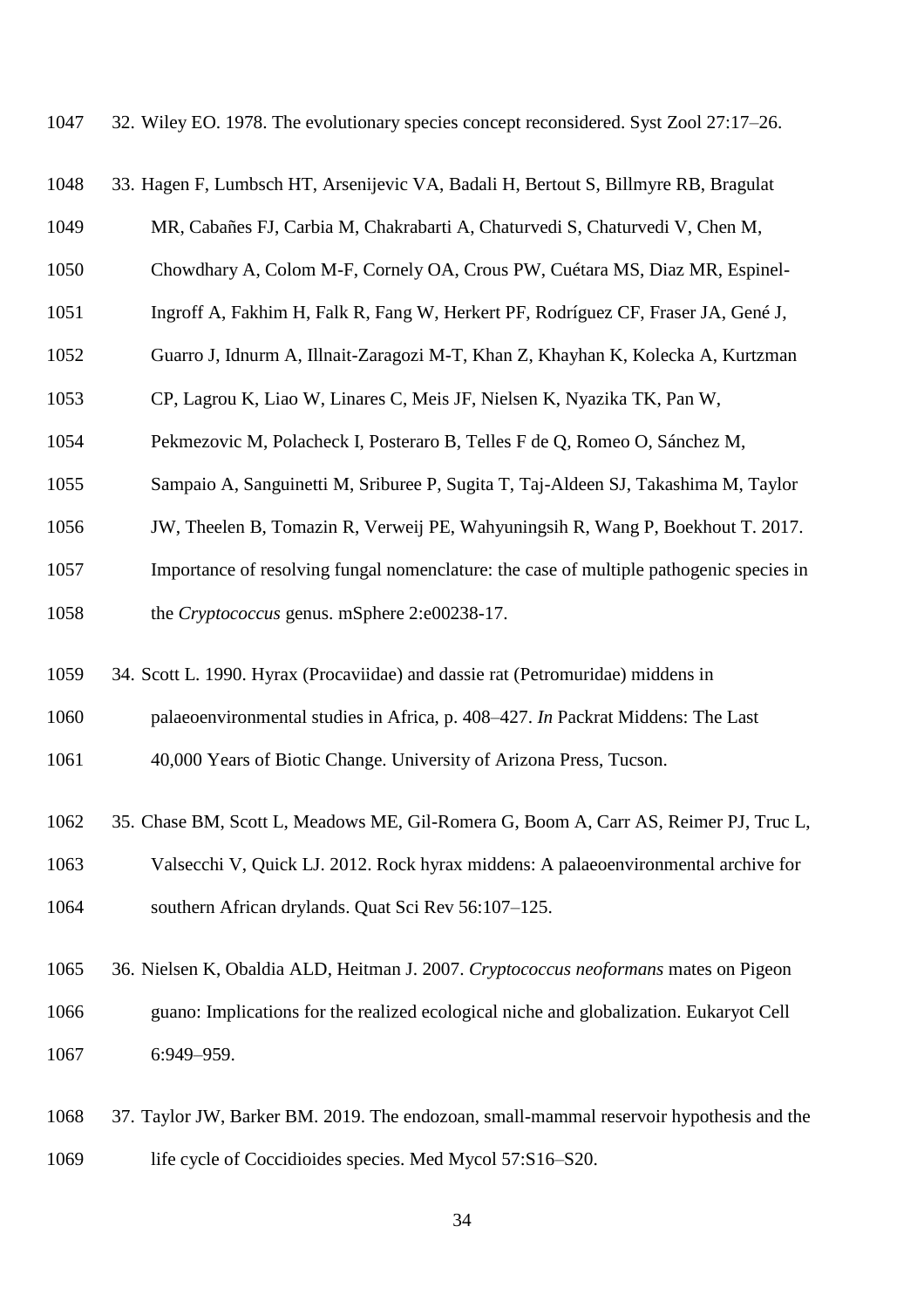- 38. Springer DJ, Billmyre RB, Filler EE, Voelz K, Pursall R, Mieczkowski PA, Larsen RA,
- Dietrich FS, May RC, Filler SG, Heitman J. 2014. *Cryptococcus gattii* VGIII isolates
- causing infections in HIV/AIDS patients in Southern California: identification of the
- local environmental source as Arboreal. PLoS Pathog
- 10:https://doi.org/10.1371/journal.ppat.1004285.
- 39. Litvintseva AP, Mitchell TG. 2009. Most environmental isolates of *Cryptococcus*
- *neoformans var. grubii* (serotype A) are not lethal for mice. Infect Immun 77:3188– 3195.
- 40. Ngamskulrungroj P, Chang Y, Sionov E, Kwon-Chung KJ. 2012. The primary target organ of *Cryptococcus gattii* is different from that of *Cryptococcus neoformans* in a murine model. mBio 3:e00103-12.
- 41. Davis MJ, Moyer S, Hoke ES, Sionov E, Mayer-Barber KD, Barber DL, Cai H, Jenkins
- L, Walter PJ, Chang YC, Kwon-Chung KJ. 2019. Pulmonary iron limitation induced by exogenous type I IFN protects mice from *Cryptococcus gattii* independently of T Cells. 1084 mBio 10:e00799-19.
- 42. Dykstra MA, Friedman L, J W Murphy. 1977. Capsule size of *Cryptococcus neoformans*: control and relationship to virulence. Infect Immun 16:129–135.
- 43. Gomez-Lopez A, Zaragoza O, Dos Anjos Martins M, Melhem MC, Rodriguez-Tudela
- JL, Cuenca-Estrella M. 2008. *In vitro* susceptibility of *Cryptococcus gattii* clinical
- isolates. Clin Microbiol Infect Off Publ Eur Soc Clin Microbiol Infect Dis 14:727–730.
- 44. Khan ZU, Randhawa HS, Kowshik T, Chowdhary A, Chandy R. 2007. Antifungal
- susceptibility of *Cryptococcus neoformans* and *Cryptococcus gattii* isolates from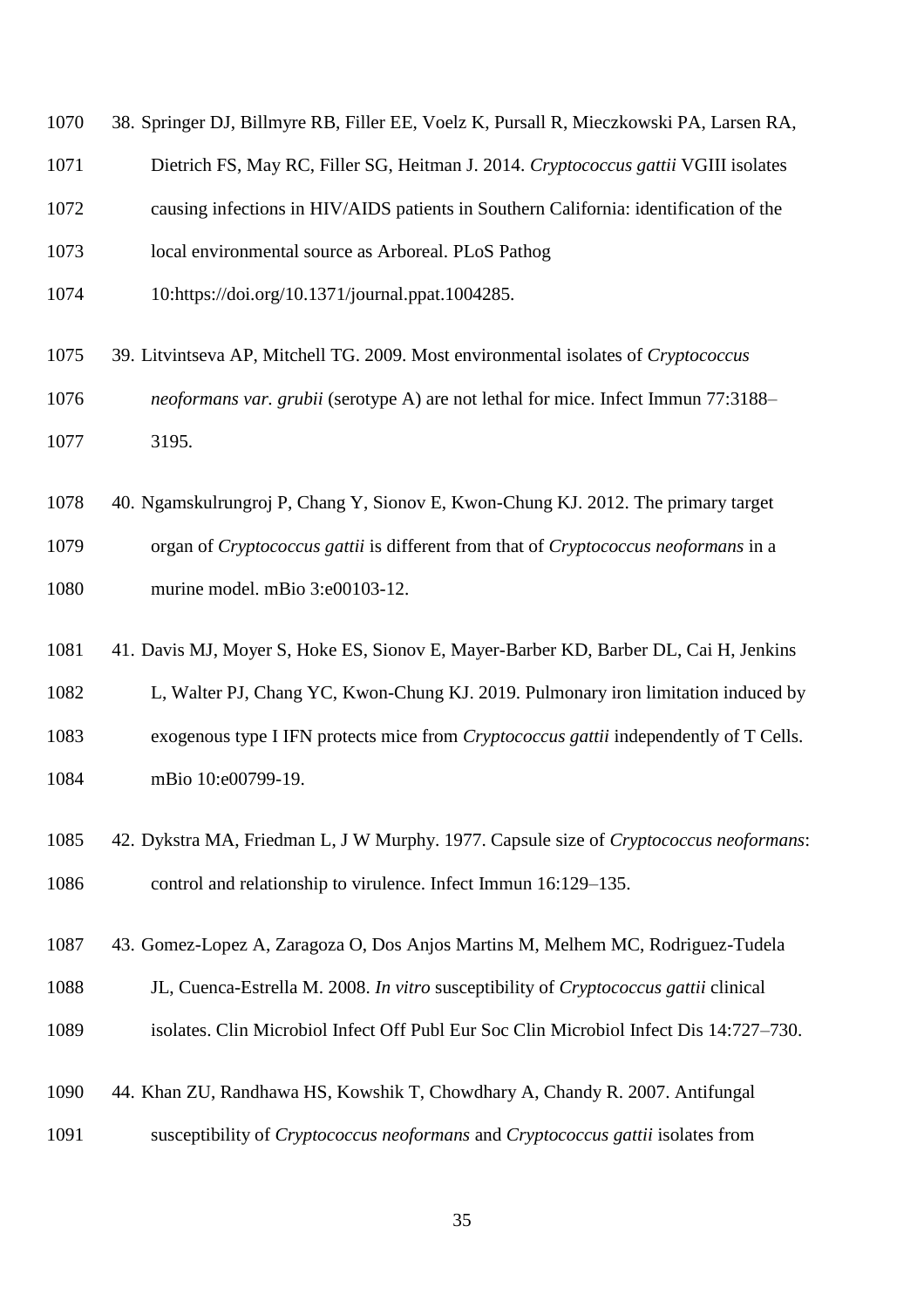- decayed wood of trunk hollows of *Ficus religiosa* and *Syzygium cumini* trees in north-
- western India. J Antimicrob Chemother 60:312–316.
- 45. https://www.unaids.org/en/regionscountries/countries/zambia.
- 46. Farrer RA, Ford CB, Rhodes J, Delorey T, May RC, Fisher MC, Cloutman-Green E,
- Balloux F, Cuomo CA. 2018. Transcriptional heterogeneity of *Cryptococcus gattii* VGII
- compared with non-VGII lineages underpins key pathogenicity pathways. mSphere 3.
- 47. Litvintseva AP, Carbone I, Rossouw J, Thakur R, Govender NP, Mitchell TG. 2011.
- Evidence that the human pathogenic fungus *Cryptococcus neoformans var. grubii* may
- have evolved in Africa. PloS One 6:e19688.
- 48. Randhawa HS, Kowshik T, Khan ZU. 2005. Efficacy of swabbing versus a conventional
- technique for isolation of *Cryptococcus neoformans* from decayed wood in tree trunk hollows. Med Mycol 43:67–71.
- 49. Fujimura H, Sakuma Y. 1993. Simplified isolation of chromosomal and plasmid DNA from yeasts. BioTechniques 14:538–540.
- 50. Koren S, Walenz BP, Berlin K, Miller JR, Bergman NH, Phillippy AM. 2017. Canu:
- scalable and accurate long-read assembly via adaptive k-mer weighting and repeat
- separation. Genome Res 27:722–736.
- 51. Delcher AL, Kasif S, Fleischmann RD, Peterson J, White O, Salzberg SL. 1999.
- Alignment of whole genomes. Nucleic Acids Res 27:2369–2376.
- 52. Li H. 2013. Aligning sequence reads, clone sequences and assembly contigs with BWA-MEM. ArXiv13033997 Q-Bio.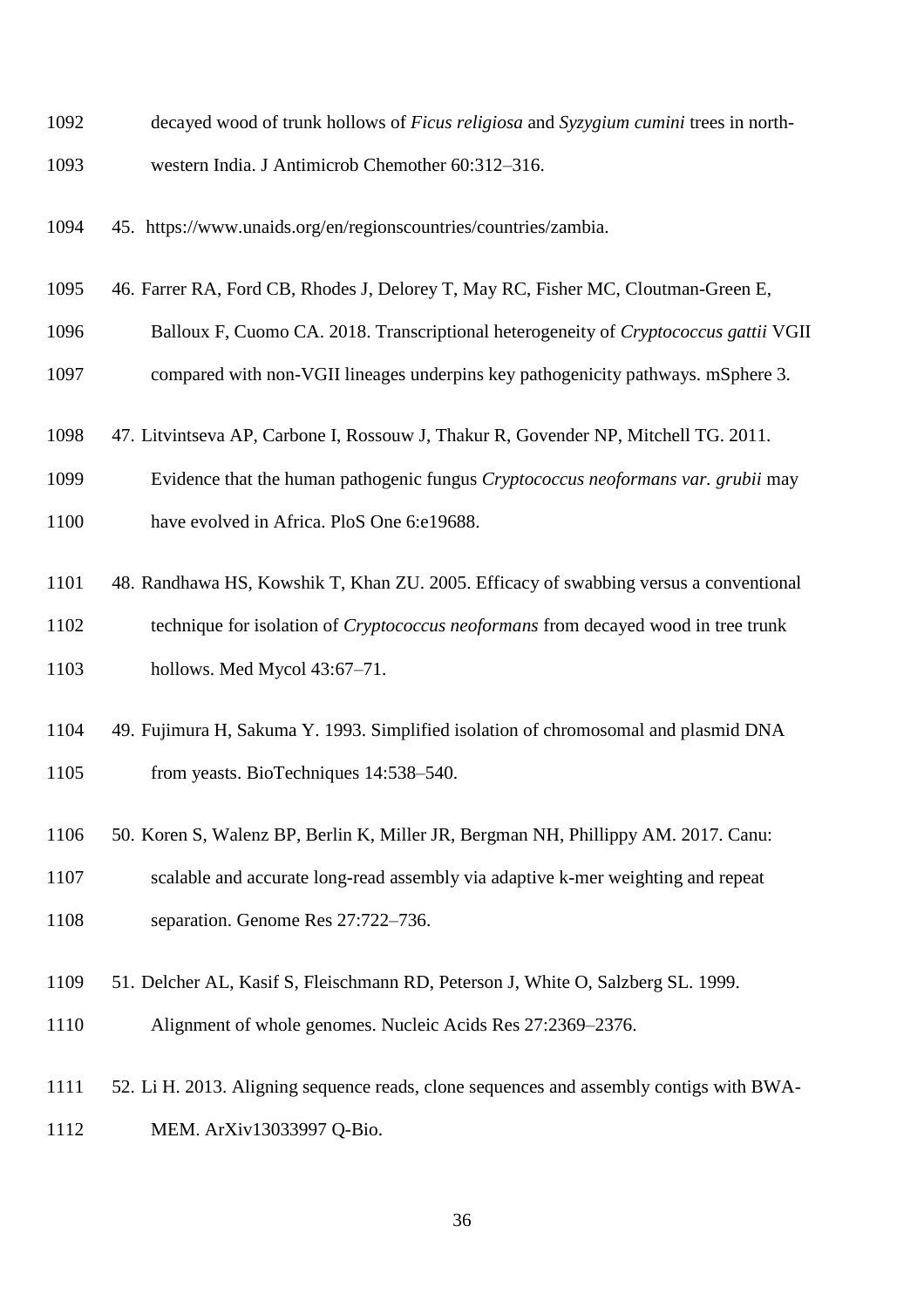|      | 1113 53. Loman NJ, Quick J, Simpson JT. 2015. A complete bacterial genome assembled <i>de novo</i> |
|------|----------------------------------------------------------------------------------------------------|
| 1114 | using only nanopore sequencing data. Nat Methods 12:733–735.                                       |

- 54. Walker BJ, Abeel T, Shea T, Priest M, Abouelliel A, Sakthikumar S, Cuomo CA, Zeng
- Q, Wortman J, Young SK, Earl AM. 2014. Pilon: an integrated tool for comprehensive
- microbial variant detection and genome assembly improvement. PloS One 9:e112963.
- 55. Bankevich A, Nurk S, Antipov D, Gurevich AA, Dvorkin M, Kulikov AS, Lesin VM,
- Nikolenko SI, Pham S, Prjibelski AD, Pyshkin AV, Sirotkin AV, Vyahhi N, Tesler G,
- Alekseyev MA, Pevzner PA. 2012. SPAdes: a new genome assembly algorithm and its
- applications to single-cell sequencing. J Comput Biol J Comput Mol Cell Biol 19:455–
- 477.
- 56. Lukashin AV, Borodovsky M. 1998. GeneMark.hmm: new solutions for gene finding. Nucleic Acids Res 26:1107–1115.
- 57. Bairoch A, Apweiler R. 2000. The SWISS-PROT protein sequence database and its
- supplement TrEMBL in 2000. Nucleic Acids Res 28:45–48.
- 58. Kanehisa M, Goto S. 2000. KEGG: kyoto encyclopedia of genes and genomes. Nucleic Acids Res 28:27–30.
- 59. Finn RD, Clements J, Eddy SR. 2011. HMMER web server: interactive sequence
- similarity searching. Nucleic Acids Res 39:W29–W37.
- 60. Finn RD, Bateman A, Clements J, Coggill P, Eberhardt RY, Eddy SR, Heger A,
- Hetherington K, Holm L, Mistry J, Sonnhammer ELL, Tate J, Punta M. 2014. Pfam: the
- protein families database. Nucleic Acids Res 42:D222–D230.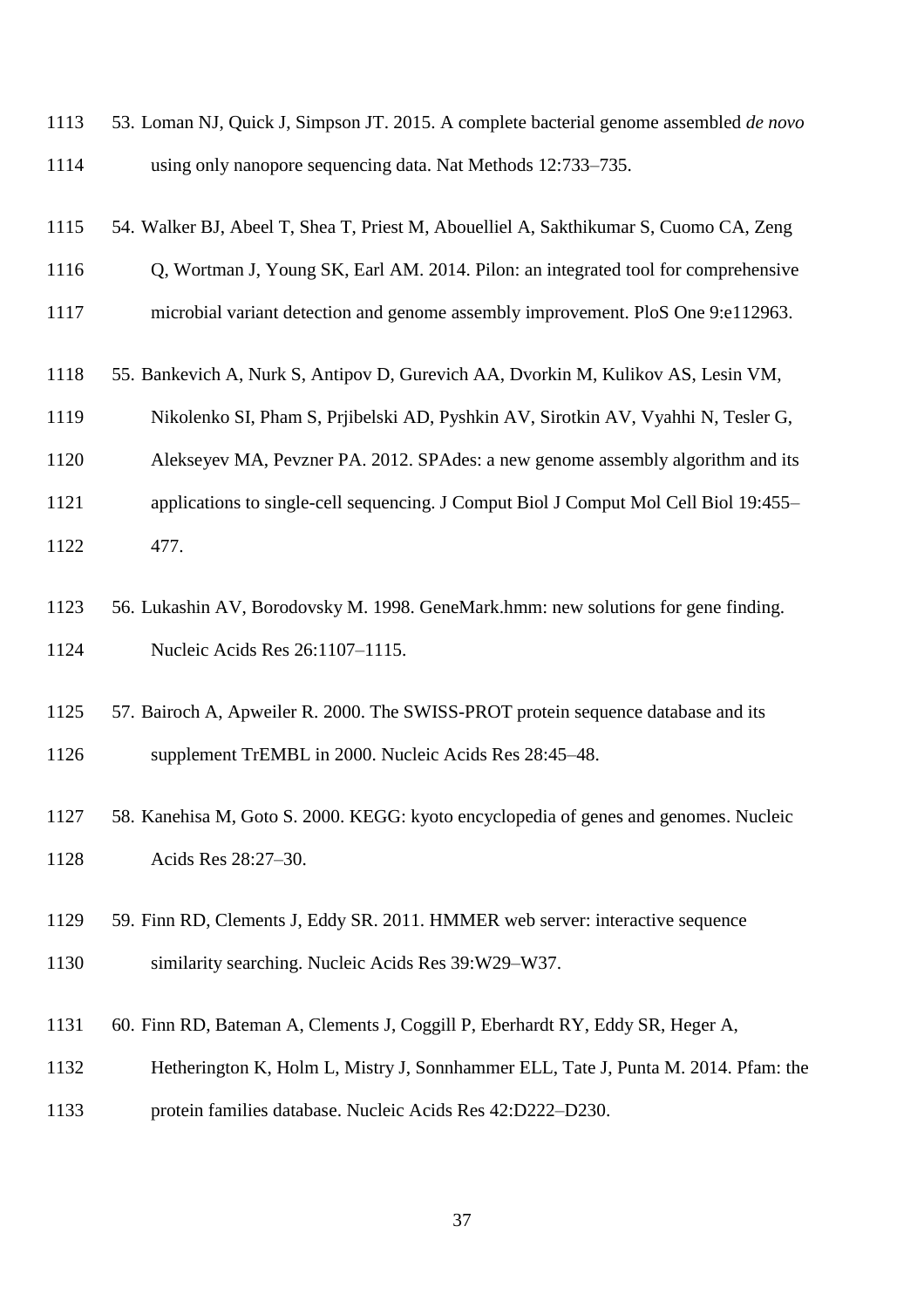- 61. Lowe TM, Eddy SR. 1997. tRNAscan-SE: a program for improved detection of transfer RNA genes in genomic sequence. Nucleic Acids Res 25:955–964.
- 62. Lagesen K, Hallin P, Rødland EA, Staerfeldt H-H, Rognes T, Ussery DW. 2007.
- RNAmmer: consistent and rapid annotation of ribosomal RNA genes. Nucleic Acids Res 35:3100–3108.
- 63. Haft DH, Selengut JD, White O. 2003. The TIGRFAMs database of protein families. Nucleic Acids Res 31:371–373.
- 64. Conesa A, Götz S, García-Gómez JM, Terol J, Talón M, Robles M. 2005. Blast2GO: a
- universal tool for annotation, visualization and analysis in functional genomics research. Bioinforma Oxf Engl 21:3674–3676.
- 65. Petersen TN, Brunak S, von Heijne G, Nielsen H. 2011. SignalP 4.0: discriminating signal peptides from transmembrane regions. Nat Methods 8:785–786.
- 66. Krogh A, Larsson B, von Heijne G, Sonnhammer EL. 2001. Predicting transmembrane protein topology with a Hidden Markov Model: application to complete genomes. J Mol
- Biol 305:567–580.
- 67. Farrer RA, Voelz K, Henk DA, Johnston SA, Fisher MC, May RC, Cuomo CA. 2016.
- Microevolutionary traits and comparative population genomics of the emerging
- pathogenic fungus *Cryptococcus gattii*. Phil Trans R Soc B 371:20160021.
- 68. Engelthaler DM, Hicks ND, Gillece JD, Roe CC, Schupp JM, Driebe EM, Gilgado F,
- Carriconde F, Trilles L, Firacative C, Ngamskulrungroj P, Castañeda E, Lazera M dos
- S, Melhem MSC, Pérez-Bercoff Å, Huttley G, Sorrell TC, Voelz K, May RC, Fisher
- MC, Thompson GR, Lockhart SR, Keim P, Meyer W. 2014. *Cryptococcus gattii* in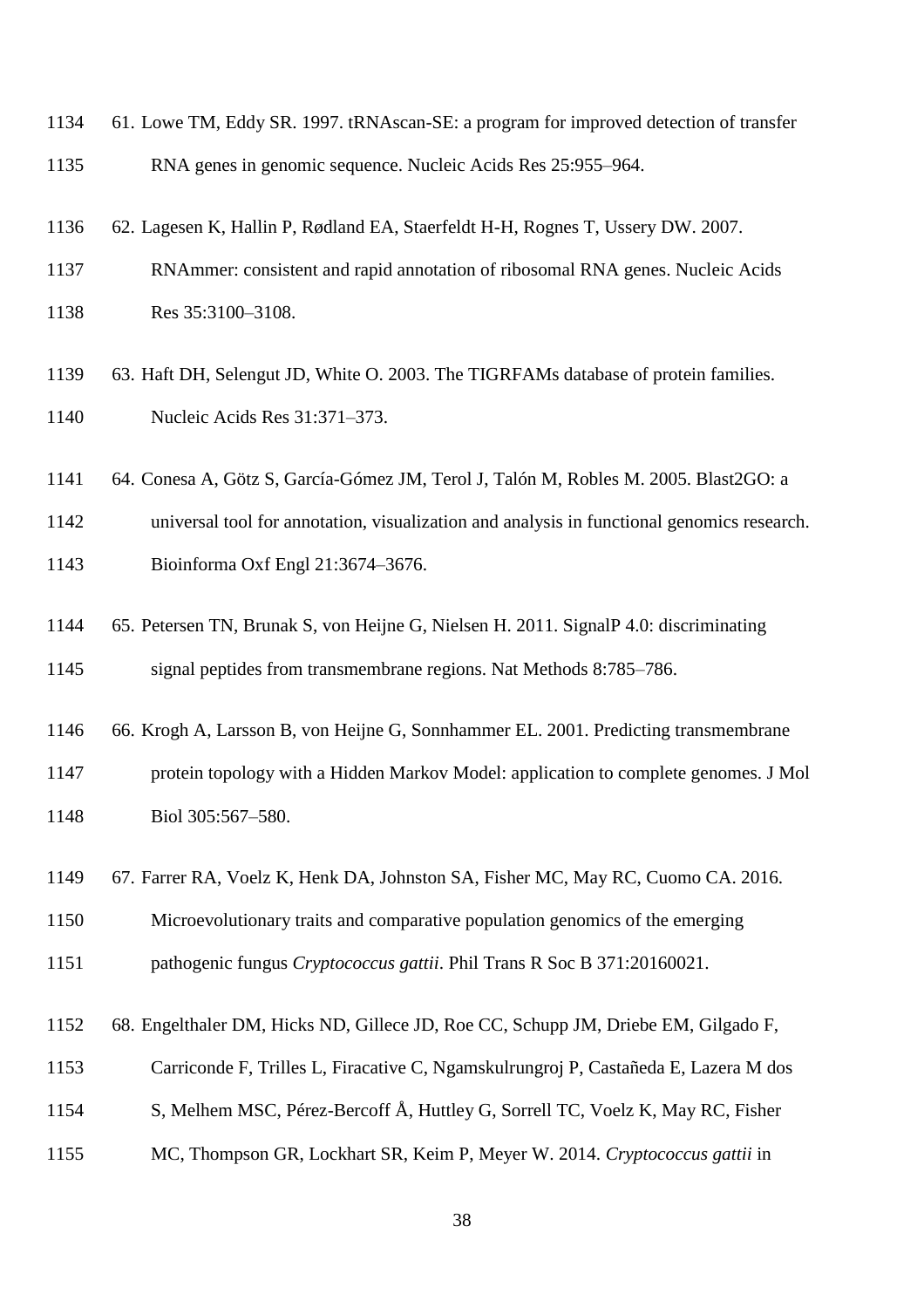- North American Pacific Northwest: whole-population genome analysis provides insights into species evolution and dispersal. mBio 5:e01464-14.
- 69. Li H, Handsaker B, Wysoker A, Fennell T, Ruan J, Homer N, Marth G, Abecasis G,
- Durbin R, 1000 Genome Project Data Processing Subgroup. 2009. The Sequence
- Alignment/Map format and SAMtools. Bioinforma Oxf Engl 25:2078–2079.
- 70. McKenna A, Hanna M, Banks E, Sivachenko A, Cibulskis K, Kernytsky A, Garimella K,
- Altshuler D, Gabriel S, Daly M, DePristo MA. 2010. The Genome Analysis Toolkit: a
- MapReduce framework for analyzing next-generation DNA sequencing data. Genome 1164 Res 20:1297-1303.
- 71. Stamatakis A. 2006. RAxML-VI-HPC: maximum likelihood-based phylogenetic analyses with thousands of taxa and mixed models. Bioinformatics 22:2688–2690.
- 72. Huson DH. 1998. SplitsTree: analyzing and visualizing evolutionary data. Bioinforma Oxf Engl 14:68–73.
- 73. Danecek P, Auton A, Abecasis G, Albers CA, Banks E, DePristo MA, Handsaker RE,
- Lunter G, Marth GT, Sherry ST, McVean G, Durbin R. 2011. The variant call format
- and VCFtools. Bioinformatics 27:2156–2158.
- 74. Purcell S, Neale B, Todd-Brown K, Thomas L, Ferreira MAR, Bender D, Maller J, Sklar
- P, de Bakker PIW, Daly MJ, Sham PC. 2007. PLINK: a tool set for whole-genome
- association and population-based linkage analyses. Am J Hum Genet 81:559–575.
- 75. Alexander DH, Novembre J, Lange K. 2009. Fast model-based estimation of ancestry in unrelated individuals. Genome Res 19:1655–1664.